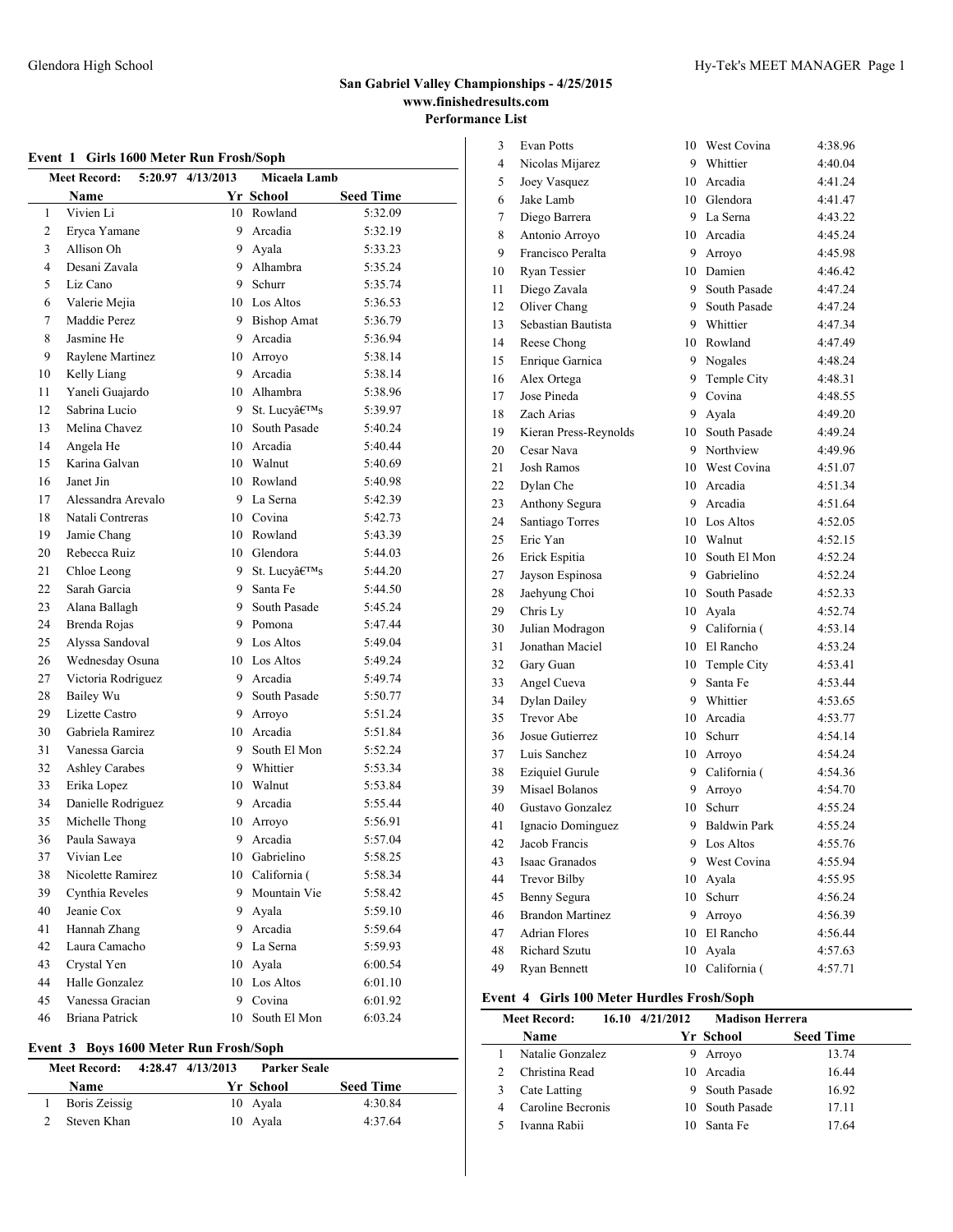### Glendora High School Hy-Tek's MEET MANAGER Page 2

# **San Gabriel Valley Championships - 4/25/2015 www.finishedresults.com Performance List**

### **Event 4 ...(Girls 100 Meter Hurdles Frosh/Soph)**

|    | Name                 |    | Yr School          | <b>Seed Time</b> |
|----|----------------------|----|--------------------|------------------|
| 6  | Darlena Robinson     | 10 | Schurr             | 17.94            |
| 7  | Valerie Martinez     | 9  | California (       | 18.07            |
| 8  | Priscilla Felarca    | 9  | Santa Fe           | 18.14            |
| 9  | Danielle Herrera     | 10 | <b>Bishop Amat</b> | 18.24            |
| 10 | Alicia Victoria      | 9  | California (       | 18.30            |
| 11 | Alexandria Constanzo | 10 | Arcadia            | 18.34            |
| 12 | Dominique Magallanes | 10 | Rowland            | 18.44            |
| 13 | Aaliya Salas         | 10 | Pomona             | 18.46            |
| 14 | Tatiana Berghoudian  | 10 | St. Lucv's         | 18.54            |
| 15 | Jennifer Sun         | 9  | Arcadia            | 18.54            |
| 16 | Kayla Garcia         | 10 | St. Lucv's         | 18.74            |
| 17 | Jayda Williams       | 10 | <b>Bishop Amat</b> | 18.74            |
| 18 | Tiffany Mojica       | 10 | St. Lucv's         | 18.76            |
| 19 | Cassidy Gonzalez     | 10 | West Covina        | 18.84            |
| 20 | Jasmine Chavez       | 10 | Arroyo             | 18.84            |
| 21 | Traci Lampkin        | 10 | Santa Fe           | 18.94            |
| 22 | Sarah Ramirez        | 10 | Covina             | 19.16            |
| 23 | Molly Round          | 9  | South Pasade       | 19.34            |
| 24 | Grace Li             | 10 | San Gabriel        | 19.34            |
| 25 | Roxanne Cuevas       | 10 | Avala              | 19.59            |
| 26 | Maya Trujillo        | 9  | St. Lucv's         | 19.63            |
| 27 | Monica Bautista      | 10 | El Rancho          | 19.67            |
| 28 | Valeria Restrepo     | 10 | Santa Fe           | 19.74            |
| 29 | Sabrina Moreira      | 10 | St. Lucv's         | 19.78            |

### **Event 5 Girls 100 Meter Hurdles Varsity**

|    | <b>Meet Record:</b>  | 14.89 | 4/24/2010 |    | <b>Alexis Walker</b> |                  |
|----|----------------------|-------|-----------|----|----------------------|------------------|
|    | <b>SGV All-Time:</b> | 13.55 | 2010      |    | Kori Carter          |                  |
|    | <b>Track Record:</b> | 14.80 | 2014      |    | <b>Keeya Cotlage</b> |                  |
|    | Name                 |       |           |    | Yr School            | <b>Seed Time</b> |
| 1  | Keeya Cotlage        |       |           | 12 | Muir                 | 15.24            |
| 2  | Kate Kutzer          |       |           | 10 | South Pasade         | 15.46            |
| 3  | Nina Acebo           |       |           | 12 | South Pasade         | 15.46            |
| 4  | Helen Tade           |       |           | 12 | Gabrielino           | 15.50            |
| 5  | Malia Avila          |       |           |    | 10 Walnut            | 15.94            |
| 6  | Shalee Reynolds      |       |           | 10 | Glendora             | 16.12            |
| 7  | Veronica Smeltzer    |       |           | 12 | Glendora             | 16.21            |
| 8  | Isabel Annino        |       |           | 12 | Arcadia              | 16.44            |
| 9  | Shayann Reynolds     |       |           | 10 | Glendora             | 16.76            |
| 10 | Carleigh Williams    |       |           | 12 | Walnut               | 16.78            |
| 11 | Diamond Ouinn        |       |           | 10 | St. Lucv's           | 16.90            |
| 12 | Lauren Biltonen      |       |           | 12 | Rowland              | 17.20            |
| 13 | Isabella Aljurdi     |       |           | 12 | Rowland              | 17.20            |
| 14 | Kassandra Herrera    |       |           |    | 12 El Rancho         | 17.33            |
| 15 | Audree Hsu           |       |           | 12 | Walnut               | 17.34            |
| 16 | Giselle Burgos       |       |           | 12 | El Rancho            | 17.34            |
| 17 | Kyla Du              |       |           | 11 | Arcadia              | 17.64            |
| 18 | Sarah Hughes         |       |           | 12 | Glendora             | 17.75            |
| 19 | Kristal Xie          |       |           | 11 | Temple City          | 17.82            |
| 20 | Jessi Cortes         |       |           | 11 | St. Lucv's           | 17.84            |
| 21 | Katelyn Scott        |       |           | 12 | Glendora             | 18.02            |
| 22 | Maia Layo            |       |           | 11 | Schurr               | 18.04            |
| 23 | Stephanie Anguiano   |       |           | 11 | El Rancho            | 18.11            |
| 24 | Jasmine Meza         |       |           | 12 | <b>Baldwin Park</b>  | 18.24            |

| 25 | Brianna Mena        | 11 Whittier     | 18.54 |
|----|---------------------|-----------------|-------|
| 26 | Yasmine Ramirez     | 12 Nogales      | 18.54 |
| 27 | Stephanie Dominguez | 12 Mountain Vie | 18.59 |
| 28 | Jessie Weng         | 11 Alhambra     | 18.68 |
| 29 | Victoria Rumbin     | 12 San Dimas    | 18.73 |
|    |                     |                 |       |

# **Event 6 Boys 110 Meter Hurdles Frosh/Soph**

|                | <b>Meet Record:</b>    | 15.81 4/13/2013 | <b>Gary Hawkins</b> |                  |  |
|----------------|------------------------|-----------------|---------------------|------------------|--|
|                | Name                   |                 | Yr School           | <b>Seed Time</b> |  |
| 1              | Hakim Williams         | 10              | Covina              | 16.05            |  |
| $\overline{c}$ | Josh Kelly             | 10              | Arcadia             | 16.08            |  |
| 3              | Elijah Huger           | 10              | Wilson (Haci        | 16.36            |  |
| $\overline{4}$ | Jeremiah Turner        | 10              | Santa Fe            | 16.54            |  |
| 5              | Derek Li               | $\blacksquare$  | Arcadia             | 16.54            |  |
| 6              | Joshua Phang           |                 | 10 Covina           | 16.66            |  |
| 7              | <b>Andrew Martinez</b> | 10              | Damien              | 16.80            |  |
| 8              | Thomas Le              | 10              | Schurr              | 16.84            |  |
| 9              | Lance Babb             |                 | 9 Schurr            | 16.84            |  |
| 10             | Max Mobley             | 10              | Damien              | 16.93            |  |
| 11             | Anthony Parada         |                 | 10 West Covina      | 17.04            |  |
| 12             | Matthew Pickard        | 10              | Whittier            | 17.54            |  |
| 13             | Daniel Hernandez       | 10              | Arroyo              | 17.64            |  |
| 14             | <b>Ouentis Alton</b>   |                 | 10 West Covina      | 17.84            |  |
| 15             | Randy Ludwig           | 9               | Arcadia             | 17.84            |  |
| 16             | Christopher Su         | 10              | Walnut              | 17.93            |  |
| 17             | Viraj Dhillon          | 10              | Walnut              | 18.22            |  |
| 18             | Brandon Kim            | $10-10$         | South Pasade        | 18.32            |  |
| 19             | Eugene Leduc           | 10              | California (        | 18.39            |  |
| 20             | Dorian Torres          |                 | 9 South Pasade      | 18.45            |  |
| 21             | Evan R Kuo             | 10              | Temple City         | 18.47            |  |
| 22             | Justin Domingo         | 9               | Walnut              | 18.54            |  |
| 23             | Nyle Ussery-Brumfield  | 9.              | Gabrielino          | 18.64            |  |
| 24             | Justin Minor           | $10-10$         | Gabrielino          | 18.64            |  |
| 25             | Daniel Benitez         | 10              | El Rancho           | 18.74            |  |
| 26             | Carson Quon            | 10              | West Covina         | 18.84            |  |
| 27             | Angel Amaya            |                 | 9 Nogales           | 18.94            |  |
| 28             | Max Tedford            | 10              | Arcadia             | 18.94            |  |
| 29             | Alex Rodriguez         | 10              | Damien              | 18.98            |  |

### **Event 7 Boys 110 Meter Hurdles Varsity**

|    | <b>Meet Record:</b><br>SGV All-Time:<br>13.54 1999<br><b>Track Record:</b><br>15.12 2013 | 14.34 4/21/2012 | <b>Toure McCully</b><br><b>Marcell Allmond</b><br><b>Terrance Manderville</b> |                  |
|----|------------------------------------------------------------------------------------------|-----------------|-------------------------------------------------------------------------------|------------------|
|    | Name                                                                                     |                 | Yr School                                                                     | <b>Seed Time</b> |
| 1  | Diamon Davis                                                                             |                 | 12 West Covina                                                                | 14.24            |
| 2  | Gary Hawkins                                                                             |                 | 12 Gabrielino                                                                 | 14.41            |
| 3  | Jasher Foster                                                                            |                 | 11 St. Francis                                                                | 14.56            |
| 4  | Anthony Culpepper                                                                        |                 | 12 Walnut                                                                     | 14.63            |
| 5  | Alan Tantiwassadakran                                                                    | 11              | Walnut                                                                        | 14.71            |
| 6  | Leo Brown                                                                                |                 | 12 Covina                                                                     | 14.92            |
| 7  | Kaodilichi Nwuda                                                                         |                 | 12 Damien                                                                     | 15.08            |
| 8  | Ricky Rodriguez                                                                          | 11              | California (                                                                  | 15.21            |
| 9  | Paolo Camacho                                                                            |                 | 12 Walnut                                                                     | 15.61            |
| 10 | Craig Rogers                                                                             | 11              | Whittier                                                                      | 15.74            |
| 11 | Keenen Romney                                                                            |                 | 11 Nogales                                                                    | 15.74            |
| 12 | Gem Lazarowitz                                                                           |                 | 12 Walnut                                                                     | 15.84            |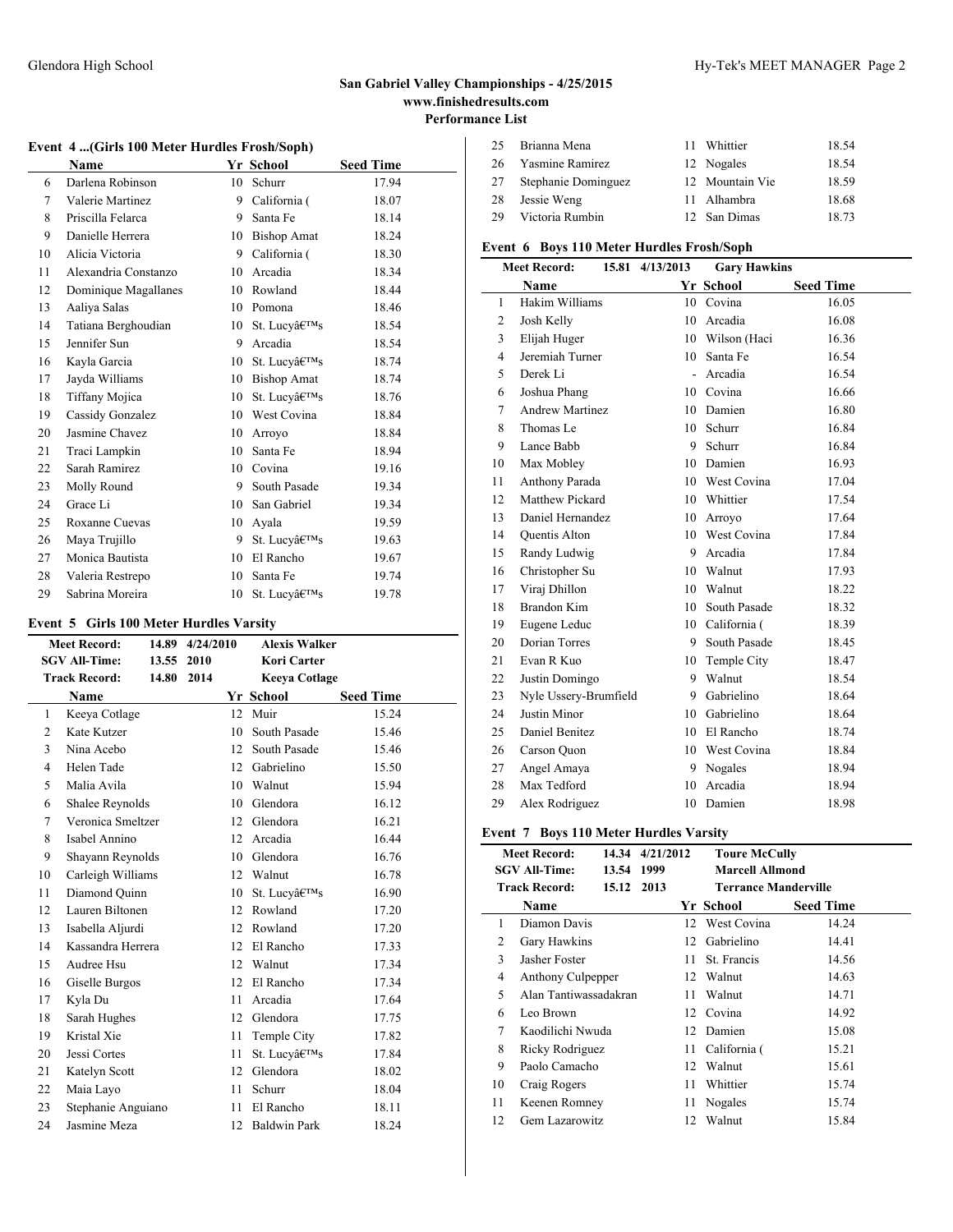### **Event 7 ...(Boys 110 Meter Hurdles Varsity)**

|    | Name                     |    | Yr School           | <b>Seed Time</b> |
|----|--------------------------|----|---------------------|------------------|
| 13 | Sean Cortes              | 12 | Damien              | 15.89            |
| 14 | <b>Brandon Hudson</b>    | 10 | Gabrielino          | 15.94            |
| 15 | Anthony Valverde         | 12 | San Gabriel         | 16.00            |
| 16 | Kahlin Williams          | 12 | Rowland             | 16.11            |
| 17 | Harrison Sanin           | 10 | Gabrielino          | 16.24            |
| 18 | Joseph Duran             | 12 | Damien              | 16.29            |
| 19 | Harvey Situ              | 12 | La Salle            | 16.46            |
| 20 | Kyle Vong                | 12 | Temple City         | 16.52            |
| 21 | Scott Valencia           | 11 | Schurr              | 16.64            |
| 22 | Dakota Kent              | 12 | Avala               | 16.71            |
| 23 | <b>Stanley Hoang</b>     | 11 | San Gabriel         | 16.74            |
| 24 | Leo San Nicolas          | 11 | Covina              | 16.84            |
| 25 | Richard Lee              | 11 | Santa Fe            | 16.94            |
| 26 | <b>Christian Briones</b> | 11 | Schurr              | 17.04            |
| 27 | Vincent Cuevas           | 11 | El Rancho           | 17.14            |
| 28 | Kevin Chu                | 12 | Arroyo              | 17.24            |
| 29 | Miguel Vargas            | 12 | <b>Bell Gardens</b> | 17.34            |

### **Event 8 Girls 1600 Meter Run Varsity**

|                | <b>Meet Record:</b>    | 4:53.61 | 4/24/2010 | <b>Catrina McAlister</b> |                     |                  |  |
|----------------|------------------------|---------|-----------|--------------------------|---------------------|------------------|--|
|                | <b>SGV All-Time:</b>   | 4:43.72 | 1996      |                          | <b>Annie Ebiner</b> |                  |  |
|                | <b>Track Record:</b>   | 5:11.69 | 2014      |                          | Samantha Huerta     |                  |  |
|                | <b>Name</b>            |         |           |                          | Yr School           | <b>Seed Time</b> |  |
| 1              | Savannah Yi            |         |           |                          | 10 Glendora         | 5:21.73          |  |
| $\mathfrak{2}$ | Ashlyn Barajas         |         |           | 11                       | Avala               | 5:22.14          |  |
| 3              | Megan Trono            |         |           | 12                       | Glendora            | 5:22.34          |  |
| $\overline{4}$ | Esmeralda Morales      |         |           |                          | 10 El Rancho        | 5:23.64          |  |
| 5              | Sophia Rodriguez       |         |           |                          | 12 Whittier         | 5:24.49          |  |
| 6              | Zen Hatcher            |         |           |                          | 11 Ayala            | 5:25.04          |  |
| 7              | Melissa Gutierrez      |         |           |                          | 12 El Rancho        | 5:25.54          |  |
| 8              | Anahi Betart           |         |           |                          | 12 Walnut           | 5:26.58          |  |
| 9              | Haylee Vanatta         |         |           | 11.                      | Northview           | 5:26.72          |  |
| 10             | Katelyn Breitschwerdt  |         |           | 12                       | St. Lucy's          | 5:27.54          |  |
| 11             | Roxanne Valle          |         |           | 12                       | Azusa               | 5:28.24          |  |
| 12             | Vanessa Hernandez      |         |           |                          | 12 Covina           | 5:32.22          |  |
| 13             | Vanessa Lombardi       |         |           |                          | 9 La Serna          | 5:36.24          |  |
| 14             | Viviana Avila          |         |           |                          | 11 West Covina      | 5:36.74          |  |
| 15             | Alyssa Hopf            |         |           | 11                       | Arcadia             | 5:37.74          |  |
| 16             | Jie Zhao               |         |           |                          | 12 Arcadia          | 5:38.24          |  |
| 17             | Alexis Garfias         |         |           | 12                       | Schurr              | 5:38.24          |  |
| 18             | <b>Bettina</b> Lee     |         |           | 11 -                     | La Salle            | 5:38.97          |  |
| 19             | Carol Wong             |         |           |                          | 12 Walnut           | 5:38.97          |  |
| 20             | Jessica Carlos         |         |           |                          | 12 Covina           | 5:39.52          |  |
| 21             | Nicole Corona          |         |           | 11                       | Arroyo              | 5:41.44          |  |
| 22             | Leah Martinez          |         |           | 11                       | Azusa               | 5:41.82          |  |
| 23             | Rachel Huang           |         |           | 12                       | Arcadia             | 5:41.84          |  |
| 24             | Victoria Covarrubias   |         |           | 11                       | Covina              | 5:42.72          |  |
| 25             | Jessica Beltran        |         |           | 11                       | Whittier            | 5:46.21          |  |
| 26             | Paloma Tirado          |         |           | 12                       | South El Mon        | 5:48.24          |  |
| 27             | Monique Garcia         |         |           |                          | 12 Ayala            | 5:49.56          |  |
| 28             | Damara Saggio          |         |           |                          | 12 Arcadia          | 5:50.14          |  |
| 29             | Paige Simmons          |         |           | 11                       | Avala               | 5:51.05          |  |
| 30             | Fiona Harrigian        |         |           | 11 -                     | San Marino          | 5:51.24          |  |
| 31             | <b>Emerald Aueyong</b> |         |           |                          | 12 Arcadia          | 5:52.54          |  |

| -32. | Leslie Rivera      | 11 Bishop Amat  | 5:53.57 |
|------|--------------------|-----------------|---------|
| 33   | Sharon Khoo        | 12 Gabrielino   | 5:55.11 |
| 34   | Beckylee Cortez    | 12 Pioneer      | 5.5524  |
| 35.  | Kassandra Martinez | 11 Pomona Catho | 5:58.23 |

# **Event 9 Boys 1600 Meter Run Varsity**

| <b>Meet Record:</b><br>4:10.27 |                      |         | 4/22/2011<br>Amar Moussa |     |                      |                  |  |
|--------------------------------|----------------------|---------|--------------------------|-----|----------------------|------------------|--|
|                                | <b>SGV All-Time:</b> | 4:06.65 | 2011                     |     | Ammar Moussa         |                  |  |
| <b>Track Record:</b>           |                      | 4:29.36 | 2014                     |     | <b>Kevin Herrera</b> |                  |  |
|                                | Name                 |         |                          |     | Yr School            | <b>Seed Time</b> |  |
| $\mathbf{1}$                   | <b>Adrian Diaz</b>   |         |                          |     | 11 Bishop Amat       | 4:26.02          |  |
| $\overline{2}$                 | Tim Corvese          |         |                          | 11  | Damien               | 4:27.25          |  |
| 3                              | Julian Romero        |         |                          | 11  | California (         | 4:28.11          |  |
| $\overline{4}$                 | Cisco Cuellar        |         |                          |     | 11 California (      | 4:28.12          |  |
| 5                              | <b>Adam Preston</b>  |         |                          |     | 11 Los Altos         | 4:29.39          |  |
| 6                              | Shady Makar          |         |                          |     | 11 Arcadia           | 4:30.67          |  |
| $\overline{7}$                 | Cesar Bermudez       |         |                          | 11  | Sierra Vista         | 4:31.02          |  |
| 8                              | Ryan Lim             |         |                          |     | 12 Rowland           | 4:31.29          |  |
| 9                              | Jordan Sherman       |         |                          |     | 12 Ayala             | 4:31.49          |  |
| 10                             | Jesse Ramirez        |         |                          |     | 11 Arroyo            | 4:31.84          |  |
| 11                             | Nick Hernandez       |         |                          |     | 12 Covina            | 4:33.34          |  |
| 12                             | Oliver Kashyap       |         |                          |     | 12 Glendora          | 4:33.75          |  |
| 13                             | Danny Venegas        |         |                          | 11  | Los Altos            | 4:34.53          |  |
| 14                             | Osamah Hassan        |         |                          |     | 11 Walnut            | 4:34.57          |  |
| 15                             | Cullen Irvine        |         |                          |     | 12 South Pasade      | 4:34.58          |  |
| 16                             | Chris Chen           |         |                          |     | 12 Arcadia           | 4:34.64          |  |
| 17                             | Raul Reyes-Romero    |         |                          |     | 12 Los Altos         | 4:34.83          |  |
| 18                             | Angel Lopez          |         |                          |     | 12 Covina            | 4:35.32          |  |
| 19                             | Eric Francis         |         |                          |     | 12 Los Altos         | 4:35.67          |  |
| 20                             | Michael Gonzales     |         |                          |     | 12 Don Bosco Te      | 4:37.00          |  |
| 21                             | Joseph Centeno       |         |                          |     | 12 Covina            | 4:37.01          |  |
| 22                             | Richard Hernandez    |         |                          |     | 12 Pioneer           | 4:37.24          |  |
| 23                             | Jared Kaysen         |         |                          |     | 12 Glendora          | 4:37.68          |  |
| 24                             | Albert Madueno       |         |                          |     | 10 El Rancho         | 4:38.22          |  |
| 25                             | Daniel Hernandez     |         |                          |     | 12 Covina            | 4:38.24          |  |
| 26                             | Justin Helfer        |         |                          |     | 12 Ayala             | 4:38.58          |  |
| 27                             | Josh Moreno          |         |                          |     | 12 Bishop Amat       | 4:39.30          |  |
| 28                             | William Chacon       |         |                          |     | 12 California (      | 4:39.38          |  |
| 29                             | Jose Jarquin         |         |                          |     | 12 Santa Fe          | 4:39.54          |  |
| 30                             | Kurt Hake            |         |                          | 11. | Arroyo               | 4:40.68          |  |
| 31                             | Chris Rodriguez      |         |                          | 11  | St. Francis          | 4:40.73          |  |
| 32                             | Jason Fong           |         |                          |     | 12 Arcadia           | 4:40.94          |  |
| 33                             | Alex Ayala           |         |                          |     | 11 Wilson (Haci      | 4:40.94          |  |
| 34                             | Albert Villalobos    |         |                          |     | 12 Nogales           | 4:41.24          |  |
| 35                             | Robert Deltoro       |         |                          | 11. | Azusa                | 4:42.04          |  |
| 36                             | Patrick Bruce        |         |                          | 11. | Damien               | 4:42.25          |  |
| 37                             | Rudy Baza            |         |                          | 12  | Azusa                | 4:42.49          |  |
| 38                             | Rafael Gonzalez      |         |                          | 10  | El Rancho            | 4:42.74          |  |

### **Event 10 Girls 4x100 Meter Relay Frosh/Soph**

| <b>Meet Record:</b>                              | <b>La Salle</b><br>51.69 4/23/2011 |                       |
|--------------------------------------------------|------------------------------------|-----------------------|
| A Gonzales, D Peterson, S Grandalski, A Ghantous |                                    |                       |
| Team                                             | Relay                              | <b>Seed Time</b>      |
| Temple City                                      | А                                  | 49.54                 |
| 1) Michelle Kao 10                               |                                    | 2) Manyi Tsay 10      |
| 3) Kristine tuyet Pham 10                        |                                    | 4) Miranda Alvarez 10 |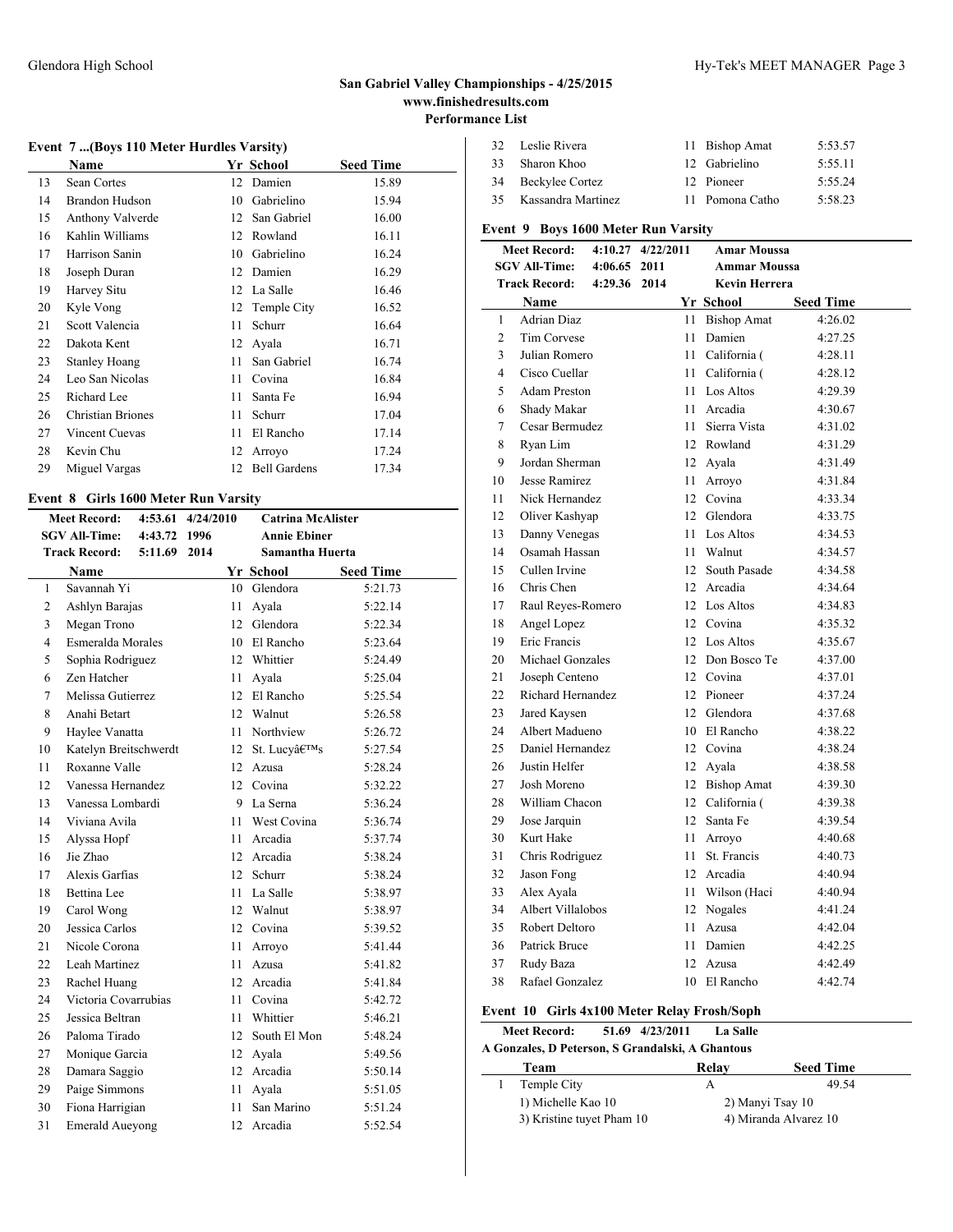### **Event 10 ...(Girls 4x100 Meter Relay Frosh/Soph)**

|    | Team                                      |   | Relay                                        | <b>Seed Time</b> |
|----|-------------------------------------------|---|----------------------------------------------|------------------|
| 2  | Arcadia                                   | А |                                              | 51.04            |
|    | 1) Johanna Read 10                        |   | 2) Courtney Chan 9                           |                  |
|    | 3) Stephanie Yen 9                        |   | 4) Caitlin Morris 9                          |                  |
| 3  | Santa Fe                                  | A |                                              | 52.74            |
|    | 1) Alexis Chaveria 10                     |   | 2) Vanessa Haynes 10                         |                  |
|    | 3) Valeria Dominguez 9                    |   | 4) Jacey Milliner 10                         |                  |
| 4  | Los Altos                                 | A |                                              | 53.24            |
|    | 1) Amber Boyd 10                          |   | 2) Zharria Ramirez 9                         |                  |
|    | 3) Annamae Lee 9                          |   | 4) Claudia Melendez 9                        |                  |
| 5  | Whittier                                  | А |                                              | 53.24            |
|    | 1) Renee Chavez 9                         |   |                                              |                  |
| 6  | California (                              | A |                                              | 53.24            |
|    | 1) Valerie Martinez 9                     |   | 2) Fernanda Ponce 10                         |                  |
|    | 3) Alicia Victoria 9                      |   | 4) Zakara Crawford 9                         |                  |
| 7  | San Dimas                                 | A |                                              | 53.74            |
|    | 1) Kayla Taylor 10                        |   | 2) Shaylynn Wynn 9                           |                  |
|    | 3) Jamie Moreto 9                         |   | 4) Jaycie Thierry 10                         |                  |
| 8  | West Covina                               | A |                                              | 54.24            |
|    | 1) Jocelyn Rivas 9                        |   | 2) Cassidy Gonzalez 10                       |                  |
|    | 3) Skyla Herrera 9                        |   | 4) Leana Tan -                               |                  |
| 9  | St. Lucy's                                | А |                                              | 54.24            |
|    | 1) Megan Goodson 10                       |   | 2) Tatiana Berghoudian 10                    |                  |
|    | 3) Brennan Miller 10                      |   | 4) Melanie McFadden 10                       |                  |
| 10 | Pomona                                    | А |                                              | 54.74            |
|    | 1) Amazea Cobb 9                          |   | 2) Tamarea Cobb 9                            |                  |
|    | 3) Marlene Perez 9                        |   | 4) Aaliya Salas 10                           |                  |
| 11 | La Salle                                  | А |                                              | 55.67            |
|    | 1) Patricia Fotto 9                       |   | 2) Gabriella Navarro 10                      |                  |
| 12 | 3) Colbee Henderson 10<br>Covina          | А | 4) Mia Stone 9                               | 56.24            |
|    |                                           |   |                                              |                  |
|    | 1) April Jauregui 9<br>3) Taylor Smith 10 |   | 2) Laurelle Ojeda 9<br>4) Jailene Alvarez 10 |                  |
| 13 | Wilson (Haci                              | А |                                              | 56.34            |
|    | 1) Emily Rodriguez 9                      |   | 2) Betty Lee 9                               |                  |
|    | 3) Lauren Le 9                            |   | 4) Marisa Cardenas 9                         |                  |
| 14 | Schurr                                    | А |                                              | 56.74            |
|    | 1) Genelle Guzman 9                       |   |                                              |                  |
| 15 | <b>Bishop Amat</b>                        | А |                                              | 57.24            |
|    | 1) Sarah Nunoz 9                          |   | 2) Katina Ortiz 9                            |                  |
| 16 | Glendora                                  | А |                                              | 58.24            |
|    | 1) Mariana Jimenez 10                     |   | 2) Kassidy Hincy 9                           |                  |
|    | 3) Alena Reed 9                           |   | 4) Nicole Lees 10                            |                  |
| 17 | San Gabriel                               | А |                                              | 59.64            |
|    | 1) Laura Rongavilla 10                    |   | 2) Jenny Lam 9                               |                  |
|    | 3) Kitty LU 10                            |   | 4) Sherrie Viraphandeth 10                   |                  |
| 18 | Pomona Catho                              | А |                                              | 60.54            |
|    | 1) Alina Blandon 9                        |   | 2) Monica Cuevas 9                           |                  |
|    | 3) Erin Tomkins 10                        |   | 4) Jessica Margala 9                         |                  |
| 19 | <b>Baldwin Park</b>                       | А |                                              | NT               |
|    | 1) Melissa Leos 9                         |   | 2) Leanne Do 10                              |                  |
|    | 3) Isabella Caravantes 10                 |   | 4) Kaytelynn Godinez 9                       |                  |
| 20 | South Pasade                              | B |                                              | NT               |
|    | 1) Jalynne LI 10                          |   | 2) Yee-Sum Mak 10                            |                  |

| 21             | South Pasade                               | A                   | NT                      |  |  |
|----------------|--------------------------------------------|---------------------|-------------------------|--|--|
|                | 1) Caroline Becronis 10                    | 2) Lauren Guevara 9 |                         |  |  |
|                | 3) Kiana Reynolds 9                        |                     | 4) Max Hayes 10         |  |  |
|                | Event 11 Boys 4x100 Meter Relay Frosh/Soph |                     |                         |  |  |
|                | Meet Record:<br>44.72 4/23/2011            | <b>Northview</b>    |                         |  |  |
|                | D Lavin, D Lavin, J Taylor, D Viera        |                     |                         |  |  |
|                | Team                                       | Relay               | <b>Seed Time</b>        |  |  |
| 1              | Arcadia                                    | A                   | 45.14                   |  |  |
|                | 1) Derek Li -                              | 2) Max Chen -       |                         |  |  |
|                | 3) Griffin Howard 9                        | 4) Darius Jing 9    |                         |  |  |
| $\overline{c}$ | Santa Fe                                   | A                   | 45.24                   |  |  |
|                | 1) Anthony Cornejo 9                       |                     | 2) Ismael Palencia 10   |  |  |
|                | 3) Matthew Takata 9                        |                     | 4) Jeremiah Turner 10   |  |  |
| 3              | Muir                                       | A                   | 45.26                   |  |  |
|                | 1) Cano Chandler 10                        |                     | 2) Jamal Tims 10        |  |  |
|                | 3) Derrick Busby 9                         |                     | 4) Jonathan Stephens 9  |  |  |
| 4              | Los Altos                                  | A                   | 45.34                   |  |  |
|                | 1) David Botello 10                        |                     | 2) Nicholas Gonzales 10 |  |  |
|                | 3) Tyler Nevens 10                         |                     | 4) Spencer Hines 10     |  |  |
| 5              | Wilson (Haci                               | A                   | 45.94                   |  |  |
|                | 1) Joseph Avila 9                          |                     | 2) Davion Lewis 10      |  |  |
|                | 3) Jonathan Gonzales 10                    | 4) Tyrie Lane 9     |                         |  |  |
| 6              | Whittier                                   | Δ                   | 46.04                   |  |  |

|    | 3) Jonathan Gonzales 10 |   | 4) Tyrie Lane 9         |
|----|-------------------------|---|-------------------------|
| 6  | Whittier                | А | 46.04                   |
|    | 1) Johnny Rodriguez 10  |   |                         |
| 7  | <b>Bishop Amat</b>      | A | 46.24                   |
|    | 1) Gabriel Alvarez 10   |   | 2) Brandon Cummings 10  |
|    | 3) Andrew Martinez 10   |   | 4) Joseph Penny 9       |
| 8  | St. Francis             | A | 46.44                   |
|    | 1) Blake Howard 9       |   | 2) Tony Norton 9        |
|    | 3) Michael Leon 9       |   | 4) Taylor Bosveld 9     |
| 9  | Damien                  | A | 46.74                   |
|    | 1) Andrew Martinez 10   |   | 2) Anthony Razo 10      |
|    | 3) Max Mobley 10        |   | 4) Austin Bento 10      |
| 10 | Walnut                  | A | 46.86                   |
|    | 1) Jason Johnson 10     |   | 2) Brian Liu 9          |
|    | 3) Jinu Bae 10          |   | 4) Isiah Hall 10        |
| 11 | West Covina             | A | 47.34                   |
|    | 1) Steven Cantero 10    |   | 2) Kyle Dojillo 10      |
|    | 3) Ryan Medina 10       |   | 4) Michael Maravilla 10 |
| 12 | Covina                  | A | 47.44                   |
|    | 1) Julian Torres 9      |   | 2) Hakim Williams 10    |
|    | 3) CJ Chavez 9          |   | 4) Jonathan DeLaCruz 10 |
| 13 | St. Francis             | B | 47.74                   |
|    | 1) Jonathon Amezcua 10  |   | 2) Patrick Gibbons 9    |
|    | 3) Isaac Cordova 9      |   | 4) Gabriel Grbavac 9    |
| 14 | Northview               | A | 47.84                   |
|    | 1) Steven Galindo 9     |   | 2) David Roque 9        |
|    | 3) Jason Martinez 10    |   | 4) Connor Jolgren 10    |
| 15 | California (            | A | 48.21                   |
|    | 1) Julian Acosta 10     |   | 2) Adam Arceo 9         |
|    | 3) Eugene Leduc 10      |   | 4) Jonathan Patino 9    |
| 16 | St. Francis             | C | 48.54                   |
|    | 1) Mateo Fernandez 9    |   | 2) Maxx McNulty 10      |
|    | 3) Nathan Garcia 10     |   | 4) Jacob Hauser 10      |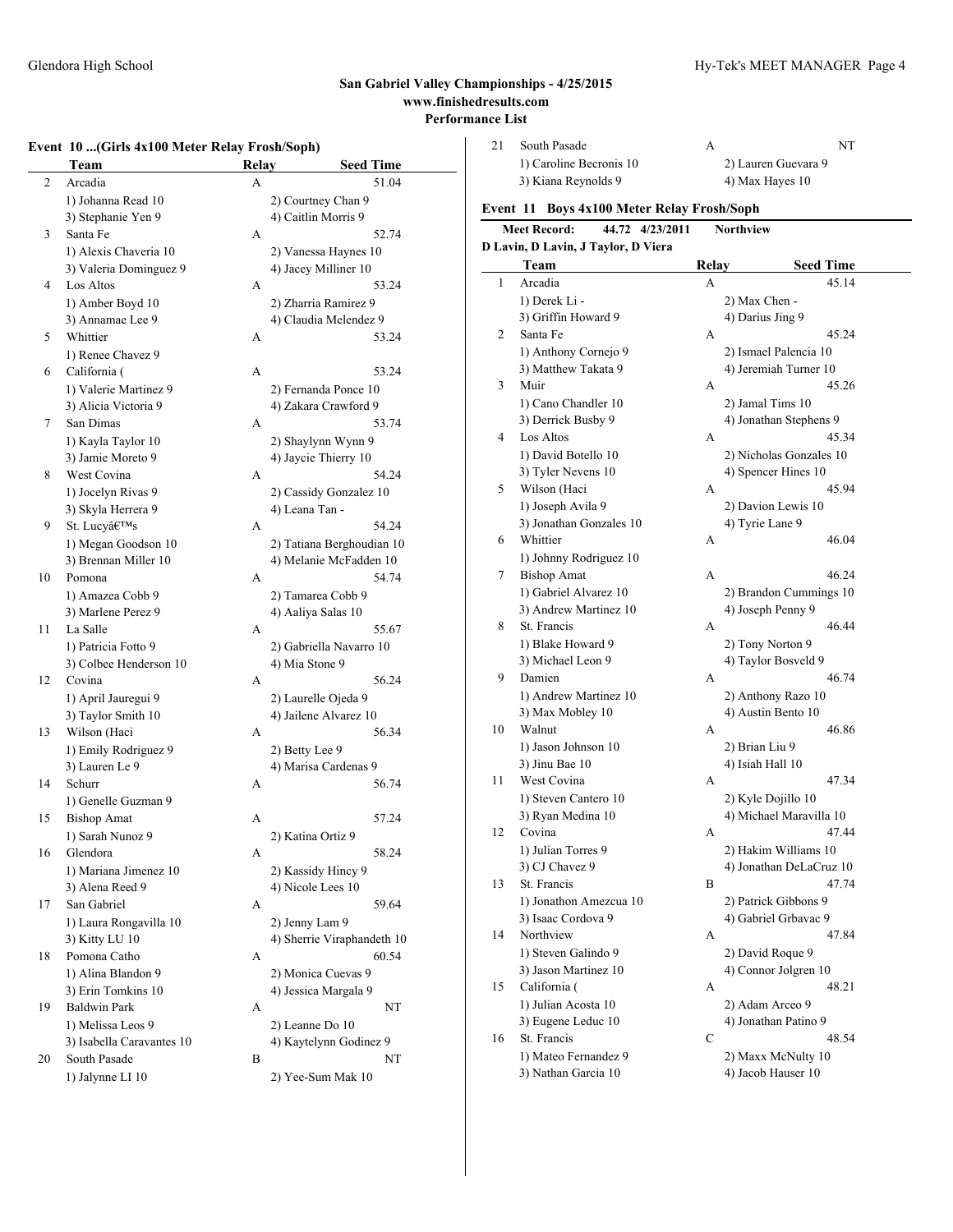### **Event 11 ...(Boys 4x100 Meter Relay Frosh/Soph)**

|    | Team                      | <b>Relay</b> | <b>Seed Time</b>           |
|----|---------------------------|--------------|----------------------------|
| 17 | Temple City               | A            | 49.54                      |
|    | 1) Joseph AN 9            |              | 2) Nigel Arreanabar 9      |
|    | 3) Harry Del Pilar 10     |              | 4) Evan Kao 11             |
| 18 | Schurr                    | B            | 49.64                      |
|    | 1) Lance Babb 9           |              |                            |
| 19 | Glendora                  | A            | 50.74                      |
|    | 1) Bradley Benschop 9     |              | 2) Jorge Contreras 10      |
|    | 3) Samuel Prinkki 10      |              | 4) Cameron Sirkow 10       |
| 20 | South El Mon              | A            | 50.84                      |
|    | 1) Anthony Aguilar 9      |              | 2) Jesse Rojas 9           |
|    | 3) Manual Aguilar 9       |              | 4) Danny Puentes 9         |
| 21 | San Dimas                 | A            | 52.54                      |
|    | 1) Stephen Indeck 11      |              | 2) Donnell Leffridge 9     |
|    | 3) Evan Haas 10           |              | 4) Sebastian Street 9      |
| 22 | Nogales                   | A            | NT                         |
|    | 1) Josh Hodges 10         |              | 2) Omar Galvan 10          |
|    | 3) Alejandro Rodriguez 10 |              | 4) Alberto Valdivia 10     |
| 23 | <b>Baldwin Park</b>       | A            | NT                         |
|    | 1) Edward Velazquez 10    |              | 2) Brandon Chou 9          |
|    | 3) Miguel Castaneda 9     |              | 4) David Marquez 9         |
| 24 | South Pasade              | A            | NT                         |
|    | 1) Manuel Madrigal 10     |              | 2) Sungyool Park 10        |
|    | 3) Danny Rios 9           |              | 4) Jalen Ross 10           |
| 25 | Pomona                    | A            | NT                         |
|    | 1) Javier Garcia 9        |              | 2) Macello Medina 9        |
|    | 3) Roderick Bygrave 9     |              | 4) Mychael Jackson-Brown 9 |

# **Event 12 Girls 4x100 Meter Relay Varsity**

| <b>Meet Record:</b><br>48.44 4/23/2011           |                                       |            | Monrovia |       |                          |
|--------------------------------------------------|---------------------------------------|------------|----------|-------|--------------------------|
|                                                  | K Smith, J Thomas, J Pfau, S Buchanan |            |          |       |                          |
|                                                  | <b>SGV All-Time:</b>                  | 45.23 1985 |          |       | Muir                     |
|                                                  | <b>Track Record:</b>                  | 50.64 2013 |          |       | <b>San Dimas</b>         |
|                                                  | Team                                  |            |          | Relay | <b>Seed Time</b>         |
| 1                                                | Arcadia                               |            |          | A     | 47.74                    |
|                                                  | 1) Jasmine Paulus 12                  |            |          |       | 2) Lauren Buehner 9      |
|                                                  | 3) Rachel Wiggins 12                  |            |          |       | 4) Sarah Troescher 11    |
| 2                                                | Walnut                                |            |          | A     | 48.34                    |
|                                                  | 1) Malia Avila 10                     |            |          |       | 2) Kayla Richardson 11   |
| 3) Victoria Sandoval 12<br>4) Kyla Richardson 11 |                                       |            |          |       |                          |
| 3                                                | South Pasade                          |            |          | A     | 49.54                    |
|                                                  | 1) Nina Acebo 12                      |            |          |       | 2) Jazmin Jackmon 12     |
|                                                  | 3) Rebecca Liston 11                  |            |          |       | 4) Alexis Mora 11        |
| 4                                                | <b>Bishop Amat</b>                    |            |          | A     | 50.34                    |
|                                                  | 1) Rachel Shapiro 12                  |            |          |       | 2) Evie Alberico 10      |
|                                                  | 3) GiGi Munoz 11                      |            |          |       | 4) Emmanuelle Hidalgo 10 |
| 5                                                | St. Lucy's                            |            |          | A     | 51.24                    |
|                                                  | 1) Taylor Stivers 10                  |            |          |       | 2) Myranda Aguirre 11    |
|                                                  | 3) Samantha Crosmer 10                |            |          |       | 4) Gracyn Helbert 12     |
| 6                                                | La Salle                              |            |          | A     | 52.03                    |
|                                                  | 1) Alexandra Akobian 9                |            |          |       | 2) Dionna Williams 12    |
|                                                  | 3) Ingeborg Bakke 12                  |            |          |       | 4) Eleni Daughters 10    |
| 7                                                | El Rancho                             |            |          | A     | 52.57                    |
|                                                  | 1) Madison Ortiz 10                   |            |          |       | 2) Arianna Silva 10      |
|                                                  | 3) Maria Saldana 10                   |            |          |       | 4) Anneke Valencia 12    |
|                                                  |                                       |            |          |       |                          |

| 8  | Gabrielino                | A | 52.94                          |
|----|---------------------------|---|--------------------------------|
|    | 1) Camilla Correra 11     |   | 2) Helen Tade 12               |
|    | 3) Eleanor Xa 12          |   | 4) Toni Dwyer 12               |
| 9  | Northview                 | A | 52.99                          |
| 10 | <b>Bell Gardens</b>       | A | 53.14                          |
|    | 1) Esmeralda Zaragoza 11  |   | 2) Vianney Figueroa 11         |
|    | 3) Suzette Gonzalez 10    |   | 4) Sirian Duarte 11            |
| 11 | Glendora                  | A | 53.24                          |
|    | 1) Emily Dunn 12          |   | 2) Shalee Reynolds 10          |
|    | 3) Shayann Reynolds 10    |   | 4) Danyelle Johnson 12         |
| 12 | Covina                    | A | 53.24                          |
|    | 1) Melissa Mendoza 10     |   | 2) Paige Marquez 10            |
|    | 3) Sakina Williams 12     |   | 4) Laurelle Ojeda 9            |
| 13 | San Gabriel               | A | 53.34                          |
|    | 1) Yadira Macias 10       |   | 2) Jaleen Lujan 12             |
|    | 3) Jessica Ramiez 11      |   | 4) Janette Nguyen 12           |
| 14 | Mountain Vie              | A | 53.54                          |
|    | 1) Alexandra Soza 9       |   | 2) Jasmine Soza 10             |
|    | 3) Melissa Soza 10        |   | 4) Jasmine Marquez 12          |
| 15 | California (              | А | 53.74                          |
|    | 1) Jasmyne Crawford 11    |   |                                |
| 16 | Marshall                  | A | 54.34                          |
|    | 1) Breanna Da Sylveira 12 |   | 2) Sarra Starbird 10           |
|    | 3) Allison Moore 9        |   | 4) Zakiyyah Rasheed Anderson 9 |
| 17 | Schurr                    | А | 55.74                          |
|    | 1) Carissa Ibarra 11      |   |                                |
| 18 | Pomona Catho              | A | 57.34                          |
|    | 1) Esmeralda Martinez 12  |   | 2) Elena Garcia 11             |
|    | 3) Andrea Diaz 11         |   | 4) Araya Williams 12           |
| 19 | <b>Baldwin Park</b>       | A | NT                             |
|    | 1) Jennifer Aguilar 10    |   | 2) Angie Arroyo 11             |
|    | 3) Jaqueline Valdivia 10  |   | 4) Savannah Butler 11          |

# **Event 13 Boys 4x100 Meter Relay Varsity**

|                | <b>Meet Record:</b><br><b>SGV All-Time:</b> | 43.01<br>40.28 1997 | 4/24/2010 |       | Pasadena<br>Muir      |                         |  |
|----------------|---------------------------------------------|---------------------|-----------|-------|-----------------------|-------------------------|--|
|                | <b>Track Record:</b>                        | 43.94               | 2013      |       | Northview             |                         |  |
|                | Team                                        |                     |           | Relay |                       | <b>Seed Time</b>        |  |
| 1              | Damien                                      |                     |           | A     |                       | 42.24                   |  |
|                | 1) Brandon Carlin 11                        |                     |           |       | 2) Thaddeus Smith 12  |                         |  |
|                | 3) Kaodilichi Nwuda 12                      |                     |           |       |                       | 4) Zachary Shinnick 10  |  |
| $\overline{2}$ | Covina                                      |                     |           | A     |                       | 43.04                   |  |
|                | 1) Pearnell Smalley 12                      |                     |           |       | 2) Eric Williams 11   |                         |  |
|                | 3) Greg Hennes 12                           |                     |           |       |                       | 4) D'Juan Shamburger 11 |  |
| 3              | Arcadia                                     |                     |           | A     |                       | 43.14                   |  |
|                | 1) Justin (Jt) Tran 11                      |                     |           |       | 2) Noah Wu 11         |                         |  |
|                | 3) Chris Paul 12                            |                     |           |       | 4) Bradley Mills 11   |                         |  |
| 4              | St. Francis                                 |                     |           | A     |                       | 43.34                   |  |
|                | 1) Izaiah Adams 10                          |                     |           |       | 2) Davin Polchow 12   |                         |  |
|                | 3) Jasher Foster 11                         |                     |           |       | 4) Ross Niederhaus 12 |                         |  |
| 5              | <b>Bishop Amat</b>                          |                     |           | A     |                       | 43.54                   |  |
|                | 1) Danny Balderas 10                        |                     |           |       | 2) Edward Silva 10    |                         |  |
|                | 3) Greg Rodriguez 11                        |                     |           |       | 4) David Calcanas 12  |                         |  |
| 6              | California (                                |                     |           | А     |                       | 43.90                   |  |
|                | 1) Daylon Gamino 11                         |                     |           |       | 2) Ricky Rodriguez 11 |                         |  |
|                | 3) Richard Salinas 12                       |                     |           |       | 4) Jorge Zapien 12    |                         |  |
|                |                                             |                     |           |       |                       |                         |  |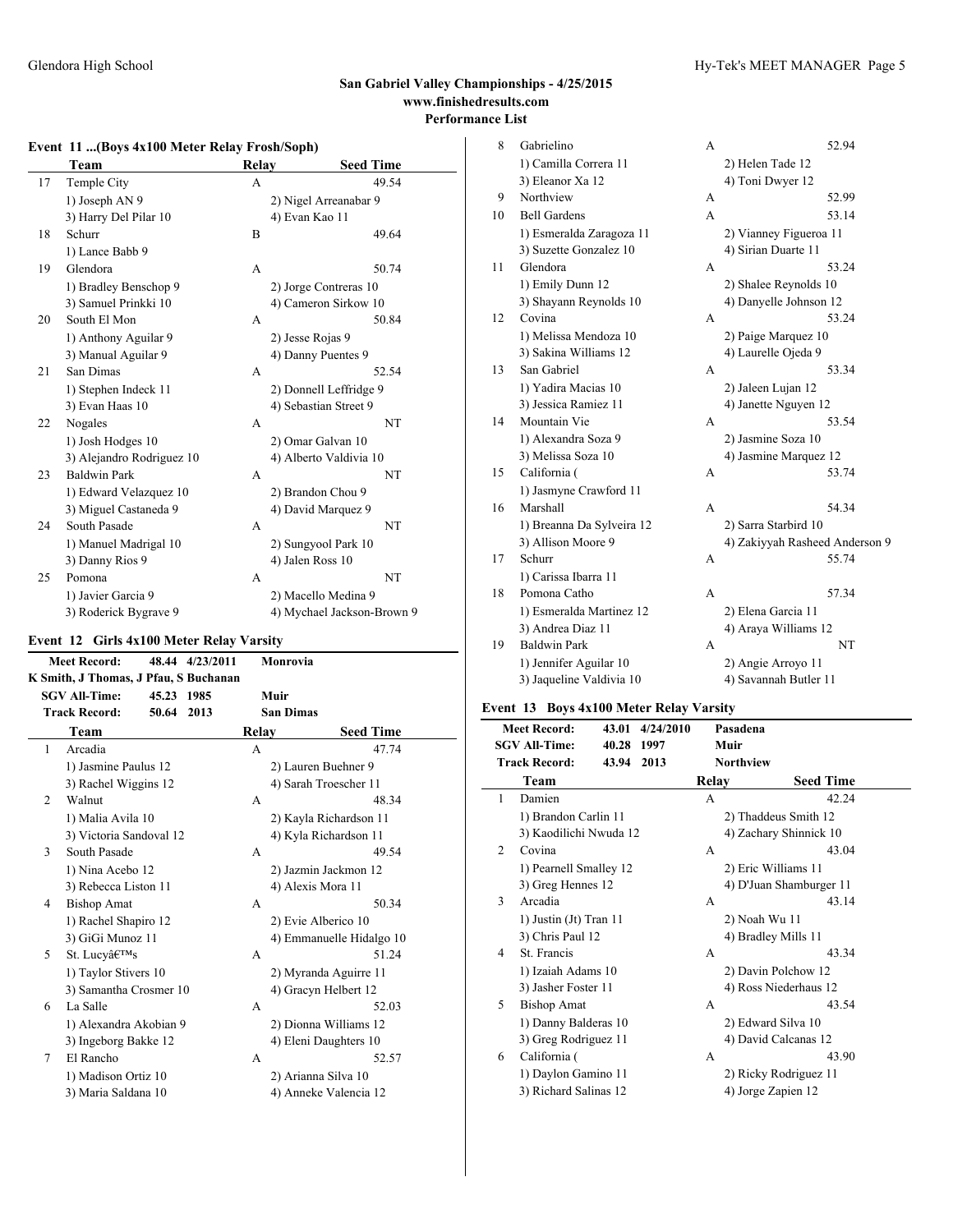### Glendora High School Hy-Tek's MEET MANAGER Page 6

# **San Gabriel Valley Championships - 4/25/2015 www.finishedresults.com Performance List**

### **Event 13 ...(Boys 4x100 Meter Relay Varsity)**

|    | Team                                       | <b>Relay</b> | <b>Seed Time</b>                        |
|----|--------------------------------------------|--------------|-----------------------------------------|
| 7  | Muir                                       | A            | 44.04                                   |
|    | 1) Eddie Jones 11                          |              | 2) Teon Mason 12                        |
|    | 3) David Smith 12                          |              | 4) Daniel Harris 12                     |
| 8  | Northview                                  | A            | 44.34                                   |
|    | 1) Ulysses Aparicio 12                     |              | 2) Fabian Garcia 11                     |
|    | 3) Marco Viera 11                          |              | 4) Justin Williams 12                   |
| 9  | West Covina                                | А            | 44.94                                   |
|    | 1) Jonathan Coach 12                       |              | 2) Ruben Velasco 11                     |
|    | 3) Jacob De Haro 12                        |              | 4) Michael Gomez 11                     |
| 10 | Gabrielino                                 | A            | 45.04                                   |
|    | 1) Nathan Wong 11                          |              | 2) Gary Hawkins 12                      |
|    | 3) Nicholas Wong 11                        |              | 4) Gabriel Carranza 12                  |
| 11 | Mountain Vie                               | А            | 45.44                                   |
|    | 1) Josue Martinez 10                       |              | 2) Heriberto Perez 12                   |
|    | 3) Steven Gonzalez 12                      |              | 4) Miguel Ahumada 10                    |
| 12 | Schurr                                     | А            | 45.74                                   |
|    | 1) Nick Capranica 12                       |              |                                         |
| 13 | El Rancho                                  | А            | 45.94                                   |
|    | 1) Kedrick Conner 12                       |              | 2) Manuel Tarango 12                    |
|    | 3) Robert Quijada 11                       |              | 4) Martin Ruelas 12                     |
| 14 | Glendora                                   | A            | 45.94                                   |
|    | 1) Michael Lowe jr 11                      |              | 2) Paul Vachon 10                       |
|    | 3) Peyton Terry 12                         |              | 4) Trystan Suarez 11                    |
| 15 | Temple City                                | A            | 46.04                                   |
|    | 1) Victor Chang 12                         |              | 2) Jimmy Morinaga 12                    |
|    | 3) Kyle Vong 12                            |              | 4) Kelvin Chuong 12                     |
| 16 | South Pasade                               | A            | 46.24                                   |
|    | 1) Andrew Shults 12                        |              | 2) William Brady 12                     |
|    | 3) Omni Lott 11                            |              | 4) Sam Anuakpado 12                     |
| 17 | Azusa                                      | A            | 46.24                                   |
|    | 1) Jeremiah Boykins 11                     |              | 2) Anthony Benetiz 11                   |
|    | 3) Brandon Burnett 12                      |              | 4) Angel Maldonado 12                   |
| 18 | South El Mon                               | A            | 46.74                                   |
|    | 1) Willie Aurioles 11                      |              | 2) Arturo Hernandez 10                  |
|    | 3) Jason Ortiz 10                          |              | 4) Chris Salcedo 11                     |
| 19 | San Dimas                                  | A            | 46.92                                   |
|    | 1) Noah Celaya 12                          |              | 2) MB Akpom 11                          |
|    | 3) Chris Salcido 12                        |              | 4) Chris Gatus 11                       |
| 20 | <b>Bell Gardens</b>                        | A            | 47.14                                   |
|    | 1) Miguel Vargas 12<br>3) Jaime Alvarez 11 |              | 2) Francisco Vasquez 12                 |
| 21 | Marshall                                   | A            | 4) Oscar Bautista 11<br>48.24           |
|    | 1) Isaiah Da Sylveria 10                   |              |                                         |
|    | 3) Trevor Langham 10                       |              | 2) Cory Woodard 11<br>4) Tyler Slack 10 |
| 22 | San Gabriel                                | А            | 49.14                                   |
|    | 1) Gene Lin 11                             |              | 2) Allen Au Yeung 11                    |
|    | 3) Phillip Lin 12                          |              | 4) Anthony Valverde 12                  |
| 23 | Nogales                                    | A            | NT                                      |
|    | 1) Fernando Amaya 12                       |              | 2) Cameron Eaglin 11                    |
|    | 3) Keenen Romney 11                        |              | 4) Chris Cabrera 12                     |
| 24 | Pomona                                     | А            | NT                                      |
|    | 1) Dominic Terry -                         |              | 2) Desmond Bobo 12                      |
|    | 3) Dominick Flournoy 12                    |              | 4) Shawnee Wilson 12                    |
|    |                                            |              |                                         |

| 25 | Baldwin Park          | А                        |    |
|----|-----------------------|--------------------------|----|
|    | 1) Apollo La Mig 12   | 2) Jayson Miller 12      |    |
|    | 3) Luis Flores 10     | 4) Nikolas Caravantes 12 |    |
| 26 | Rowland               | А                        | NT |
|    | 1) Jerry Zheng 11     | 2) Eric He 11            |    |
|    | 3) Chris Rodriguez 10 | 4) Derek Ohara 12        |    |
|    |                       |                          |    |

### **Event 14 Girls 1600 Meter Run Championship Varsity**

|    | <b>Meet Record:</b>    | 4:53.61 | 4/24/2010 | <b>Catrina McAlister</b> |                  |  |
|----|------------------------|---------|-----------|--------------------------|------------------|--|
|    | <b>SGV All-Time:</b>   | 4:43.72 | 1996      | <b>Annie Ebiner</b>      |                  |  |
|    | <b>Track Record:</b>   | 5:11.69 | 2014      | Samantha Huerta          |                  |  |
|    | Name                   |         |           | Yr School                | <b>Seed Time</b> |  |
| 1  | Jessica Gallardo       |         | 11        | <b>Bishop Amat</b>       | 5:03.53          |  |
| 2  | Ally Palomino          |         | 10        | Bishop Amat              | 5:05.29          |  |
| 3  | <b>Trinity Ruelas</b>  |         | 10        | San Dimas                | 5:06.86          |  |
| 4  | Sydney Tullai          |         | 11        | Avala                    | 5:07.37          |  |
| 5  | Stephanie Cortez       |         | 12        | California (             | 5:08.49          |  |
| 6  | Olivia Harrigian       |         | 11        | San Marino               | 5:11.77          |  |
| 7  | <b>Brenda Dorantes</b> |         | 11        | Whittier                 | 5:13.64          |  |
| 8  | Rochelle Viramontes    |         | 10        | Whittier                 | 5:15.34          |  |
| 9  | Samantha Cabrera       |         | 11        | <b>Bishop Amat</b>       | 5:17.69          |  |
| 10 | <b>Holly Lung</b>      |         | 10        | Arcadia                  | 5:17.94          |  |
| 11 | Cindy Hoang            |         | 10        | Arcadia                  | 5:19.10          |  |
| 12 | Demi Marine            |         | 11        | Covina                   | 5:21.03          |  |

### **Event 15 Boys 1600 Meter Run Championship Varsity**

|    | <b>Meet Record:</b>                  | $4:10.27$ $4/23/2011$ | <b>Ammar Moussa</b> |                  |
|----|--------------------------------------|-----------------------|---------------------|------------------|
|    | <b>SGV All-Time:</b><br>4:06.65 2011 |                       | <b>Ammar Moussa</b> |                  |
|    | <b>Track Record:</b><br>4:29.36 2014 |                       | Kevin Herrera       |                  |
|    | <b>Name</b>                          |                       | Yr School           | <b>Seed Time</b> |
| 1  | Millen Trujillo                      |                       | 12 Walnut           | 4:14.04          |
| 2  | Gavin Bradley                        | 11                    | Avala               | 4:21.96          |
| 3  | Daniel Salazar                       | 11                    | Covina              | 4:22.44          |
| 4  | Fernando Gonzalez                    | 12                    | <b>Bishop Amat</b>  | 4:22.45          |
| 5  | Edwin Wu                             | 12                    | Rowland             | 4:23.68          |
| 6  | Christian Duran                      | 12                    | La Serna            | 4:23.87          |
| 7  | Kevin Herrera                        |                       | 12 Covina           | 4:24.18          |
| 8  | Jonathan Mijares                     |                       | 12 Los Altos        | 4:24.24          |
| 9  | Robbie Santoyo                       | 11                    | <b>Bishop Amat</b>  | 4:25.16          |
| 10 | Salvador Capetillo                   | 11                    | <b>Baldwin Park</b> | 4:25.24          |
| 11 | Christian Barajas                    |                       | 12 Ayala            | 4:25.34          |
| 12 | Donald Brown                         | 10                    | El Rancho           | 4:25.91          |
|    |                                      |                       |                     |                  |

# **Event 16 Girls 400 Meter Dash Frosh/Soph**

|    | <b>Meet Record:</b><br>60.17 | 4/23/2011 | <b>Alexandra Ghantous</b> |                  |
|----|------------------------------|-----------|---------------------------|------------------|
|    | Name                         |           | Yr School                 | <b>Seed Time</b> |
| 1  | Courtney Chan                | 9         | Arcadia                   | 60.44            |
| 2  | Elyse Sharp                  | 10        | Muir                      | 61.40            |
| 3  | Carina Avila                 | 9         | Arroyo                    | 62.84            |
| 4  | Hannah Morales               | 10.       | South El Mon              | 63.24            |
| 5  | <b>Yatzin Ramirez</b>        | 9         | Arrovo                    | 64.14            |
| 6  | Kiana Reynolds               | 9         | South Pasade              | 64.20            |
| 7  | Cayley Whitman               | 9         | South Pasade              | 64.59            |
| 8  | Marisa Cardenas              | 9         | Wilson (Haci              | 65.04            |
| 9  | Annette Garcia               | 10.       | South El Mon              | 65.24            |
| 10 | Tiffany Holmes               | 9         | South Pasade              | 65.34            |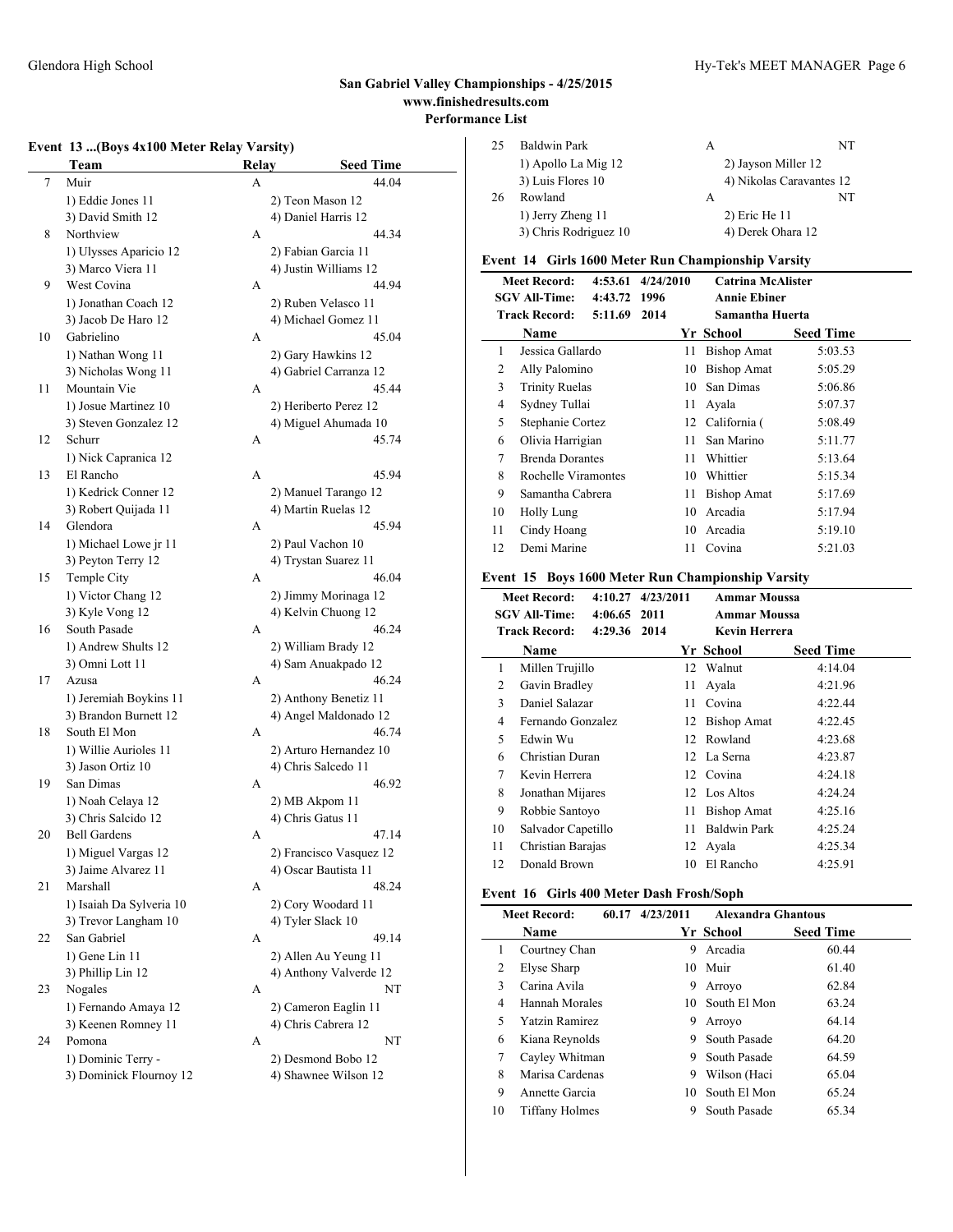# 32 Eugene Leduc 10 California (57.15 Noah Lawrence 9 South Pasade 57.24 Isaac Cordova 9 St. Francis 57.34 Josh Hodges 10 Nogales 57.44 Patrick Su 9 Ayala 57.46 37 Matthew Kye 9 South Pasade 57.52 Joseph Penny 9 Bishop Amat 57.54

### **Event 18 Girls 400 Meter Dash Varsity**

| <b>Meet Record:</b> |                        |            | 57.60 4/23/2011 | <b>Kimberly Chen</b>  |                  |  |  |
|---------------------|------------------------|------------|-----------------|-----------------------|------------------|--|--|
|                     | <b>SGV All-Time:</b>   | 52.25 1986 |                 | <b>Janeen Vickers</b> |                  |  |  |
|                     | <b>Track Record:</b>   | 57.24      | 2014            | <b>Morgan Love</b>    |                  |  |  |
|                     | <b>Name</b>            |            |                 | Yr School             | <b>Seed Time</b> |  |  |
| 1                   | Lauren Buehner         |            | 9               | Arcadia               | 56.91            |  |  |
| 2                   | Rebecca Troescher      |            | 9               | Arcadia               | 58.01            |  |  |
| 3                   | Rachel Wiggins         |            | 12              | Arcadia               | 58.47            |  |  |
| $\overline{4}$      | Eleni Daughters        |            | 10              | La Salle              | 59.50            |  |  |
| 5                   | Campbell Dopke         |            | 10              | Arcadia               | 59.64            |  |  |
| 6                   | Hannah Rock            |            | 12              | Arcadia               | 59.74            |  |  |
| 7                   | Venezia Ramirez        |            | 11              | Santa Fe              | 60.34            |  |  |
| 8                   | Rachel Shapiro         |            |                 | 12 Bishop Amat        | 60.34            |  |  |
| 9                   | GiGi Munoz             |            | 11              | <b>Bishop Amat</b>    | 60.44            |  |  |
| 10                  | Evie Alberico          |            | 10              | <b>Bishop Amat</b>    | 60.64            |  |  |
| 11                  | Alexis Mora            |            | 11              | South Pasade          | 60.78            |  |  |
| 12                  | Samantha Crosmer       |            | 10              | St. Lucy's            | 60.81            |  |  |
| 13                  | Monique Nieblas        |            | 11              | <b>Baldwin Park</b>   | 62.18            |  |  |
| 14                  | <b>Stacey Gomez</b>    |            | 12              | Los Altos             | 62.24            |  |  |
| 15                  | <b>Yadira Macias</b>   |            | 10              | San Gabriel           | 62.33            |  |  |
| 16                  | Arianna Perez          |            | 12              | Whittier              | 62.34            |  |  |
| 17                  | Sammi Tsui             |            | 11              | Rowland               | 62.64            |  |  |
| 18                  | Alissa Magana          |            | 12              | Northview             | 63.10            |  |  |
| 19                  | Devon Perez-Morales    |            | 12              | California (          | 63.17            |  |  |
| 20                  | Yazmin Valencia        |            | 12              | La Puente             | 63.24            |  |  |
| 21                  | Sabrina Uribe          |            | 12              | Walnut                | 63.34            |  |  |
| 22                  | Sam Brown              |            | 11              | Glendora              | 63.61            |  |  |
| 23                  | Mary Konopliv          |            | 12              | Marshall              | 64.38            |  |  |
| 24                  | <b>Wendy Contreras</b> |            | 12              | El Rancho             | 64.44            |  |  |
| 25                  | Anneke Valencia        |            | 12              | El Rancho             | 64.54            |  |  |
| 26                  | Toni Dwyer             |            | 12              | Gabrielino            | 64.84            |  |  |
| 27                  | Jaleen Lujan           |            | 12              | San Gabriel           | 65.20            |  |  |
| 28                  | Vanessa Conde          |            | 12              | Los Altos             | 65.24            |  |  |
| 29                  | Alondra Castro         |            | 11              | Ganesha               | 66.24            |  |  |

### **Event 19 Boys 400 Meter Dash Varsity**

| <b>Meet Record:</b><br><b>SGV All-Time:</b><br>45.14 1995 |                      | 48.62 4/24/2010 | Jordan Scott<br>Obea Moore |                  |  |
|-----------------------------------------------------------|----------------------|-----------------|----------------------------|------------------|--|
|                                                           | <b>Track Record:</b> | 49.56 2014      | <b>Antonio Woodward</b>    |                  |  |
|                                                           | Name                 |                 | Yr School                  | <b>Seed Time</b> |  |
| 1                                                         | Ross Niederhaus      |                 | 12 St. Francis             | 48.22            |  |
| $\mathfrak{D}$                                            | Thaddeus Smith       |                 | 12 Damien                  | 49.28            |  |
| 3                                                         | Daniel Medina        |                 | 12 St. Francis             | 49.74            |  |
| 4                                                         | Thomas Medina        |                 | 12 Santa Fe                | 49.94            |  |
| 5                                                         | Greg Hennes          |                 | 12 Covina                  | 50.04            |  |
| 6                                                         | Chip Crowley         |                 | 12 San Marino              | 50.15            |  |
| 7                                                         | Josh Cruz            |                 | 10 Bishop Amat             | 50.44            |  |
| 8                                                         | Justin Fernandez     |                 | 12 South Pasade            | 50.63            |  |

#### **Event 16 ...(Girls 400 Meter Dash Frosh/Soph)**

|    | Name              |    | Yr School          | <b>Seed Time</b> |
|----|-------------------|----|--------------------|------------------|
| 11 | Alexandra Soza    | 9  | Mountain Vie       | 65.39            |
| 12 | Elizabeth Wang    | 10 | Arcadia            | 65.42            |
| 13 | Alissa Peregrina  | 9  | Santa Fe           | 65.74            |
| 14 | Mia Stone         | 9  | La Salle           | 66.63            |
| 15 | Sarah Nunoz       | 9  | <b>Bishop Amat</b> | 66.65            |
| 16 | Crystal Chang     | 9  | Temple City        | 66.77            |
| 17 | Desani Zavala     | 9  | Alhambra           | 66.82            |
| 18 | Valeria Dominguez | 9  | Santa Fe           | 67.04            |
| 19 | Bailey Magana     | 9  | Covina             | 67.24            |
| 20 | amy Lee           | 10 | Gabrielino         | 67.54            |
| 21 | Ciannah Correra   | 9  | Gabrielino         | 67.64            |
| 22 | Gabriella Navarro | 10 | La Salle           | 67.95            |
| 23 | Jasmine Robbins   | 9  | West Covina        | 68.04            |
| 24 | Bao Poa Guevuvae  | 9  | Marshall           | 68.24            |
| 25 | Grace Cervantes   | 9  | Schurr             | 68.24            |
| 26 | Korina Lopez      | 10 | Ganesha            | 68.24            |
| 27 | Lauren Sharkey    | 9  | South Pasade       | 68.34            |
| 28 | Xochitl Collazo   | 10 | Santa Fe           | 68.34            |
| 29 | Ashley Rusch      | 9  | South Pasade       | 68.35            |
|    |                   |    |                    |                  |

### **Event 17 Boys 400 Meter Dash Frosh/Soph**

| <b>Meet Record:</b> |                     | 50.94 4/21/2012 | <b>Hunter Muncie</b> |                  |
|---------------------|---------------------|-----------------|----------------------|------------------|
|                     | <b>Name</b>         |                 | Yr School            | <b>Seed Time</b> |
| 1                   | Jonathan Flores     |                 | 10 Santa Fe          | 52.01            |
| $\overline{c}$      | Noah Mercer         | 10              | West Covina          | 52.98            |
| 3                   | Nathaniel Flores    | 10              | Damien               | 53.65            |
| 4                   | Manuel Madrigal     |                 | 10 South Pasade      | 53.92            |
| 5                   | Jonathan Gonzales   |                 | 10 Wilson (Haci      | 54.24            |
| 6                   | <b>Trevor Houck</b> |                 | 10 Damien            | 54.24            |
| 7                   | Griffin Howard      | 9               | Arcadia              | 54.64            |
| 8                   | Keo Sweeney         |                 | 10 Walnut            | 54.95            |
| 9                   | Isaih Ibarra        |                 | 10 Glendora          | 55.00            |
| 10                  | Devin Reed          |                 | 10 Ayala             | 55.15            |
| 11                  | Kyle Dojillo        | 10              | West Covina          | 55.34            |
| 12                  | Armando Godoy       |                 | 10 El Rancho         | 55.34            |
| 13                  | Demian Sanchez      | 9.              | Schurr               | 55.44            |
| 14                  | Derrick Busby       | 9               | Muir                 | 55.44            |
| 15                  | Connor Jolgren      | 10              | Northview            | 55.54            |
| 16                  | Anthony Cornejo     | 9.              | Santa Fe             | 55.54            |
| 17                  | Peter Esparza       |                 | 9 Bishop Amat        | 55.54            |
| 18                  | Miguel Ayala        | 9               | La Puente            | 55.74            |
| 19                  | Jesus Aguilar       | 10              | La Puente            | 55.74            |
| 20                  | Oliver Reynolds     |                 | 9 Glendora           | 55.84            |
| 21                  | Paul Vachon         |                 | 10 Glendora          | 55.89            |
| 22                  | Patrick Gibbons     | 9               | St. Francis          | 56.00            |
| 23                  | Ismael Sotelo       | 10              | Schurr               | 56.04            |
| 24                  | Ismael Ojeda        | 9.              | Los Altos            | 56.24            |
| 25                  | Giovanni Navarro    | 9.              | El Rancho            | 56.34            |
| 26                  | Noah Guinto         | 10              | St. Francis          | 56.44            |
| 27                  | Mike Jacovines      | 10              | <b>Bishop Amat</b>   | 56.48            |
| 28                  | Davey Wong          | 9               | Arcadia              | 56.54            |
| 29                  | Wahub Mallick       |                 | 10 Covina            | 56.64            |
| 30                  | Niko Tripodis       | 9               | South Pasade         | 56.75            |
| 31                  | Reymon Garcia       | 10              | Santa Fe             | 56.98            |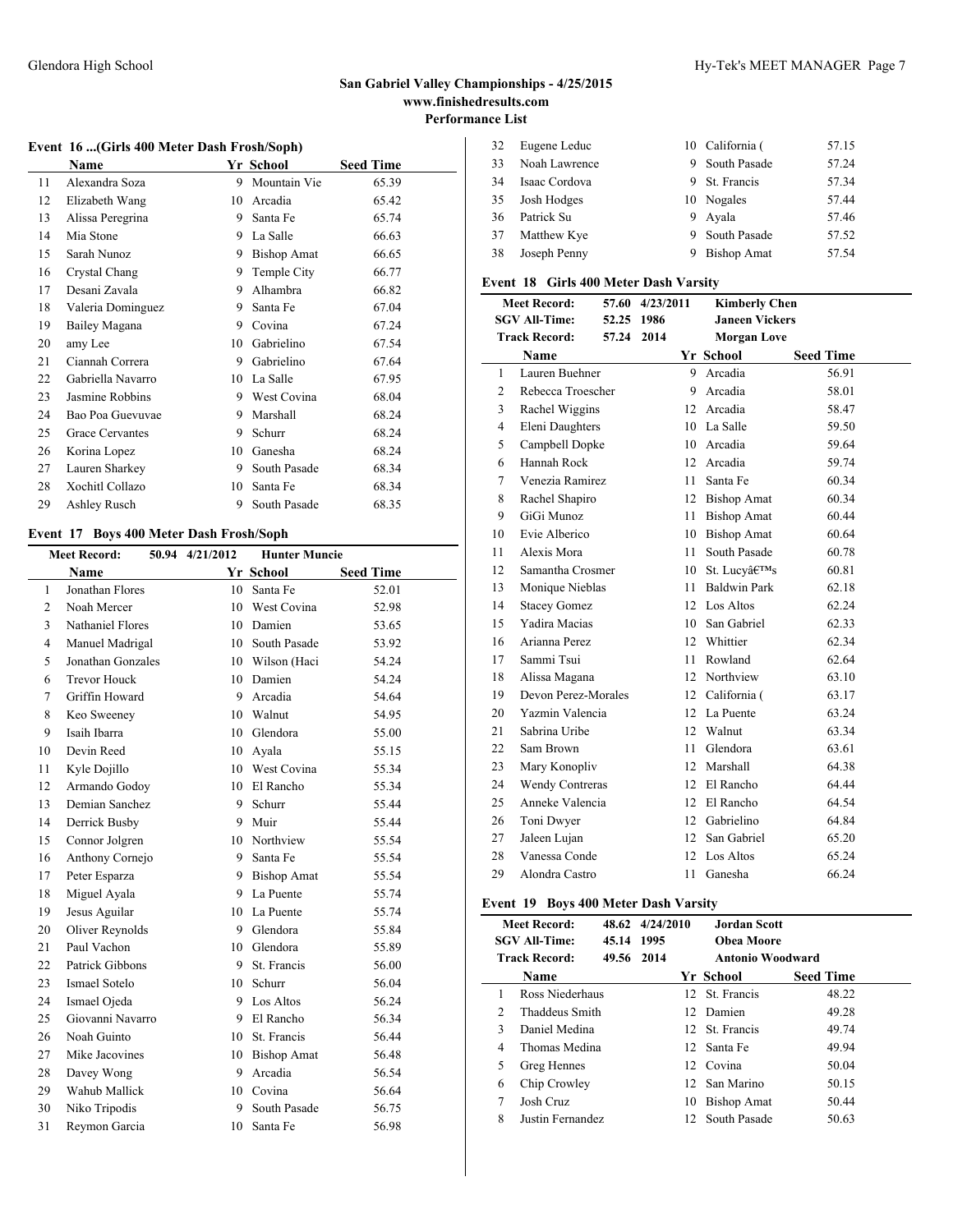# **Event 19 ...(Boys 400 Meter Dash Varsity)**

|    | Name                   |                 | Yr School           | <b>Seed Time</b> |
|----|------------------------|-----------------|---------------------|------------------|
| 9  | Matthew Magallanez     | 12              | Walnut              | 50.70            |
| 10 | Jimmy Morinaga         | 12              | Temple City         | 50.93            |
| 11 | Yeab Guracha           | 11              | Arcadia             | 50.94            |
| 12 | Sam Anuakpado          | 12              | South Pasade        | 51.09            |
| 13 | Kevin Hoang            | 12              | Arroyo              | 51.34            |
| 14 | Phillip Lin            | 12 <sup>2</sup> | San Gabriel         | 51.44            |
| 15 | Sunny Hong             | 11              | Arcadia             | 51.94            |
| 16 | <b>Eddie Jones</b>     | 11              | Muir                | 52.09            |
| 17 | <b>Richard Salinas</b> |                 | 12 California (     | 52.49            |
| 18 | Trent Hoffmann         | 11              | Gabrielino          | 52.81            |
| 19 | Jonathan Barakat       | 11              | Schurr              | 53.15            |
| 20 | Jacob De Haro          | 12              | West Covina         | 53.19            |
| 21 | <b>Adrian Flores</b>   | 11              | Whittier            | 53.24            |
| 22 | Michael Fischer        | 12              | Damien              | 53.30            |
| 23 | Allen Au Yeung         | 11              | San Gabriel         | 53.44            |
| 24 | Andrew Menendez        | 12              | Los Altos           | 53.54            |
| 25 | <b>Brian Aponte</b>    | 12              | Arroyo              | 53.54            |
| 26 | <b>Brandon Burnett</b> | 12              | Azusa               | 53.54            |
| 27 | Marco Castaneda        | 12              | Arcadia             | 53.64            |
| 28 | Raven Harris           | 10              | Avala               | 53.70            |
| 29 | Raul Trisitian         | 12              | La Puente           | 53.74            |
| 30 | Miguel Mata            | 11              | Pioneer             | 53.74            |
| 31 | Joe Si                 | 10              | <b>Baldwin Park</b> | 53.74            |
| 32 | <b>Tate Castillo</b>   | 10              | <b>Bishop Amat</b>  | 53.74            |
| 33 | Alex Quidilla          | 12              | West Covina         | 53.84            |
| 34 | George Siberell        | 11              | La Salle            | 53.84            |
| 35 | William Brady          | 12              | South Pasade        | 53.87            |
| 36 | Nathan Wong            | 11              | Gabrielino          | 53.94            |
| 37 | Adrian Gonzalez        | 12              | Whittier            | 54.04            |
| 38 | Jorge Bayardo          | 11              | Gabrielino          | 56.04            |

# **Event 20 Girls 100 Meter Dash Frosh/Soph**

| <b>Meet Record:</b> |                      | 12.87 4/23/2011 | <b>Alessandra Gonzales</b> |                  |
|---------------------|----------------------|-----------------|----------------------------|------------------|
|                     | Name                 |                 | Yr School                  | <b>Seed Time</b> |
| 1                   | Kiana Peters         | 10              | Gabrielino                 | 12.64            |
| 2                   | Kimberly Castellon   | 9               | Arroyo                     | 13.14            |
| 3                   | Alexis Chaveria      | 10              | Santa Fe                   | 13.24            |
| 4                   | Gjermayne Wilson     | 10              | <b>Bishop Amat</b>         | 13.24            |
| 5                   | Johanna Read         | 10              | Arcadia                    | 13.24            |
| 6                   | Zakara Crawford      | 9               | California (               | 13.26            |
| 7                   | Sherrie Viraphandeth | 10              | San Gabriel                | 13.31            |
| 8                   | <b>Taylor Thames</b> | 9               | Gabrielino                 | 13.34            |
| 9                   | Cassidy Gonzalez     | 10              | West Covina                | 13.34            |
| 10                  | Kaitlyn Jackson      | 9               | Ayala                      | 13.40            |
| 11                  | Amber Boyd           | 10              | Los Altos                  | 13.44            |
| 12                  | Jocelyn Tapia        | 9               | Mountain Vie               | 13.44            |
| 13                  | Daphne Wu            | 9               | Arcadia                    | 13.44            |
| 14                  | Sydney Torregano     | 9               | Ayala                      | 13.52            |
| 15                  | Maddison Lum         | 10              | Temple City                | 13.54            |
| 16                  | Miranda Lee          | 9               | Ayala                      | 13.54            |
| 17                  | Valerie Martinez     | 9               | California (               | 13.61            |
| 18                  | Karina Jimenez       | 10              | Whittier                   | 13.63            |
| 19                  | Simone Torregano     | 9               | Avala                      | 13.63            |
| 20                  | Anita Gong           | 10              | Rowland                    | 13.64            |

| 21 | Christina Biltonen        | 9  | Rowland            | 13.64 |
|----|---------------------------|----|--------------------|-------|
| 22 | Kayla Taylor              | 10 | San Dimas          | 13.65 |
| 23 | Renee Chavez              | 9  | Whittier           | 13.66 |
| 24 | Harper Fox                | 9  | South Pasade       | 13.70 |
| 25 | Katina Ortiz              | 9  | <b>Bishop Amat</b> | 13.74 |
| 26 | Megan Goodson             | 10 | St. Lucy's         | 13.76 |
| 27 | Zharria Ramirez           | 9  | Los Altos          | 13.79 |
| 28 | Lauren Guevara            | 9  | South Pasade       | 13.83 |
| 29 | Stephanie Salcedo         | 10 | Whittier           | 13.84 |
| 30 | Darlena Robinson          | 10 | Schurr             | 13.84 |
| 31 | Zakiyyah Rasheed Anderson | 9  | Marshall           | 13.86 |
| 32 | Katherine Bamish          | 9  | Schurr             | 13.94 |
| 33 | Karyme Villanueva         | 10 | Whittier           | 13.94 |
| 34 | Jamie Moreto              | 9  | San Dimas          | 13.94 |
| 35 | Annamae Lee               | 9  | Los Altos          | 13.97 |
| 36 | Jalynne LI                | 10 | South Pasade       | 14.02 |
| 37 | Laurelle Ojeda            | 9  | Covina             | 14.04 |
| 38 | Jennifer Garcia           | 10 | South El Mon       | 14.04 |

# **Event 21 Boys 100 Meter Dash Frosh/Soph**

| <b>Meet Record:</b> |                         | 11.43 4/24/2010 | <b>Adam Sanchez</b> |                  |
|---------------------|-------------------------|-----------------|---------------------|------------------|
|                     | <b>Name</b>             |                 | Yr School           | <b>Seed Time</b> |
| 1                   | Jordan Fisher           |                 | 10 La Puente        | 11.54            |
| 2                   | <b>Tyler Nevens</b>     | 10              | Los Altos           | 11.55            |
| 3                   | Amon Milliner           | 10              | La Salle            | 11.62            |
| 4                   | Tyrie Lane              |                 | 9 Wilson (Haci      | 11.64            |
| 5                   | Chris Rodriguez         | 10              | Rowland             | 11.64            |
| 6                   | Anthony Alarcon         |                 | 10 La Puente        | 11.64            |
| 7                   | Jorge Arizaga           | 9               | <b>Bell Gardens</b> | 11.64            |
| 8                   | Ben Le                  |                 | 10 Arrovo           | 11.64            |
| 9                   | Cris Cortez             |                 | 9 Bell Gardens      | 11.64            |
| 10                  | <b>Tyler Slack</b>      |                 | 10 Marshall         | 11.70            |
| 11                  | Austin Bento            |                 | 10 Damien           | 11.72            |
| 12                  | Michael Maravilla       |                 | 10 West Covina      | 11.74            |
| 13                  | Jonathan Stephens       | 9               | Muir                | 11.74            |
| 14                  | Anthony Razo            | 10              | Damien              | 11.82            |
| 15                  | Robert Kauhola          | 9               | Whittier            | 11.84            |
| 16                  | Justin Minor            | 10              | Gabrielino          | 11.84            |
| 17                  | <b>Taylor Bosveld</b>   | 9               | St. Francis         | 11.84            |
| 18                  | <b>Brandon Cummings</b> | 10              | <b>Bishop Amat</b>  | 11.93            |
| 19                  | Davion Lewis            |                 | 10 Wilson (Haci     | 11.94            |
| 20                  | <b>Andrew Martinez</b>  | 10              | <b>Bishop Amat</b>  | 11.94            |
| 21                  | Juan Santos             | 10              | Whittier            | 11.94            |
| 22                  | Paul Vachon             | 10              | Glendora            | 11.96            |
| 23                  | Devin Medina            | 10              | Avala               | 11.98            |
| 24                  | Isiah Hall              | 10              | Walnut              | 12.01            |
| 25                  | Danny Olivas            | 9               | <b>Bishop Amat</b>  | 12.04            |
| 26                  | Thomas Le               | 10              | Schurr              | 12.04            |
| 27                  | <b>Brian Carrera</b>    | 9               | Arroyo              | 12.04            |
| 28                  | Gabriel Alvarez         | 10              | <b>Bishop Amat</b>  | 12.04            |
| 29                  | Victor Poon             | 9               | Alhambra            | 12.09            |
| 30                  | Julian Acosta           |                 | 10 California (     | 12.10            |
| 31                  | Matthew Takata          | 9               | Santa Fe            | 12.14            |
| 32                  | John Mares              | 9               | <b>Bishop Amat</b>  | 12.14            |
| 33                  | Jackson Lee             | 10              | Gabrielino          | 12.14            |
| 34                  | Jason Johnson           | 10              | Walnut              | 12.15            |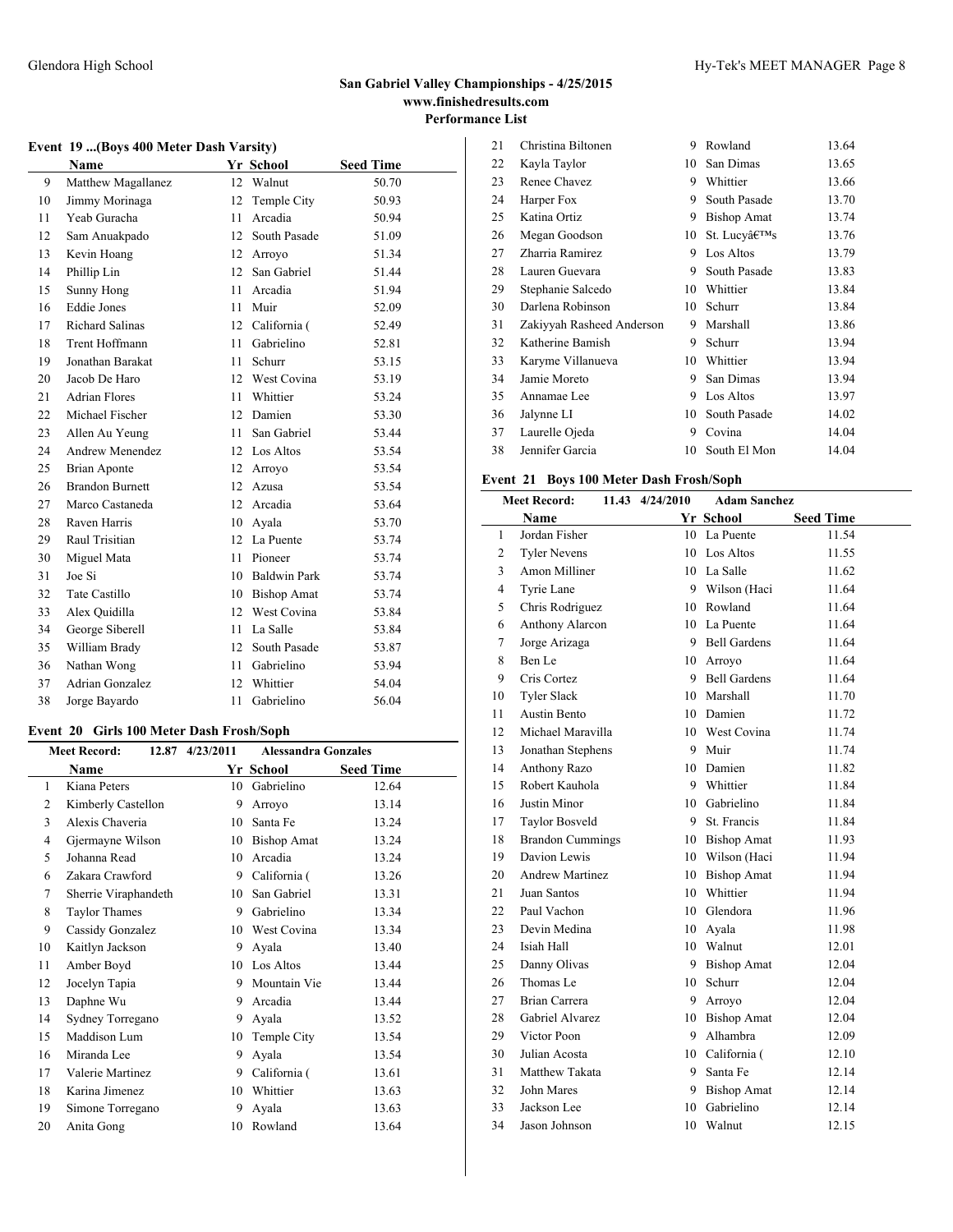### **Event 21 ...(Boys 100 Meter Dash Frosh/Soph)**

|    | <b>Name</b>             |   | Yr School       | <b>Seed Time</b> |
|----|-------------------------|---|-----------------|------------------|
| 35 | Dylan Salcido           |   | 10 Whittier     | 12.16            |
| 36 | <b>Bradley Benschop</b> | 9 | Glendora        | 12.17            |
| 37 | CJ Chavez               |   | 9 Covina        | 12.22            |
| 38 | Jalen Ross              |   | 10 South Pasade | 12.23            |
| 39 | Trevor Langham          |   | 10 Marshall     | 12.24            |
|    |                         |   |                 |                  |

### **Event 22 Girls 100 Meter Dash Varsity**

| <b>Meet Record:</b>  |                        | 12.11 | 4/23/2011  |    | <b>Kylie Price</b>     |                  |
|----------------------|------------------------|-------|------------|----|------------------------|------------------|
| <b>SGV All-Time:</b> |                        |       | 11.33 2004 |    | <b>Jasmin Baldwin</b>  |                  |
|                      | <b>Track Record:</b>   | 12.68 | 2014       |    | <b>Essence Norwood</b> |                  |
|                      | Name                   |       |            |    | Yr School              | <b>Seed Time</b> |
| 1                    | Kyla Richardson        |       |            | 11 | Walnut                 | 11.83            |
| 2                    | Sarah Troescher        |       |            | 11 | Arcadia                | 12.30            |
| 3                    | Kavla Richardson       |       |            | 11 | Walnut                 | 12.34            |
| 4                    | Araya Williams         |       |            |    | 12 Pomona Catho        | 12.47            |
| 5                    | Dianne Bang            |       |            |    | 10 Arroyo              | 12.64            |
| 6                    | Victoria Sandoval      |       |            |    | 12 Walnut              | 12.74            |
| $\overline{7}$       | Gracyn Helbert         |       |            | 12 | St. Lucy's             | 12.74            |
| 8                    | Jasmine Paulus         |       |            |    | 12 Arcadia             | 12.84            |
| 9                    | Breanna Da Sylveira    |       |            |    | 12 Marshall            | 12.91            |
| 10                   | Emmanuelle Hidalgo     |       |            |    | 10 Bishop Amat         | 12.94            |
| 11                   | <b>Madison Ortiz</b>   |       |            |    | 10 El Rancho           | 12.94            |
| 12                   | Savannah Butler        |       |            | 11 | <b>Baldwin Park</b>    | 12.94            |
| 13                   | Rebecca Liston         |       |            | 11 | South Pasade           | 13.11            |
| 14                   | Jasmyne Crawford       |       |            | 11 | California (           | 13.11            |
| 15                   | <b>Rosemary Montes</b> |       |            | 11 | <b>Bishop Amat</b>     | 13.14            |
| 16                   | Jasmine Marquez        |       |            |    | 12 Mountain Vie        | 13.18            |
| 17                   | Kelsey George          |       |            |    | 10 California (        | 13.19            |
| 18                   | Myranda Aguirre        |       |            | 11 | St. Lucv's             | 13.22            |
| 19                   | Ryan Jackson           |       |            | 11 | Ayala                  | 13.23            |
| 20                   | Taylor Sunga           |       |            | 11 | San Dimas              | 13.27            |
| 21                   | <b>Taylor Stivers</b>  |       |            |    | 10 St. Lucv's          | 13.28            |
| 22                   | Maria Saldana          |       |            |    | 10 El Rancho           | 13.34            |
| 23                   | Julia Ochoa            |       |            |    | 11 Whittier            | 13.34            |
| 24                   | Alyssa Guerrero        |       |            |    | 12 Arcadia             | 13.34            |
| 25                   | Megan McFadden         |       |            | 11 | St. Lucy's             | 13.36            |
| 26                   | <b>Bernice Cruz</b>    |       |            |    | 12 Whittier            | 13.44            |
| 27                   | <b>Ashley Gonzalez</b> |       |            |    | 12 Arroyo              | 13.44            |
| 28                   | Arianna Silva          |       |            |    | 10 El Rancho           | 13.46            |
| 29                   | Janette Nguyen         |       |            | 12 | San Gabriel            | 13.50            |
| 30                   | Paige Marquez          |       |            |    | 10 Covina              | 13.51            |
| 31                   | Jessica Lucela         |       |            |    | 12 Bishop Amat         | 13.54            |
| 32                   | Melissa Mendoza        |       |            |    | 10 Covina              | 13.54            |
| 33                   | Paulina Reves          |       |            | 11 | <b>Bishop Amat</b>     | 13.64            |
| 34                   | Raven Londo            |       |            |    | 12 Pomona              | 13.65            |
| 35                   | Anissa Martinez        |       |            | 11 | <b>Bishop Amat</b>     | 13.74            |
| 36                   | Tina Tseng             |       |            |    | 12 Bishop Amat         | 13.74            |
| 37                   | Melissa Lava           |       |            | 11 | St. Lucy's             | 13.77            |
| 38                   | Julianne Ong           |       |            | 11 | South Pasade           | 13.92            |

**Event 23 Boys 100 Meter Dash Varsity**

|                | <b>Meet Record:</b>                | 10.60 4/23/2011 | <b>Remontay McClain</b> |                  |
|----------------|------------------------------------|-----------------|-------------------------|------------------|
|                | <b>SGV All-Time:</b><br>10.32 2011 |                 | <b>Remontay McClain</b> |                  |
|                | <b>Track Record:</b><br>11.19 2014 |                 | <b>Tyler Nance</b>      |                  |
|                | <b>Name</b>                        |                 | Yr School               | <b>Seed Time</b> |
| 1              | Zachary Shinnick                   |                 | 10 Damien               | 10.70            |
| $\overline{2}$ | Alec Duran                         |                 | 12 Bonita               | 11.00            |
| 3              | D'Juan Shamburger                  |                 | 11 Covina               | 11.04            |
| $\overline{4}$ | Noah Wu                            |                 | 11 Arcadia              | 11.09            |
| 5              | Ting Chiu                          |                 | 12 Arroyo               | 11.24            |
| 6              | Jayson Miller                      |                 | 12 Baldwin Park         | 11.26            |
| 7              | Pearnell Smalley                   |                 | 12 Covina               | 11.33            |
| 8              | Nick Capranica                     |                 | 12 Schurr               | 11.34            |
| 9              | Desmond Bobo                       |                 | 12 Pomona               | 11.34            |
| 10             | Gary Hawkins                       |                 | 12 Gabrielino           | 11.34            |
| 11             | Gabriel Carranza                   |                 | 12 Gabrielino           | 11.34            |
| 12             | Jherric Requinto                   |                 | 12 Walnut               | 11.35            |
| 13             | Ruben Velasco                      |                 | 11 West Covina          | 11.44            |
| 14             | Ashtin Foulger                     |                 | 11 Wilson (Haci         | 11.44            |
| 15             | Teon Mason                         |                 | 12 Muir                 | 11.44            |
| 16             | Chris Paul                         |                 | 12 Arcadia              | 11.44            |
| 17             | Jonathan Coach                     |                 | 12 West Covina          | 11.44            |
| 18             | <b>Andrew Shults</b>               |                 | 12 South Pasade         | 11.48            |
| 19             | Anthony Pina                       |                 | 12 Whittier             | 11.50            |
| 20             | <b>Brandon Carlin</b>              |                 | 11 Damien               | 11.52            |
| 21             | Musa Johnswell                     |                 | 11 Pomona               | 11.54            |
| 22             | Frankie Anguiano                   | 11              | Santa Fe                | 11.54            |
| 23             | Nicholas Wong                      |                 | 11 Gabrielino           | 11.54            |
| 24             | Mikiah Azarcon                     |                 | 11 Bishop Amat          | 11.54            |
| 25             | Miguel Ahumada                     |                 | 10 Mountain Vie         | 11.54            |
| 26             | Christopher Gregg                  |                 | 11 Damien               | 11.55            |
| 27             | Victor Chang                       |                 | 12 Temple City          | 11.58            |
| 28             | Apollo La Mig                      |                 | 12 Baldwin Park         | 11.58            |
| 29             | Izaiah Adams                       |                 | 10 St. Francis          | 11.60            |
| 30             | Dylan Perez                        |                 | 12 Walnut               | 11.61            |
| 31             | Peyton Terry                       |                 | 12 Glendora             | 11.61            |
| 32             | Nathaniel Buckhorn                 |                 | 12 Schurr               | 11.64            |
| 33             | Joshua Mazon                       |                 | 12 Whittier             | 11.64            |
| 34             | Mark Sanchez                       |                 | 11 Bell Gardens         | 11.64            |
| 35             | Justin Williams                    |                 | 12 Northview            | 11.64            |
| 36             | Davin Polchow                      |                 | 12 St. Francis          | 11.65            |
| 37             | MB Akpom                           | 11              | San Dimas               | 11.65            |
| 38             | Omni Lott                          | 11              | South Pasade            | 11.68            |

### **Event 24 Girls 3200 Meter Run Frosh/Soph**

|   | Meet Record: 11:35.13 4/13/2013 |    | Micaela Lamb       |                  |
|---|---------------------------------|----|--------------------|------------------|
|   | Name                            |    | Yr School          | <b>Seed Time</b> |
|   | Rebecca Villa                   | 10 | Arrovo             | 11:45.50         |
| 2 | Julia Reyes                     | 10 | Arcadia            | 11:47.06         |
| 3 | Allison Oh                      | 9  | Ayala              | 11:49.67         |
| 4 | Raylene Martinez                | 10 | Arroyo             | 12:04.46         |
| 5 | Kelly Liang                     | 9  | Arcadia            | 12:06.24         |
| 6 | Jasmine He                      | 9  | Arcadia            | 12:06.64         |
|   | Maddie Perez                    | 9  | <b>Bishop Amat</b> | 12:09.58         |
| 8 | Karina Galvan                   | 10 | Walnut             | 12:11.95         |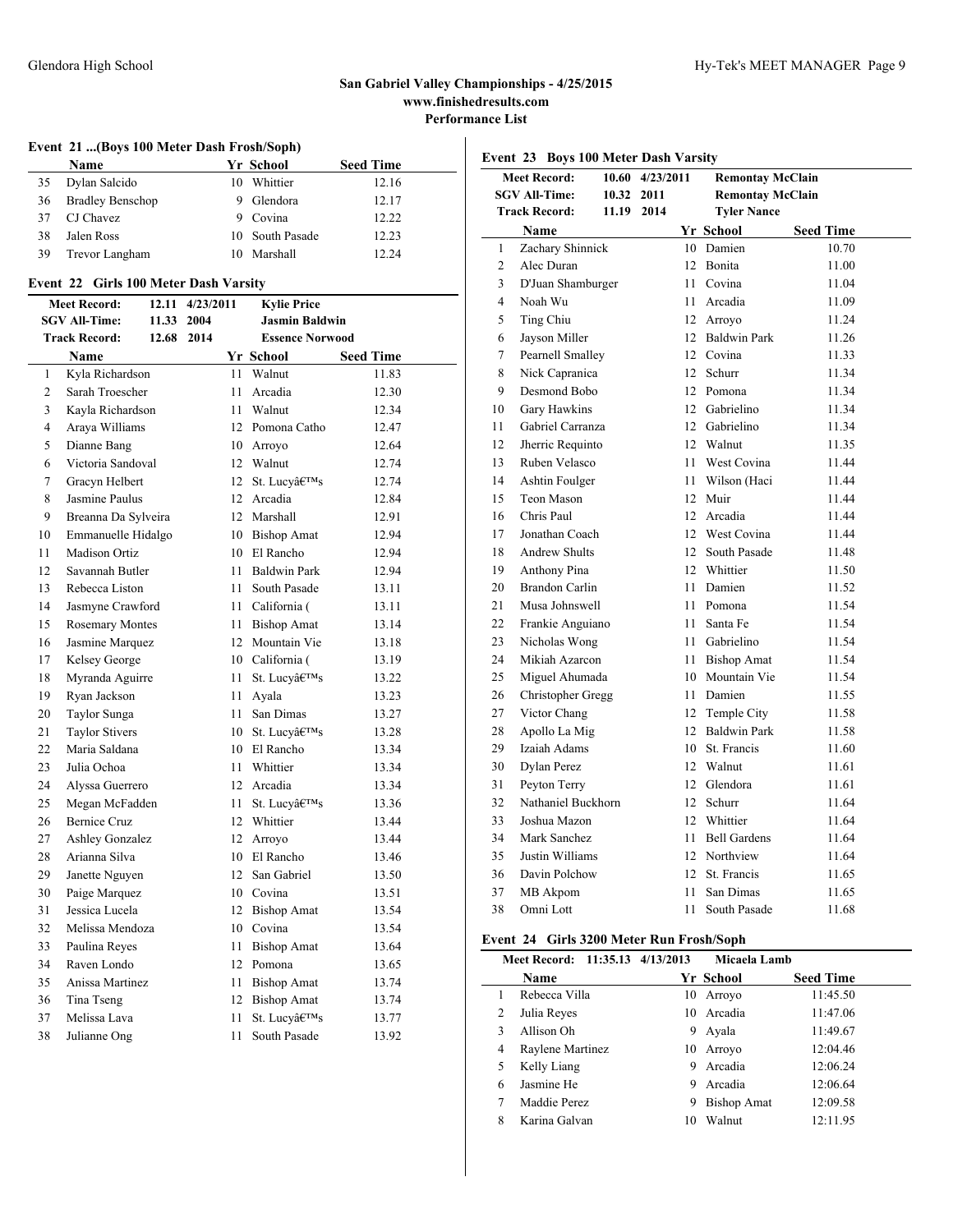### **Event 24 ...(Girls 3200 Meter Run Frosh/Soph)**

|    | Name               |    | Yr School           | <b>Seed Time</b> |
|----|--------------------|----|---------------------|------------------|
| 9  | Chloe Leong        | 9  | St. Lucy's          | 12:12.43         |
| 10 | Ashley Uriostegui  | 9  | California (        | 12:26.36         |
| 11 | Lizette Castro     | 9  | Arroyo              | 12:29.97         |
| 12 | Wednesday Osuna    | 10 | Los Altos           | 12:31.24         |
| 13 | Alessandra Arevalo | 9  | La Serna            | 12:38.17         |
| 14 | Samantha Rodriguez | 10 | Santa Fe            | 12:38.24         |
| 15 | Sarey Rodriguez    | 9  | Arroyo              | 12:38.28         |
| 16 | Sarah Garcia       | 9  | Santa Fe            | 12:40.81         |
| 17 | Erika Lopez        | 10 | Walnut              | 12:42.59         |
| 18 | Vanessa Gracian    | 9  | Covina              | 12:45.77         |
| 19 | Kate Mata          | 9  | California (        | 12:50.55         |
| 20 | Liz Cano           | 9  | Schurr              | 12:53.24         |
| 21 | Vanessa Garcia     | 9  | South El Mon        | 12:57.24         |
| 22 | Jeanie Cox         | 9  | Ayala               | 13:01.27         |
| 23 | Danielle Rodriguez | 9  | Arcadia             | 13:01.64         |
| 24 | Vanessa Lombardi   | 9  | La Serna            | 13:03.18         |
| 25 | Paula Sawaya       | 9  | Arcadia             | 13:03.94         |
| 26 | Alize Magana       | 10 | California (        | 13:04.59         |
| 27 | Shirley Li         | 10 | Temple City         | 13:05.24         |
| 28 | Karina Marquez     | 9  | <b>Baldwin Park</b> | 13:05.24         |
| 29 | Izabella Silva     | 10 | Covina              | 13:07.81         |

### **Event 25 Girls 800 Meter Run Frosh/Soph**

|                | <b>Meet Record:</b>  | 2:22.43 4/13/2013 | <b>Megan Trono</b> |                  |
|----------------|----------------------|-------------------|--------------------|------------------|
|                | Name                 |                   | Yr School          | <b>Seed Time</b> |
| $\mathbf{1}$   | Alexis Newberry      |                   | 10 Walnut          | 2:20.08          |
| $\overline{c}$ | Paige Acosta         | 9                 | Arcadia            | 2:23.24          |
| 3              | Eryca Yamane         | 9                 | Arcadia            | 2:28.01          |
| $\overline{4}$ | Yaneli Guajardo      |                   | 10 Alhambra        | 2:28.34          |
| 5              | Vivien Li            |                   | 10 Rowland         | 2:28.84          |
| 6              | Rebecca Villa        |                   | 10 Arroyo          | 2:29.88          |
| 7              | Valerie Mejia        |                   | 10 Los Altos       | 2:30.29          |
| 8              | Angela He            | 10                | Arcadia            | 2:30.94          |
| 9              | Jasmine He           |                   | 9 Arcadia          | 2:31.34          |
| 10             | Alana Ballagh        | 9                 | South Pasade       | 2:31.97          |
| 11             | Natali Contreras     |                   | 10 Covina          | 2:32.91          |
| 12             | Sabrina Lucio        | 9                 | St. Lucy's         | 2:33.35          |
| 13             | Julia Reyes          |                   | 10 Arcadia         | 2:33.64          |
| 14             | Sarey Rodriguez      |                   | 9 Arroyo           | 2:36.54          |
| 15             | Jamie Chang          |                   | 10 Rowland         | 2:36.67          |
| 16             | Victoria Rodriguez   |                   | 9 Arcadia          | 2:38.54          |
| 17             | Michelle Thong       | 10                | Arroyo             | 2:38.62          |
| 18             | Karen Bruce          | 9                 | St. Lucv's         | 2:38.82          |
| 19             | Brenda Rojas         |                   | 9 Pomona           | 2:40.24          |
| 20             | Vanessa Mascorro     | 9                 | Arcadia            | 2:40.34          |
| 21             | Halle Gonzalez       | 10                | Los Altos          | 2:40.45          |
| 22             | Daisy Garcia         |                   | 10 La Serna        | 2:41.08          |
| 23             | Yanhui Li            |                   | 9 Arcadia          | 2:42.04          |
| 24             | Melanie Ramirez      |                   | 9 Arcadia          | 2:42.04          |
| 25             | Lauren Sharkey       | 9.                | South Pasade       | 2:42.24          |
| 26             | Helena Fu            | 9                 | South Pasade       | 2:42.24          |
| 27             | Gabriela Ramirez     |                   | 10 Arcadia         | 2:42.44          |
| 28             | Arianna McDonald     |                   | 10 Ayala           | 2:42.79          |
| 29             | Ruffina Silva-Garcia | 10                | Arcadia            | 2:43.14          |

| 30 | Laura Camacho     | 9  | La Serna            | 2:43.53 |
|----|-------------------|----|---------------------|---------|
| 31 | Alyssa Sandoval   | 9  | Los Altos           | 2:44.24 |
| 32 | Melody Hsu        | 10 | Walnut              | 2:44.69 |
| 33 | Caroline Liu      | 9  | <b>South Pasade</b> | 2:45.24 |
| 34 | Melina Chavez     |    | 10 South Pasade     | 2:45.24 |
| 35 | Denise Meza       | 9  | Northview           | 2:45.54 |
| 36 | Angela Silva      | 10 | Baldwin Park        | 2:46.18 |
| 37 | Isabella Carrillo |    | 10 South El Mon     | 2:46.24 |
| 38 | Annabella Grande  | 10 | A zusa              | 2:46.24 |
|    |                   |    |                     |         |

### **Event 26 Boys 800 Meter Run Frosh/Soph**

|                | <b>Meet Record:</b>       | 2:01.60 4/13/2013 | <b>Daniel Castro</b> |                  |
|----------------|---------------------------|-------------------|----------------------|------------------|
|                | Name                      |                   | Yr School            | <b>Seed Time</b> |
| $\mathbf{1}$   | <b>Boris Zeissig</b>      |                   | 10 Ayala             | 2:04.79          |
| $\overline{c}$ | Arnold Sanchez            |                   | 10 California (      | 2:04.86          |
| 3              | Dylan Che                 |                   | 10 Arcadia           | 2:06.24          |
| 4              | David Archuleta           |                   | 10 Santa Fe          | 2:07.34          |
| 5              | Misael Bolanos            |                   | 9 Arrovo             | 2:07.83          |
| 6              | Reese Chong               |                   | 10 Rowland           | 2:07.97          |
| 7              | Niko Tripodis             |                   | 9 South Pasade       | 2:08.35          |
| 8              | Gary Guan                 |                   | 10 Temple City       | 2:09.47          |
| 9              | Alejandro Perez           |                   | 10 Whittier          | 2:09.93          |
| 10             | Nathan Lopez              |                   | 9 Damien             | 2:10.00          |
| 11             | Raymond Oliver            |                   | 10 Whittier          | 2:10.43          |
| 12             | Demian Sanchez            | 9                 | Schurr               | 2:10.44          |
| 13             | Ricardo Villanueva Avalos |                   | 10 Arcadia           | 2:10.44          |
| 14             | Eric Yan                  |                   | 10 Walnut            | 2:10.48          |
| 15             | Justin Hayata             |                   | 10 Arcadia           | 2:11.14          |
| 16             | Chris Ly                  |                   | 10 Ayala             | 2:11.21          |
| 17             | David Martinez            |                   | 10 Muir              | 2:11.44          |
| 18             | Andrew Rubalcava          |                   | 10 Covina            | 2:12.22          |
| 19             | Diego Zavala              | 9                 | South Pasade         | 2:12.23          |
| 20             | Jacob De la Peza          |                   | 10 Los Altos         | 2:12.24          |
| 21             | <b>Brandon Martinez</b>   |                   | 9 Arroyo             | 2:12.30          |
| 22             | John Gandara              |                   | 10 St. Francis       | 2:12.71          |
| 23             | <b>Evan Potts</b>         |                   | 10 West Covina       | 2:12.81          |
| 24             | Enrique Garnica           |                   | 9 Nogales            | 2:13.24          |
| 25             | Alex Keplar               |                   | 9 Santa Fe           | 2:13.24          |
| 26             | Francisco Peralta         |                   | 9 Arroyo             | 2:13.24          |
| 27             | Zach Arias                | 9                 | Ayala                | 2:13.34          |
| 28             | Johnny Wen                | 9                 | Arcadia              | 2:13.54          |
| 29             | Isaac Granados            |                   | 9 West Covina        | 2:13.84          |
| 30             | Moses Barazza             |                   | 10 Walnut            | 2:13.84          |
| 31             | Benny Segura              | $10-10$           | Schurr               | 2:14.24          |
| 32             | Josue Gutierrez           |                   | 10 Schurr            | 2:14.24          |
| 33             | Austin Kane               |                   | - Muir               | 2:14.74          |
| 34             | Dimitri Mejia             |                   | 9 Baldwin Park       | 2:15.24          |
| 35             | Randy Valenzuela          |                   | 10 El Rancho         | 2:15.34          |
| 36             | Eduardo Briseno           | 9                 | Arrovo               | 2:15.45          |
| 37             | Angel Cueva               | 9.                | Santa Fe             | 2:15.87          |
| 38             | Nick Rodriguez            | 9                 | El Rancho            | 2:15.89          |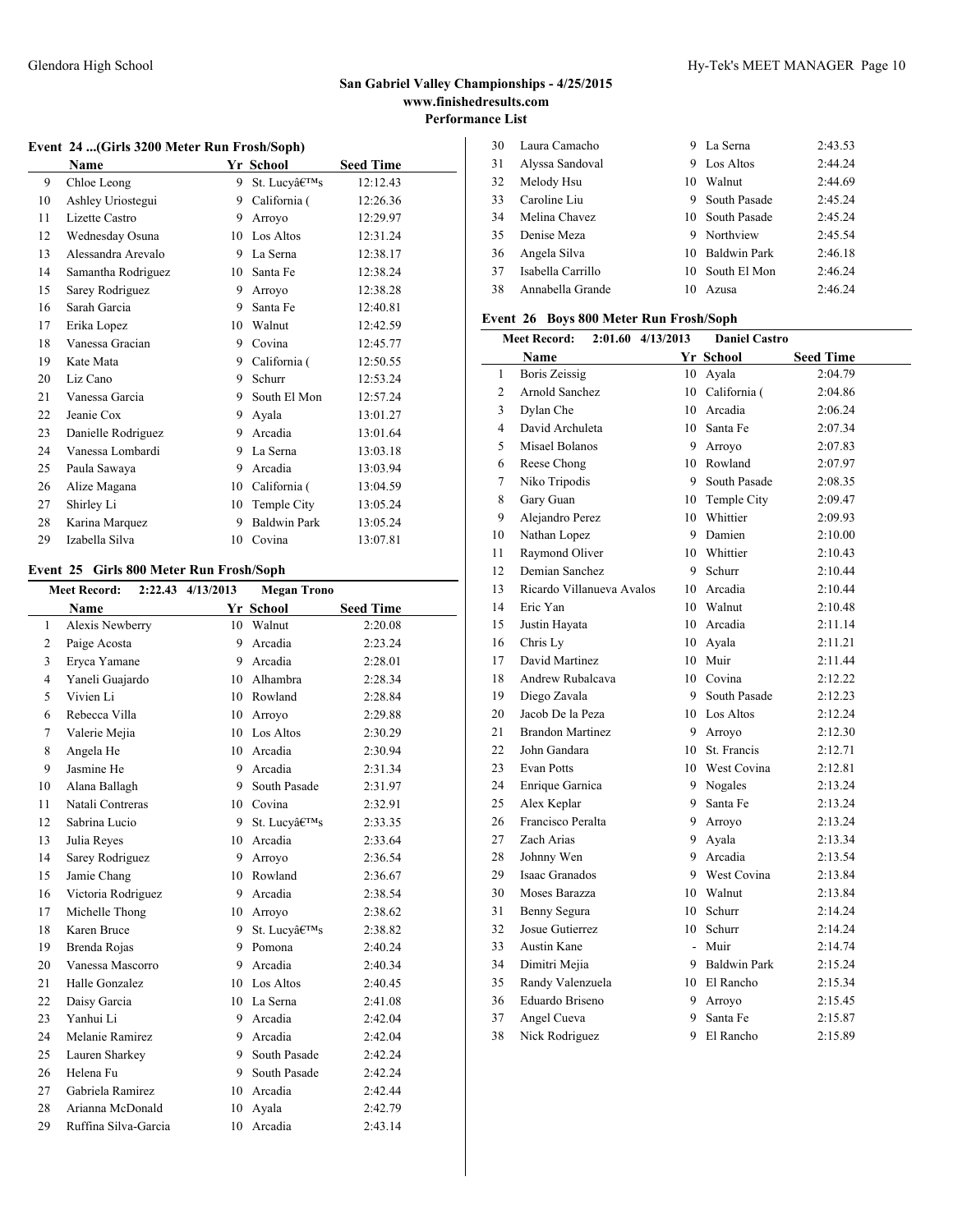|                | Event 27 Girls 800 Meter Run Varsity |                   |      |     |                        |                  |
|----------------|--------------------------------------|-------------------|------|-----|------------------------|------------------|
|                | <b>Meet Record:</b>                  | 2:18.00 4/23/2011 |      |     | <b>Miranda Stiver</b>  |                  |
|                | <b>SGV All-Time:</b>                 | 2:08.18           | 1982 |     | <b>Michelle Taylor</b> |                  |
|                | <b>Track Record:</b>                 | 2:19.87           | 2014 |     | <b>Susie Garza</b>     |                  |
|                | Name                                 |                   |      |     | Yr School              | <b>Seed Time</b> |
| 1              | Jessica Gallardo                     |                   |      |     | 11 Bishop Amat         | 2:14.44          |
| $\overline{c}$ | <b>Trinity Ruelas</b>                |                   |      | 10  | San Dimas              | 2:20.55          |
| 3              | Stephanie Cortez                     |                   |      |     | 12 California (        | 2:21.69          |
| $\overline{4}$ | Olivia Harrigian                     |                   |      |     | 11 San Marino          | 2:23.24          |
| 5              | Brianna Corvese                      |                   |      |     | 9 St. Lucv's           | 2:24.00          |
| 6              | Carol Wong                           |                   |      |     | 12 Walnut              | 2:24.38          |
| 7              | Rachel Shapiro                       |                   |      |     | 12 Bishop Amat         | 2:25.24          |
| 8              | Zen Hatcher                          |                   |      |     | 11 Ayala               | 2:25.70          |
| 9              | Melissa Gutierrez                    |                   |      |     | 12 El Rancho           | 2:25.90          |
| 10             | <b>Holly Lung</b>                    |                   |      |     | 10 Arcadia             | 2:26.24          |
| 11             | Joy Huang                            |                   |      |     | 10 Arcadia             | 2:26.64          |
| 12             | Jessica Moreano                      |                   |      | 11  | Arcadia                | 2:27.48          |
| 13             | Demi Marine                          |                   |      | 11  | Covina                 | 2:27.50          |
| 14             | Emily Ye                             |                   |      | 11  | South Pasade           | 2:27.65          |
| 15             | Camilla Correra                      |                   |      | 11  | Gabrielino             | 2:28.26          |
| 16             | Viviana Avila                        |                   |      | 11  | West Covina            | 2:28.34          |
| 17             | Arianna Perez                        |                   |      |     | 12 Whittier            | 2:28.44          |
| 18             | Kyree Jackson                        |                   |      |     | 12 Arcadia             | 2:28.84          |
| 19             | Haylee Vanatta                       |                   |      |     | 11 Northview           | 2:28.86          |
| 20             | Ashley Mayo                          |                   |      |     | 9 La Salle             | 2:29.09          |
| 21             | Vivian Kim                           |                   |      |     | 11 Wilson (Haci        | 2:30.00          |
| 22             | Angela Wang                          |                   |      | 11  | San Marino             | 2:30.24          |
| 23             | Catalina Pantoja                     |                   |      |     | 11 Whittier            | 2:31.34          |
| 24             | Victoria Covarrubias                 |                   |      | 11  | Covina                 | 2:31.96          |
| 25             | Ashlyn Barajas                       |                   |      |     | 11 Ayala               | 2:32.82          |
| 26             | Maia Thomas                          |                   |      | 11. | South Pasade           | 2:33.24          |
| 27             | Amber Tai                            |                   |      | 11  | Wilson (Haci           | 2:33.44          |
| 28             | <b>Beckylee Cortez</b>               |                   |      |     | 12 Pioneer             | 2:34.24          |
| 29             | Sina Pfupajena                       |                   |      | 11  | Arcadia                | 2:34.53          |
| 30             | Alexis Garfias                       |                   |      |     | 12 Schurr              | 2:35.24          |
| 31             | Megan Le                             |                   |      |     | 11 Wilson (Haci        | 2:35.91          |
| 32             | Monique Garcia                       |                   |      |     | 12 Ayala               | 2:36.93          |
| 33             | Vivian Hoang                         |                   |      |     | 11 Arcadia             | 2:36.98          |
| 34             | Miranda Fonseca                      |                   |      |     | 12 California (        | 2:37.15          |
| 35             | Genesis Medina                       |                   |      |     | 12 Schurr              | 2:37.24          |
| 36             | Sharon Khoo                          |                   |      |     | 12 Gabrielino          | 2:37.24          |
| 37             | Jessica Mancera                      |                   |      |     | 12 El Rancho           | 2:37.34          |
| 38             | Andrea Diaz                          |                   |      | 11  | Pomona Catho           | 2:39.32          |

### **Event 28 Boys 800 Meter Run Varsity**

|               | <b>Meet Record:</b><br><b>SGV All-Time:</b><br><b>Track Record:</b> | 1:52.74<br>1:46.45 1996<br>1:59.11 | 4/23/2011<br>2013 | <b>Nick Rivera</b>                  | <b>Michael Granville</b> |
|---------------|---------------------------------------------------------------------|------------------------------------|-------------------|-------------------------------------|--------------------------|
|               | <b>Name</b>                                                         |                                    |                   | <b>Christian Lopez</b><br>Yr School | <b>Seed Time</b>         |
|               | Gavin Bradley                                                       |                                    | 11                | Ayala                               | 1:57.20                  |
| $\mathcal{L}$ | Dominic Gonzales                                                    |                                    | 11                | Arcadia                             | 1:57.44                  |
| 3             | Ethan Van Setten                                                    |                                    | 12                | Walnut                              | 1:57.93                  |
| 4             | Tim Corvese                                                         |                                    | 11                | Damien                              | 1:58.03                  |
| 5             | Millen Trujillo                                                     |                                    | 12                | Walnut                              | 1:58.50                  |
| 6             | Daniel Salazar                                                      |                                    | 11                | Covina                              | 1:58.78                  |

| 7  | Nicholas Matova-Kirya | 12  | Alhambra            | 1:58.92 |
|----|-----------------------|-----|---------------------|---------|
| 8  | Justin Fernandez      | 12. | South Pasade        | 2:00.34 |
| 9  | Anthony Garcia        | 9   | <b>Baldwin Park</b> | 2:01.24 |
| 10 | Jesse Ramirez         | 11  | Arroyo              | 2:01.71 |
| 11 | Angel Lopez           | 12  | Covina              | 2:02.32 |
| 12 | Shady Makar           | 11  | Arcadia             | 2:02.54 |
| 13 | Victor Ngo            | 12  | Arroyo              | 2:02.82 |
| 14 | Francisco Guerrero    | 12  | <b>Bishop Amat</b>  | 2:03.14 |
| 15 | Raymond Segura        | 11  | Whittier            | 2:03.18 |
| 16 | Nik Vettikattu        | 11  | Ayala               | 2:03.54 |
| 17 | Rvan Lim              | 12  | Rowland             | 2:03.70 |
| 18 | William Castellon     | 11  | Arrovo              | 2:03.88 |
| 19 | Raul Reyes-Romero     | 12  | Los Altos           | 2:04.24 |
| 20 | Michael Fernando      | 12  | Walnut              | 2:04.44 |
| 21 | Ruben Romero          | 12  | West Covina         | 2:04.60 |
| 22 | Paul Pfeiffer         | 11  | Wilson (Haci        | 2:04.93 |
| 23 | Alvaro Hernandez      | 12  | Arrovo              | 2:04.93 |
| 24 | Cisco Cuellar         | 11  | California (        | 2:05.04 |
| 25 | Gabriel Cantu         | 11  | Ayala               | 2:05.66 |
| 26 | Alijah Maldonado      | 11  | Avala               | 2:05.77 |
| 27 | Jason Fong            | 12  | Arcadia             | 2:05.91 |
| 28 | Ezekiel Garay         | 11  | Damien              | 2:06.01 |
| 29 | <b>Raul Cuevas</b>    | 11  | Wilson (Haci        | 2:06.24 |
| 30 | Alejandro Ortiz       | 11  | El Rancho           | 2:06.24 |
| 31 | Kurt Hake             | 11  | Arroyo              | 2:06.35 |
| 32 | <b>Edgar Montiel</b>  | 11  | Santa Fe            | 2:06.54 |
| 33 | Richard Hernandez     | 12  | Pioneer             | 2:06.92 |
| 34 | Amador Lagunas        | 11  | South Pasade        | 2:07.19 |
| 35 | Vincent Nguyen        | 12. | Gabrielino          | 2:07.24 |
| 36 | Bryan Lopez           | 11  | Whittier            | 2:07.33 |
| 37 | Vinh Cam              | 11  | Arroyo              | 2:07.64 |
| 38 | Jose Jarquin          | 12  | Santa Fe            | 2:07.74 |

# **Event 29 Girls 300 Meter Hurdles Frosh/Soph**

|                | <b>Meet Record:</b>  | 47.22 4/21/2012 | <b>Madison Herrera</b> |                  |
|----------------|----------------------|-----------------|------------------------|------------------|
|                | Name                 |                 | Yr School              | <b>Seed Time</b> |
| 1              | Caroline Becronis    | 10              | South Pasade           | 48.89            |
| $\overline{2}$ | Harper Fox           | 9               | South Pasade           | 49.34            |
| 3              | Shaylynn Wynn        | 9               | San Dimas              | 49.34            |
| 4              | Cate Latting         | 9               | South Pasade           | 49.46            |
| 5              | Kayla Garcia         | 10              | St. Lucy's             | 51.04            |
| 6              | Cameron Chang        | 10              | South Pasade           | 51.36            |
| 7              | Roxanne Cuevas       | 10              | Ayala                  | 51.44            |
| 8              | Molly Round          | 9               | South Pasade           | 51.74            |
| 9              | Sabrina Agarie       | 9               | Arroyo                 | 51.74            |
| 10             | Jasmine Contreras    | 10              | Arcadia                | 51.94            |
| 11             | Aaliya Salas         | 10              | Pomona                 | 52.28            |
| 12             | Stephanie Li         | 10              | Arroyo                 | 52.64            |
| 13             | Alicia Victoria      | 9               | California (           | 52.79            |
| 14             | Alexis Lowden        | 9               | Glendora               | 52.80            |
| 15             | Darlena Robinson     | 10              | Schurr                 | 52.84            |
| 16             | Priscilla Felarca    | 9               | Santa Fe               | 52.90            |
| 17             | Tatiana Berghoudian  | 10              | St. Lucv's             | 53.45            |
| 18             | Sabrina Moreira      | 10              | St. Lucv's             | 53.53            |
| 19             | Monica Bautista      | 10              | El Rancho              | 53.54            |
| 20             | Alexandria Constanzo | 10              | Arcadia                | 53.54            |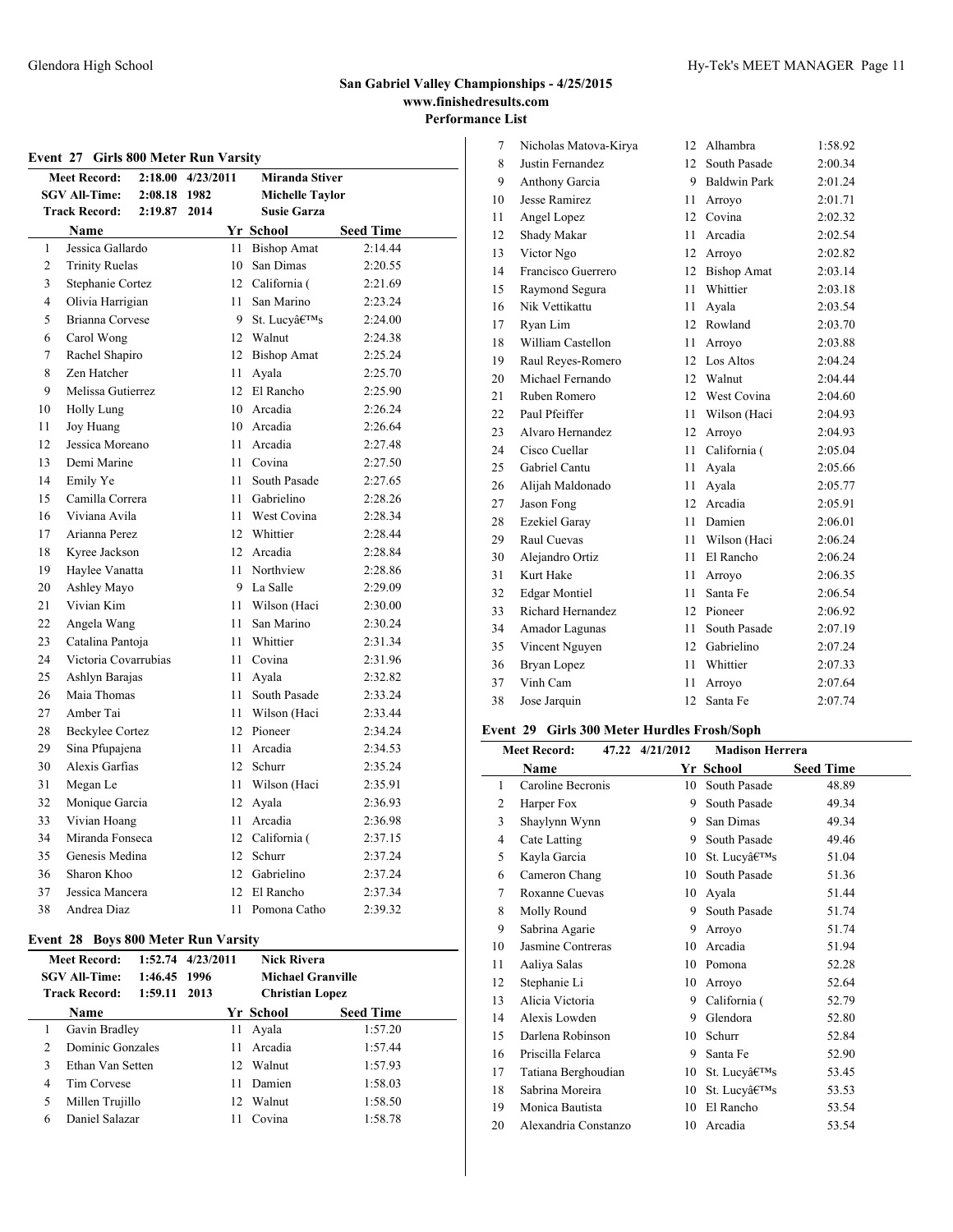### **Event 29 ...(Girls 300 Meter Hurdles Frosh/Soph)**

|    | Name                 |   | Yr School       | <b>Seed Time</b> |
|----|----------------------|---|-----------------|------------------|
| 21 | Dominique Magallanes |   | 10 Rowland      | 53.86            |
| 22 | Adrianna McGill      | 9 | San Dimas       | 53.94            |
| 23 | Traci Lampkin        |   | 10 Santa Fe     | 54.28            |
| 24 | Samantha Knapp       | 9 | La Salle        | 54.30            |
| 25 | Ivanna Rabii         |   | 10 Santa Fe     | 54.39            |
| 26 | Paola Torres         |   | 10 Santa Fe     | 54.74            |
| 27 | Jennifer Sun         | 9 | Arcadia         | 55.04            |
| 28 | Yanna Ke             |   | 10 Arrovo       | 55.24            |
| 29 | Nicole Cosico        |   | 10 California ( | 55.26            |
| 30 | Lauren Mackenzie     |   | 10 Avala        | 55.96            |

#### **Event 30 Girls 300 Meter Hurdles Varsity**

|                | <b>Meet Record:</b><br>44.79 4/21/2007<br>Kori Carter |            |      |                       |                          |                  |  |
|----------------|-------------------------------------------------------|------------|------|-----------------------|--------------------------|------------------|--|
|                | <b>SGV All-Time:</b>                                  | 40.26 1987 |      | <b>Janeen Vickers</b> |                          |                  |  |
|                | <b>Track Record:</b>                                  | 45.94      | 2013 |                       | <b>Brittany Mitchell</b> |                  |  |
|                | <b>Name</b>                                           |            |      |                       | Yr School                | <b>Seed Time</b> |  |
| $\mathbf{1}$   | Malia Avila                                           |            |      | 10                    | Walnut                   | 44.39            |  |
| 2              | <b>India Hines</b>                                    |            |      | 12                    | La Salle                 | 44.61            |  |
| 3              | Alexis Mora                                           |            |      | 11                    | South Pasade             | 46.29            |  |
| $\overline{4}$ | Nina Acebo                                            |            |      | 12                    | South Pasade             | 47.56            |  |
| 5              | Giselle Burgos                                        |            |      | 12                    | El Rancho                | 47.64            |  |
| 6              | Isabel Annino                                         |            |      | 12                    | Arcadia                  | 47.79            |  |
| $\overline{7}$ | Diamond Quinn                                         |            |      |                       | 10 St. Lucv's            | 48.51            |  |
| 8              | Helen Tade                                            |            |      | 12                    | Gabrielino               | 49.64            |  |
| 9              | Katelyn Scott                                         |            |      | 12                    | Glendora                 | 49.74            |  |
| 10             | Kassandra Herrera                                     |            |      | 12                    | El Rancho                | 50.23            |  |
| 11             | Kyla Du                                               |            |      | 11                    | Arcadia                  | 50.34            |  |
| 12             | Audree Hsu                                            |            |      | 12                    | Walnut                   | 50.74            |  |
| 13             | Maia Layo                                             |            |      | 11                    | Schurr                   | 50.94            |  |
| 14             | Isabella Marchionne                                   |            |      | 11                    | Gabrielino               | 51.24            |  |
| 15             | Cassiopeia Webb                                       |            |      | 11                    | California (             | 51.34            |  |
| 16             | Kyarra Hampton                                        |            |      | 12                    | Arcadia                  | 51.44            |  |
| 17             | Eleanor Xa                                            |            |      | 12                    | Gabrielino               | 51.54            |  |
| 18             | Sarah Hughes                                          |            |      | 12                    | Glendora                 | 51.72            |  |
| 19             | Ashley Aguirre                                        |            |      | 11                    | Covina                   | 52.41            |  |
| 20             | Stephanie Anguiano                                    |            |      | 11                    | El Rancho                | 52.59            |  |
| 21             | Carolina Loaisiga                                     |            |      | 11                    | San Gabriel              | 52.74            |  |
| 22             | Kristal Xie                                           |            |      | 11                    | Temple City              | 52.80            |  |
| 23             | Hope Noack                                            |            |      | 12                    | Ayala                    | 52.82            |  |
| 24             | Jessi Cortes                                          |            |      | 11                    | St. Lucv's               | 52.98            |  |
| 25             | Cambria Braun                                         |            |      |                       | 12 Arcadia               | 53.34            |  |
| 26             | Rayna Enriquez                                        |            |      | 11                    | St. Lucy's               | 53.35            |  |
| 27             | <b>Charlotte Teunisse</b>                             |            |      | 11                    | St. Lucy's               | 53.53            |  |
| 28             | Carleigh Williams                                     |            |      | 12                    | Walnut                   | 53.64            |  |
| 29             | Melissa Soza                                          |            |      | 10                    | Mountain Vie             | 54.14            |  |

### **Event 31 Boys 300 Meter Hurdles Frosh/Soph**

| <b>Meet Record:</b><br><b>SGV All-Time:</b> | 36.18 | 41.22 4/21/2012 | <b>Joshua Nelson</b> |                  |
|---------------------------------------------|-------|-----------------|----------------------|------------------|
| <b>Name</b>                                 |       |                 | Yr School            | <b>Seed Time</b> |
| Harrison Sanin                              |       |                 | 10 Gabrielino        | 42.04            |
| Hakim Williams                              |       |                 | 10 Covina            | 42.17            |
| Henry Martinez                              |       |                 | 10 West Covina       | 42.44            |
| Hunter Walker                               |       |                 | Damien               | 42.75            |

| 5  | Josh Kelly             | 10 | Arcadia      | 42.78 |
|----|------------------------|----|--------------|-------|
| 6  | Noah Mercer            | 10 | West Covina  | 42.94 |
| 7  | <b>Andrew Martinez</b> | 10 | Damien       | 43.62 |
| 8  | Joshua Phang           | 10 | Covina       | 43.94 |
| 9  | Ben Le                 | 10 | Arroyo       | 44.04 |
| 10 | Derek Li               | ÷. | Arcadia      | 44.14 |
| 11 | Anthony Parada         | 10 | West Covina  | 44.24 |
| 12 | Thomas Le              | 10 | Schurr       | 44.24 |
| 13 | Ismael Sotelo          | 10 | Schurr       | 44.34 |
| 14 | Jonathan Gonzales      | 10 | Wilson (Haci | 44.34 |
| 15 | Daniel Hernandez       | 10 | Arroyo       | 44.34 |
| 16 | Elijah Huger           | 10 | Wilson (Haci | 44.74 |
| 17 | Christopher Su         | 10 | Walnut       | 44.86 |
| 18 | Richard Chavez         | 10 | Ganesha      | 45.14 |
| 19 | Max Mobley             | 10 | Damien       | 45.23 |
| 20 | Evan R Kuo             | 10 | Temple City  | 45.66 |
| 21 | Anthony Vu             | 9  | Covina       | 45.74 |
| 22 | David Moran            | 10 | Avala        | 45.81 |
| 23 | Adam Arceo             | 9  | California ( | 45.89 |
| 24 | Alex Rodriguez         | 10 | Damien       | 46.00 |
| 25 | Jeremiah Turner        | 10 | Santa Fe     | 46.04 |
| 26 | Justin Minor           | 10 | Gabrielino   | 46.14 |
| 27 | Justin Domingo         | 9  | Walnut       | 46.72 |
| 28 | Daniel Benitez         | 10 | El Rancho    | 46.94 |
| 29 | Matthew Pickard        | 10 | Whittier     | 47.01 |
|    |                        |    |              |       |

### **Event 32 Boys 300 Meter Hurdles Varsity**

|                | <b>Meet Record:</b>   |            | 39.03 4/23/2011 | <b>James Martin</b>         |                  |
|----------------|-----------------------|------------|-----------------|-----------------------------|------------------|
|                | <b>SGV All-Time:</b>  | 36.18 1996 |                 | <b>Makio Haywood</b>        |                  |
|                | <b>Track Record:</b>  | 40.72      | 2013            | <b>Terrance Manderville</b> |                  |
|                | <b>Name</b>           |            |                 | Yr School                   | <b>Seed Time</b> |
| 1              | Leo Brown             |            |                 | 12 Covina                   | 38.23            |
| 2              | Jasher Foster         |            | 11              | St. Francis                 | 38.56            |
| 3              | Pearnell Smalley      |            |                 | 12 Covina                   | 38.86            |
| $\overline{4}$ | Kaodilichi Nwuda      |            | 12              | Damien                      | 39.53            |
| 5              | Anthony Culpepper     |            | 12              | Walnut                      | 40.27            |
| 6              | Sean Cortes           |            | 12              | Damien                      | 41.16            |
| 7              | Anthony Valverde      |            | 12              | San Gabriel                 | 41.21            |
| 8              | Paolo Camacho         |            | 12              | Walnut                      | 41.32            |
| 9              | Keenen Romney         |            | 11              | Nogales                     | 41.84            |
| 10             | Nick Martin           |            | 12              | Schurr                      | 42.14            |
| 11             | Steven Yang           |            | 12              | Rowland                     | 42.20            |
| 12             | Matthew Vargas        |            | 11              | West Covina                 | 42.33            |
| 13             | Harvey Situ           |            | 12              | La Salle                    | 42.37            |
| 14             | <b>Vincent Cuevas</b> |            | 11              | El Rancho                   | 42.41            |
| 15             | Kyle Vong             |            | 12              | Temple City                 | 42.56            |
| 16             | Gary Hawkins          |            | 12              | Gabrielino                  | 42.74            |
| 17             | Christian Briones     |            | 11              | Schurr                      | 42.94            |
| 18             | Luis Cisneros         |            | 11              | Ayala                       | 43.08            |
| 19             | Marcione Harvey       |            | 11              | Ganesha                     | 43.14            |
| 20             | Craig Rogers          |            | 11              | Whittier                    | 43.34            |
| 21             | Gene Lin              |            | 11              | San Gabriel                 | 43.34            |
| 22             | Joseph Duran          |            | 12              | Damien                      | 43.43            |
| 23             | Richard Lee           |            | 11              | Santa Fe                    | 43.54            |
| 24             | Fernando Amaya        |            | 12              | Nogales                     | 43.54            |
| 25             | <b>Stanley Hoang</b>  |            | 11              | San Gabriel                 | 43.74            |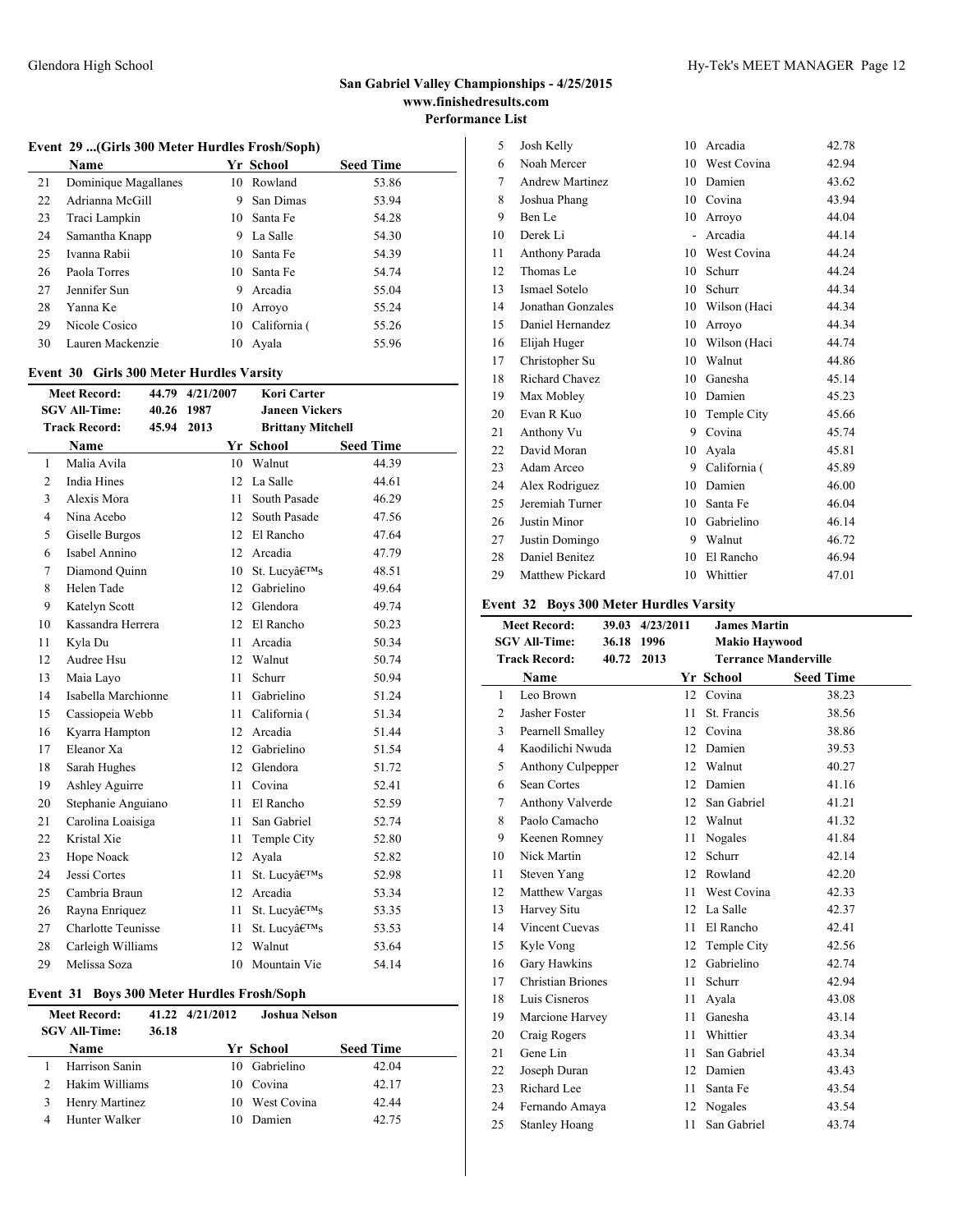### Glendora High School **Hy-Tek's MEET MANAGER** Page 13

### **Event 32 ...(Boys 300 Meter Hurdles Varsity)**

|    | <b>Name</b>           |     | Yr School       | <b>Seed Time</b> |  |
|----|-----------------------|-----|-----------------|------------------|--|
| 26 | Cory Atwater          |     | 11 South Pasade | 43.97            |  |
| 27 | Alan Tantiwassadakran | 11. | Walnut          | 44.14            |  |
| 28 | Brandon Hudson        |     | 10 Gabrielino   | 44.34            |  |
| 29 | Joe Si                |     | 10 Baldwin Park | 44.54            |  |

### **Event 33 Boys 3200 Meter Run Frosh/Soph**

|                | <b>Meet Record:</b>       | 9:50.36 4/13/2013 | <b>Kevin Herrera</b> |                  |
|----------------|---------------------------|-------------------|----------------------|------------------|
|                | Name                      |                   | <b>Yr School</b>     | <b>Seed Time</b> |
| 1              | Angel Aguirre             |                   | 10 California (      | 9:49.04          |
| $\overline{2}$ | Steven Khan               | 10                | Avala                | 9:59.14          |
| 3              | Antonio Arroyo            | 10                | Arcadia              | 10:01.04         |
| $\overline{4}$ | Oliver Chang              |                   | 9 South Pasade       | 10:02.64         |
| 5              | Alex Ortega               |                   | 9 Temple City        | 10:04.97         |
| 6              | Luis Sanchez              |                   | 10 Arroyo            | 10:06.56         |
| 7              | <b>Edgar Nunez</b>        | 9                 | <b>Baldwin Park</b>  | 10:09.57         |
| 8              | Jose Pineda               |                   | 9 Covina             | 10:12.79         |
| 9              | Jose Melchor              |                   | 10 Baldwin Park      | 10:13.24         |
| 10             | Diego Barrera             | 9                 | La Serna             | 10:16.08         |
| 11             | Trevor Abe                |                   | 10 Arcadia           | 10:17.34         |
| 12             | Alejandro Contreras       | 10                | California (         | 10:17.34         |
| 13             | Ryan Tessier              |                   | 10 Damien            | 10:18.10         |
| 14             | Francisco Peralta         | 9                 | Arroyo               | 10:25.32         |
| 15             | Joseph Torres             |                   | 10 California (      | 10:25.70         |
| 16             | Santiago Torres           | 10                | Los Altos            | 10:26.93         |
| 17             | Kieran Press-Reynolds     | 10                | South Pasade         | 10:27.24         |
| 18             | Joey Vasquez              |                   | 10 Arcadia           | 10:29.84         |
| 19             | Max Balderas              | 9                 | Damien               | 10:30.63         |
| 20             | <b>Josh Ramos</b>         |                   | 10 West Covina       | 10:31.44         |
| 21             | Julian Modragon           |                   | 9 California (       | 10:33.56         |
| 22             | <b>Eziquiel Gurule</b>    |                   | 9 California (       | 10:35.91         |
| 23             | Quinn Estrada             |                   | 10 California (      | 10:36.39         |
| 24             | Kyle Regret               | 9                 | Northview            | 10:37.15         |
| 25             | Kevin Lee                 |                   | 10 Arcadia           | 10:38.34         |
| 26             | Erick Espitia             | 10                | South El Mon         | 10:38.54         |
| 27             | Jonathan Ayson            |                   | 10 California (      | 10:40.58         |
| 28             | Ricardo Villanueva Avalos | 10                | Arcadia              | 10:40.84         |
| 29             | <b>Tor Gockel</b>         | 9                 | California (         | 10:44.34         |

### **Event 34 Girls 200 Meter Dash Frosh/Soph**

|    | <b>Meet Record:</b> | 26.41 4/24/2010 | <b>Brittany Brown</b> |                  |
|----|---------------------|-----------------|-----------------------|------------------|
|    | <b>Name</b>         |                 | Yr School             | <b>Seed Time</b> |
| 1  | Kiana Peters        | 10.             | Gabrielino            | 26.44            |
| 2  | Courtney Chan       | 9               | Arcadia               | 26.44            |
| 3  | Elyse Sharp         | 10              | Muir                  | 26.93            |
| 4  | Caitlin Morris      | 9               | Arcadia               | 27.04            |
| 5  | Jennifer Garcia     | 10.             | South El Mon          | 27.24            |
| 6  | Annette Garcia      | 10.             | South El Mon          | 27.44            |
| 7  | Kimberly Castellon  | 9               | Arroyo                | 27.44            |
| 8  | Zakara Crawford     | 9               | California (          | 27.56            |
| 9  | Stephanie Salcedo   | 10              | Whittier              | 27.94            |
| 10 | Sydney Torregano    | 9               | Avala                 | 27.94            |
| 11 | Karina Jimenez      | 10              | Whittier              | 27.94            |
| 12 | Miranda Lee         | 9               | Ayala                 | 27.96            |
| 13 | Amber Boyd          | 10              | Los Altos             | 28.02            |

| 14 | Renee Chavez              | 9  | Whittier     | 28.04 |
|----|---------------------------|----|--------------|-------|
| 15 | Alexis Chaveria           | 10 | Santa Fe     | 28.14 |
| 16 | Harper Fox                | 9  | South Pasade | 28.14 |
| 17 | <b>Taylor Thames</b>      | 9  | Gabrielino   | 28.14 |
| 18 | Simone Torregano          | 9  | Avala        | 28.16 |
| 19 | Lauren Guevara            | 9  | South Pasade | 28.24 |
| 20 | Natalie Gonzalez          | 9  | Arroyo       | 28.34 |
| 21 | Karyme Villanueva         | 10 | Whittier     | 28.44 |
| 22 | Johanna Read              | 10 | Arcadia      | 28.44 |
| 23 | Kaitlyn Jackson           | 9  | Ayala        | 28.58 |
| 24 | Megan Goodson             | 10 | St. Lucv's   | 28.59 |
| 25 | Zakiyyah Rasheed Anderson | 9  | Marshall     | 28.62 |
| 26 | Kayla Taylor              | 10 | San Dimas    | 28.63 |
| 27 | Marisa Cardenas           | 9  | Wilson (Haci | 28.64 |
| 28 | Kiana Reynolds            | 9  | South Pasade | 28.64 |
| 29 | Julia Fiaoni              | 10 | Glendora     | 28.66 |
| 30 | Torrie Freeman            | 9  | Glendora     | 28.73 |
| 31 | <b>Tiffany Holmes</b>     | 9  | South Pasade | 28.74 |
| 32 | Jasmine Robbins           | 9  | West Covina  | 28.88 |
| 33 | Jailene Alvarez           | 10 | Covina       | 28.90 |
| 34 | Zharria Ramirez           | 9  | Los Altos    | 28.99 |
| 35 | Alexandra Soza            | 9  | Mountain Vie | 29.14 |
| 36 | Laura Rongavilla          | 10 | San Gabriel  | 29.16 |
| 37 | Jaelyn Alderete           | 9  | Whittier     | 29.24 |
| 38 | Taylor Gallo              | 9  | Santa Fe     | 29.24 |
|    |                           |    |              |       |

### **Event 35 Boys 200 Meter Dash Frosh/Soph**

|                | <b>Meet Record:</b>  | 22.85 4/23/2011 | <b>Sean Williams</b> |                  |
|----------------|----------------------|-----------------|----------------------|------------------|
|                | Name                 |                 | Yr School            | <b>Seed Time</b> |
| 1              | Nathaniel Flores     |                 | 10 Damien            | 23.28            |
| 2              | Jonathan Stephens    | 9               | Muir                 | 23.42            |
| 3              | Tyrie Lane           |                 | 9 Wilson (Haci       | 23.53            |
| $\overline{4}$ | Chris Rodriguez      |                 | 10 Rowland           | 23.54            |
| 5              | Cris Cortez          | 9               | <b>Bell Gardens</b>  | 23.54            |
| 6              | Jonathan Flores      | 10              | Santa Fe             | 23.61            |
| 7              | Robert Kauhola       |                 | 9 Whittier           | 23.84            |
| 8              | Juan Santos          |                 | 10 Whittier          | 23.94            |
| 9              | Anthony Alarcon      |                 | 10 La Puente         | 23.94            |
| 10             | Dylan Salcido        |                 | 10 Whittier          | 23.94            |
| 11             | Taylor Bosveld       | 9               | St. Francis          | 24.07            |
| 12             | Jorge Arizaga        | 9               | <b>Bell Gardens</b>  | 24.14            |
| 13             | <b>Tyler Nevens</b>  |                 | 10 Los Altos         | 24.22            |
| 14             | Anthony Razo         | 10              | Damien               | 24.30            |
| 15             | Derrick Busby        | 9               | Muir                 | 24.34            |
| 16             | <b>Tyler Slack</b>   | 10              | Marshall             | 24.46            |
| 17             | Josh Marshman        |                 | 10 Glendora          | 24.46            |
| 18             | Davion Lewis         |                 | 10 Wilson (Haci      | 24.58            |
| 19             | David Au Yeung       |                 | 10 San Gabriel       | 24.64            |
| 20             | Griffin Howard       | 9               | Arcadia              | 24.64            |
| 21             | Armando Godoy        | 10              | El Rancho            | 24.64            |
| 22             | Jason Johnson        |                 | 10 Walnut            | 24.75            |
| 23             | <b>Spencer Hines</b> |                 | 10 Los Altos         | 24.76            |
| 24             | Manuel Madrigal      | 10              | South Pasade         | 24.82            |
| 25             | Brian Liu            | 9               | Walnut               | 24.83            |
| 26             | <b>Smith Pallet</b>  | 9               | Temple City          | 24.84            |
| 27             | CJ Chavez            | 9               | Covina               | 24.84            |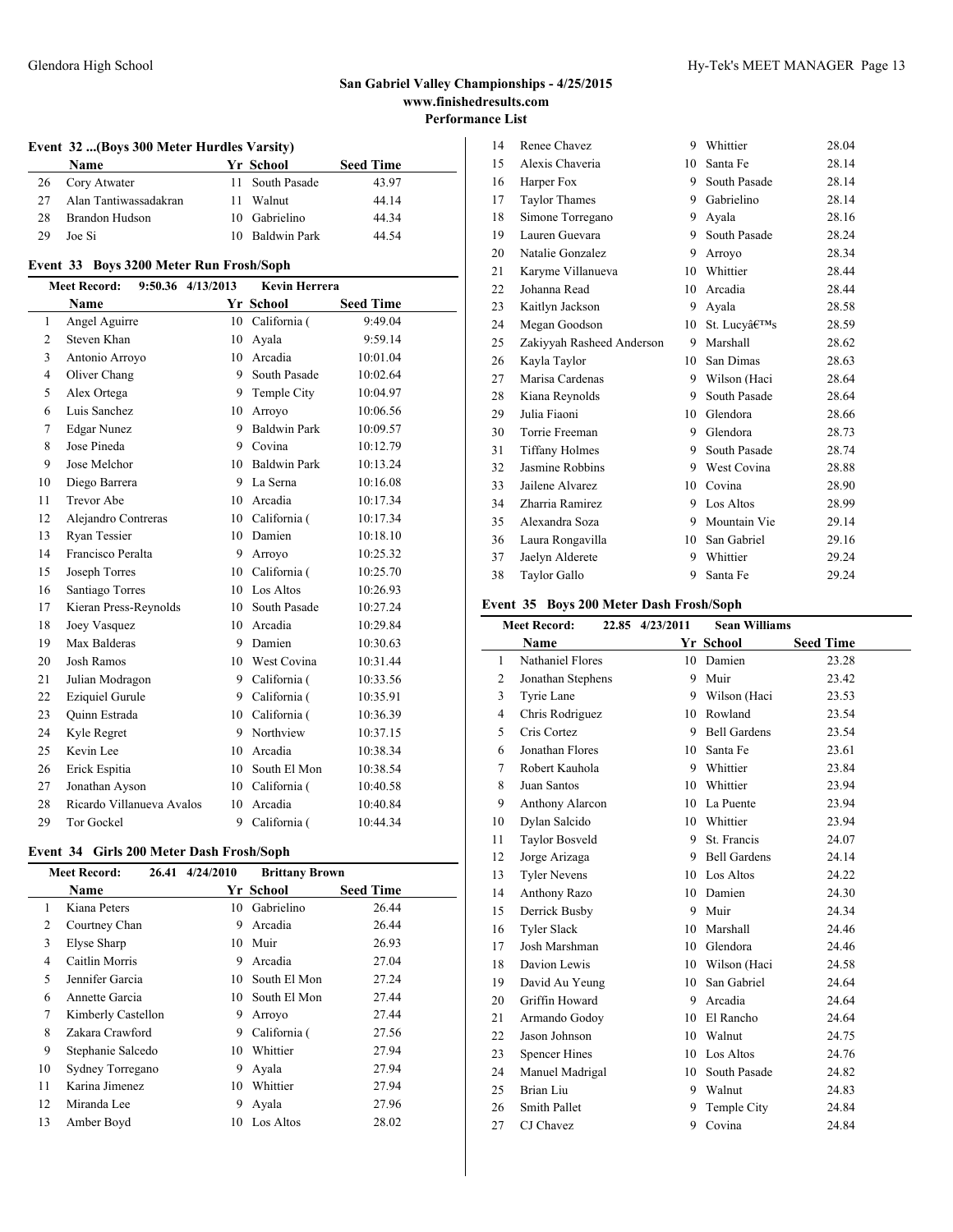### **Event 35 ...(Boys 200 Meter Dash Frosh/Soph)**

|    | Name            |    | Yr School       | <b>Seed Time</b> |
|----|-----------------|----|-----------------|------------------|
| 28 | Darren Meyers   |    | 10 Muir         | 24.84            |
| 29 | Jalen Ross      |    | 10 South Pasade | 24.89            |
| 30 | Matthew Takata  | 9  | Santa Fe        | 25.04            |
| 31 | Jalen Robledo   | 9  | Santa Fe        | 25.04            |
| 32 | Danny Puentes   |    | 9 South El Mon  | 25.04            |
| 33 | Devin Reed      |    | 10 Ayala        | 25.04            |
| 34 | Ben Le          |    | 10 Arrovo       | 25.04            |
| 35 | Ethan Cejudo    | 9  | Pioneer         | 25.04            |
| 36 | Jinu Bae        | 10 | Walnut          | 25.05            |
| 37 | Michael Leon    | 9  | St. Francis     | 25.14            |
| 38 | Anthony Cornejo | 9  | Santa Fe        | 25.14            |

### **Event 36 Girls 200 Meter Dash Varsity**

| <b>Meet Record:</b>  |                        |       | 24.95 4/23/2011<br><b>Omhunique Browne</b> |      |                                    |                  |       |
|----------------------|------------------------|-------|--------------------------------------------|------|------------------------------------|------------------|-------|
| <b>SGV All-Time:</b> |                        | 22.86 | 2004                                       |      | <b>Jasmine Baldwin</b>             |                  |       |
|                      | <b>Track Record:</b>   | 25.74 | 2014                                       |      | <b>Morgan Love</b>                 |                  |       |
|                      | Name                   |       |                                            |      | Yr School                          | <b>Seed Time</b> |       |
| 1                    | Lauren Buehner         |       |                                            |      | 9 Arcadia                          |                  | 25.24 |
| $\overline{2}$       | Rebecca Troescher      |       |                                            | 9    | Arcadia                            |                  | 25.44 |
| 3                    | Sarah Troescher        |       |                                            |      | 11 Arcadia                         |                  | 25.84 |
| $\overline{4}$       | Araya Williams         |       |                                            |      | 12 Pomona Catho                    |                  | 25.98 |
| 5                    | Keeya Cotlage          |       |                                            |      | 12 Muir                            |                  | 26.14 |
| 6                    | Victoria Sandoval      |       |                                            |      | 12 Walnut                          |                  | 26.31 |
| $\overline{7}$       | Samantha Crosmer       |       |                                            | 10   | St. Lucy's                         |                  | 26.62 |
| 8                    | Jazmin Jackmon         |       |                                            | 12   | South Pasade                       |                  | 26.64 |
| 9                    | Dianne Bang            |       |                                            |      | 10 Arroyo                          |                  | 26.64 |
| 10                   | Savannah Butler        |       |                                            |      | 11 Baldwin Park                    |                  | 26.74 |
| 11                   | Veronica Smeltzer      |       |                                            |      | 12 Glendora                        |                  | 26.82 |
| 12                   | <b>Madison Ortiz</b>   |       |                                            |      | 10 El Rancho                       |                  | 26.82 |
| 13                   | Venezia Ramirez        |       |                                            | 11 - | Santa Fe                           |                  | 26.94 |
| 14                   | Breanna Da Sylveira    |       |                                            |      | 12 Marshall                        |                  | 26.96 |
| 15                   | Jayme Fisher           |       |                                            |      | 12 Bonita                          |                  | 27.00 |
| 16                   | Kelsey George          |       |                                            |      | 10 California (                    |                  | 27.04 |
| 17                   | Julia Ochoa            |       |                                            | 11   | Whittier                           |                  | 27.11 |
| 18                   | Toni Dwyer             |       |                                            |      | 12 Gabrielino                      |                  | 27.14 |
| 19                   | Marissa Carrillo       |       |                                            | 12   | South El Mon                       |                  | 27.24 |
| 20                   | Rebecca Liston         |       |                                            | 11 - | South Pasade                       |                  | 27.24 |
| 21                   | Lucy Carillo           |       |                                            | 12   | South El Mon                       |                  | 27.24 |
| 22                   | Gracyn Helbert         |       |                                            | 12   | St. Lucy's                         |                  | 27.41 |
| 23                   | Mary Konopliv          |       |                                            |      | 12 Marshall                        |                  | 27.57 |
| 24                   | Myranda Aguirre        |       |                                            | 11   | St. Lucv's                         |                  | 27.61 |
| 25                   | Sirian Duarte          |       |                                            | 11   | <b>Bell Gardens</b>                |                  | 27.64 |
| 26                   | <b>Taylor Stivers</b>  |       |                                            |      | 10 St. Lucvâ $\in$ <sup>TM</sup> s |                  | 27.75 |
| 27                   | Lauren Gibson          |       |                                            |      | 11 Northview                       |                  | 27.84 |
| 28                   | Ryan Jackson           |       |                                            | 11   | Avala                              |                  | 27.94 |
| 29                   | Arianna Silva          |       |                                            |      | 10 El Rancho                       |                  | 27.99 |
| 30                   | Alyssa Guerrero        |       |                                            |      | 12 Arcadia                         |                  | 28.04 |
| 31                   | Janette Nguyen         |       |                                            |      | 12 San Gabriel                     |                  | 28.12 |
| 32                   | Ashley Gonzalez        |       |                                            |      | 12 Arroyo                          |                  | 28.14 |
| 33                   | Vianney Figueroa       |       |                                            |      | 11 Bell Gardens                    |                  | 28.24 |
| 34                   | Jasmine Marquez        |       |                                            |      | 12 Mountain Vie                    |                  | 28.38 |
| 35                   | <b>Wendy Contreras</b> |       |                                            |      | 12 El Rancho                       |                  | 28.44 |
| 36                   | Anneke Valencia        |       |                                            |      | 12 El Rancho                       |                  | 28.54 |
| 37                   | Esmeralda Garcia       |       |                                            | 11   | Whittier                           |                  | 29.12 |
|                      |                        |       |                                            |      |                                    |                  |       |

| <b>Bernice Cruz</b>    |      |                         |              | 29.24                                                                                                                                                                                                                                                                                                                                                                                                                                                                                                                                                                                                                                                                    |
|------------------------|------|-------------------------|--------------|--------------------------------------------------------------------------------------------------------------------------------------------------------------------------------------------------------------------------------------------------------------------------------------------------------------------------------------------------------------------------------------------------------------------------------------------------------------------------------------------------------------------------------------------------------------------------------------------------------------------------------------------------------------------------|
|                        |      |                         |              |                                                                                                                                                                                                                                                                                                                                                                                                                                                                                                                                                                                                                                                                          |
| <b>Meet Record:</b>    |      |                         |              |                                                                                                                                                                                                                                                                                                                                                                                                                                                                                                                                                                                                                                                                          |
| <b>SGV All-Time:</b>   | 1977 |                         |              |                                                                                                                                                                                                                                                                                                                                                                                                                                                                                                                                                                                                                                                                          |
| <b>Track Record:</b>   | 2013 |                         |              |                                                                                                                                                                                                                                                                                                                                                                                                                                                                                                                                                                                                                                                                          |
| <b>Name</b>            |      |                         |              | <b>Seed Time</b>                                                                                                                                                                                                                                                                                                                                                                                                                                                                                                                                                                                                                                                         |
| <b>Thaddeus Smith</b>  |      |                         |              | 21.32                                                                                                                                                                                                                                                                                                                                                                                                                                                                                                                                                                                                                                                                    |
| Zachary Shinnick       |      |                         |              | 21.48                                                                                                                                                                                                                                                                                                                                                                                                                                                                                                                                                                                                                                                                    |
| Noah Wu                |      | 11                      | Arcadia      | 22.24                                                                                                                                                                                                                                                                                                                                                                                                                                                                                                                                                                                                                                                                    |
| <b>Bradley Mills</b>   |      | 11                      |              | 22.34                                                                                                                                                                                                                                                                                                                                                                                                                                                                                                                                                                                                                                                                    |
| D'Juan Shamburger      |      |                         | Covina       | 22.42                                                                                                                                                                                                                                                                                                                                                                                                                                                                                                                                                                                                                                                                    |
| Alec Duran             |      |                         |              | 22.43                                                                                                                                                                                                                                                                                                                                                                                                                                                                                                                                                                                                                                                                    |
| Greg Hennes            |      |                         |              | 22.49                                                                                                                                                                                                                                                                                                                                                                                                                                                                                                                                                                                                                                                                    |
| Miguel Ahumada         |      |                         |              | 22.54                                                                                                                                                                                                                                                                                                                                                                                                                                                                                                                                                                                                                                                                    |
| Chris Paul             |      |                         |              | 22.54                                                                                                                                                                                                                                                                                                                                                                                                                                                                                                                                                                                                                                                                    |
| Jayson Miller          |      |                         |              | 22.79                                                                                                                                                                                                                                                                                                                                                                                                                                                                                                                                                                                                                                                                    |
| Justin Fernandez       |      |                         |              | 22.91                                                                                                                                                                                                                                                                                                                                                                                                                                                                                                                                                                                                                                                                    |
| Ting Chiu              |      |                         |              | 22.94                                                                                                                                                                                                                                                                                                                                                                                                                                                                                                                                                                                                                                                                    |
| Gabriel Carranza       |      |                         |              | 23.04                                                                                                                                                                                                                                                                                                                                                                                                                                                                                                                                                                                                                                                                    |
| <b>Eddie Jones</b>     |      | 11                      |              | 23.12                                                                                                                                                                                                                                                                                                                                                                                                                                                                                                                                                                                                                                                                    |
| Frankie Anguiano       |      | 11                      | Santa Fe     | 23.14                                                                                                                                                                                                                                                                                                                                                                                                                                                                                                                                                                                                                                                                    |
| Daniel Medina          |      |                         |              | 23.14                                                                                                                                                                                                                                                                                                                                                                                                                                                                                                                                                                                                                                                                    |
| Kedrick Conner         |      |                         |              | 23.14                                                                                                                                                                                                                                                                                                                                                                                                                                                                                                                                                                                                                                                                    |
| Sam Anuakpado          |      |                         |              | 23.15                                                                                                                                                                                                                                                                                                                                                                                                                                                                                                                                                                                                                                                                    |
| Anthony Pina           |      |                         |              | 23.20                                                                                                                                                                                                                                                                                                                                                                                                                                                                                                                                                                                                                                                                    |
| Nick Capranica         |      |                         |              | 23.24                                                                                                                                                                                                                                                                                                                                                                                                                                                                                                                                                                                                                                                                    |
| Willie Aurioles        |      |                         | South El Mon | 23.24                                                                                                                                                                                                                                                                                                                                                                                                                                                                                                                                                                                                                                                                    |
| Cameron Eaglin         |      |                         |              | 23.24                                                                                                                                                                                                                                                                                                                                                                                                                                                                                                                                                                                                                                                                    |
| Justin Williams        |      |                         |              | 23.24                                                                                                                                                                                                                                                                                                                                                                                                                                                                                                                                                                                                                                                                    |
| George Siberell        |      |                         |              | 23.29                                                                                                                                                                                                                                                                                                                                                                                                                                                                                                                                                                                                                                                                    |
| <b>Andrew Shults</b>   |      |                         |              | 23.30                                                                                                                                                                                                                                                                                                                                                                                                                                                                                                                                                                                                                                                                    |
| Joshua Mazon           |      |                         |              | 23.34                                                                                                                                                                                                                                                                                                                                                                                                                                                                                                                                                                                                                                                                    |
| Davin Polchow          |      |                         |              | 23.38                                                                                                                                                                                                                                                                                                                                                                                                                                                                                                                                                                                                                                                                    |
| Ruben Velasco          |      |                         | West Covina  | 23.44                                                                                                                                                                                                                                                                                                                                                                                                                                                                                                                                                                                                                                                                    |
| Fabian Garcia          |      |                         |              | 23.44                                                                                                                                                                                                                                                                                                                                                                                                                                                                                                                                                                                                                                                                    |
| <b>Edward Jones</b>    |      |                         |              | 23.54                                                                                                                                                                                                                                                                                                                                                                                                                                                                                                                                                                                                                                                                    |
| David Smith            |      |                         |              | 23.54                                                                                                                                                                                                                                                                                                                                                                                                                                                                                                                                                                                                                                                                    |
| Nicholas Carravantes   |      |                         |              | 23.54                                                                                                                                                                                                                                                                                                                                                                                                                                                                                                                                                                                                                                                                    |
| Jimmy Morinaga         |      |                         |              | 23.55                                                                                                                                                                                                                                                                                                                                                                                                                                                                                                                                                                                                                                                                    |
| Michael Fischer        |      |                         |              | 23.56                                                                                                                                                                                                                                                                                                                                                                                                                                                                                                                                                                                                                                                                    |
| <b>Richard Salinas</b> |      |                         |              | 23.64                                                                                                                                                                                                                                                                                                                                                                                                                                                                                                                                                                                                                                                                    |
| <b>Adrian Flores</b>   |      | 11                      |              | 23.72                                                                                                                                                                                                                                                                                                                                                                                                                                                                                                                                                                                                                                                                    |
| Miguel Mata            |      | 11                      | Pioneer      | 23.74                                                                                                                                                                                                                                                                                                                                                                                                                                                                                                                                                                                                                                                                    |
| Zaid Khatib            |      |                         | Gabrielino   | 23.74                                                                                                                                                                                                                                                                                                                                                                                                                                                                                                                                                                                                                                                                    |
|                        |      | 21.31<br>20.58<br>22.75 | 4/23/2011    | 12 Whittier<br><b>Event 37 Boys 200 Meter Dash Varsity</b><br><b>Remontay McClain</b><br><b>James Sanford</b><br><b>Hunter Sherman</b><br>Yr School<br>12 Damien<br>10 Damien<br>Arcadia<br>$11 -$<br>12 Bonita<br>12 Covina<br>10 Mountain Vie<br>12 Arcadia<br>12 Baldwin Park<br>12 South Pasade<br>12 Arroyo<br>12 Gabrielino<br>Muir<br>12 St. Francis<br>12 El Rancho<br>12 South Pasade<br>12 Whittier<br>12 Schurr<br>$11 -$<br>11 Nogales<br>12 Northview<br>11 La Salle<br>12 South Pasade<br>12 Whittier<br>12 St. Francis<br>11<br>11 Northview<br>11 Muir<br>12 Muir<br>12 Baldwin Park<br>12 Temple City<br>12 Damien<br>12 California (<br>Whittier<br>12 |

#### **Event 38 Girls 3200 Meter Run Varsity**

| Meet Record: 10:40.64 4/24/2010<br>SGV All-Time: 10:16.14 1988<br><b>Track Record: 12:11.29</b> |                       | 2013 |  | <b>Catrina McAlister</b><br><b>Karen Hecox</b><br><b>Emily Smith</b> |              |                  |
|-------------------------------------------------------------------------------------------------|-----------------------|------|--|----------------------------------------------------------------------|--------------|------------------|
|                                                                                                 | Name                  |      |  |                                                                      | Yr School    | <b>Seed Time</b> |
|                                                                                                 | <b>Trinity Ruelas</b> |      |  |                                                                      | 10 San Dimas | 10:47.27         |
| 2                                                                                               | Ally Palomino         |      |  | 10                                                                   | Bishop Amat  | 10:49.94         |
| 3                                                                                               | Sydney Tullai         |      |  | 11                                                                   | Avala        | 10:56.98         |
| 4                                                                                               | Samantha Cabrera      |      |  | 11                                                                   | Bishop Amat  | 11:22.56         |
| 5                                                                                               | Cindy Hoang           |      |  | 10                                                                   | Arcadia      | 11:33.31         |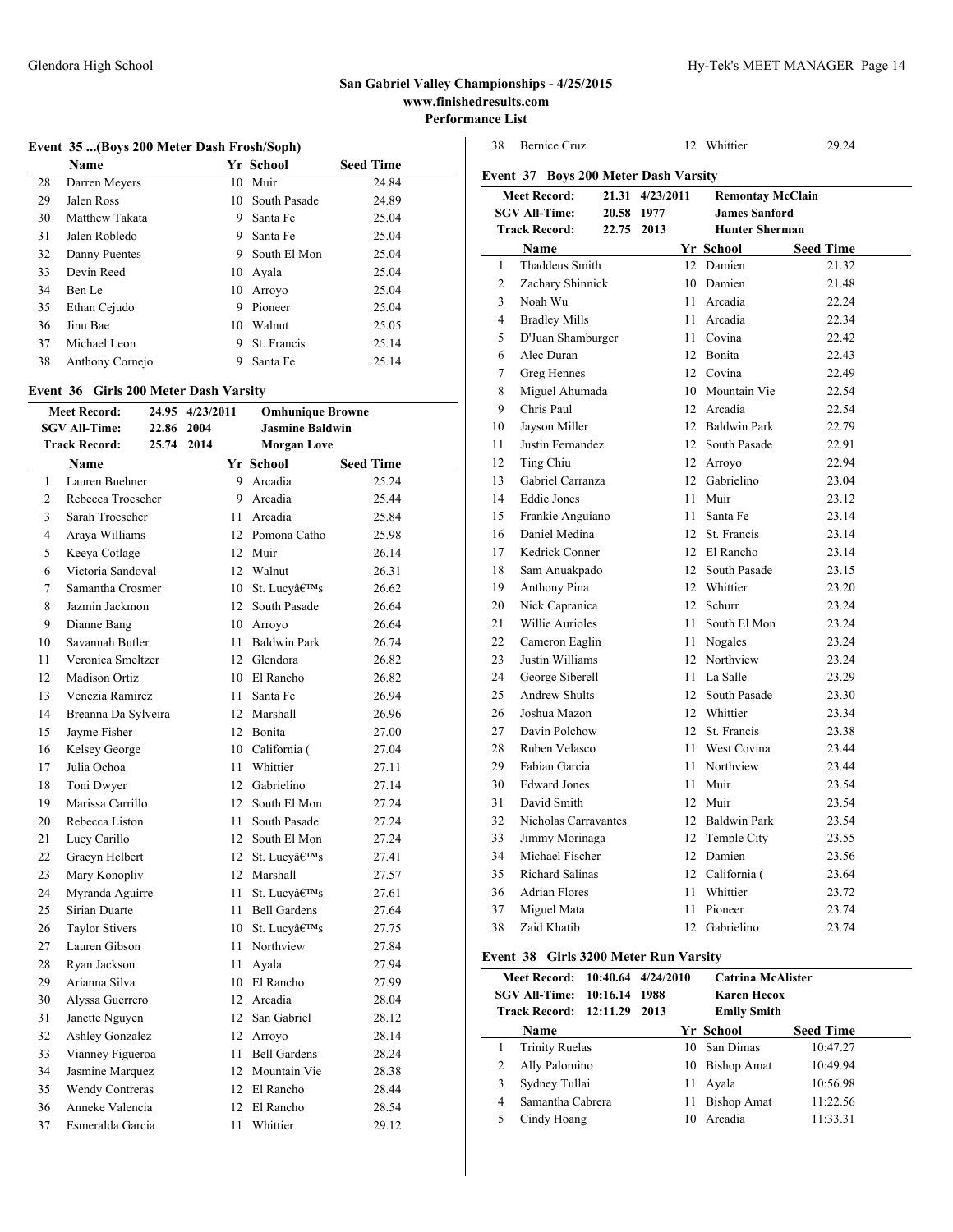### Glendora High School Hy-Tek's MEET MANAGER Page 15

### **San Gabriel Valley Championships - 4/25/2015 www.finishedresults.com Performance List**

### **Event 38 ...(Girls 3200 Meter Run Varsity)**

|    | Name                  |    | Yr School          | <b>Seed Time</b> |
|----|-----------------------|----|--------------------|------------------|
| 6  | Anahi Betart          |    | 12 Walnut          | 11:37.42         |
| 7  | Ilse Cacho            | 12 | California (       | 11:39.93         |
| 8  | Katelyn Breitschwerdt | 12 | St. Lucv's         | 11:40.82         |
| 9  | Savannah Yi           | 10 | Glendora           | 11:42.24         |
| 10 | Alma Colindres        | 11 | El Rancho          | 11:53.43         |
| 11 | Leslie Rivera         | 11 | <b>Bishop Amat</b> | 11:56.14         |
| 12 | Esmeralda Morales     | 10 | El Rancho          | 12:00.14         |
| 13 | Maaike Wielenga       | 11 | South Pasade       | 12:15.68         |
| 14 | Emily Ye              | 11 | South Pasade       | 12:25.24         |
| 15 | Nicole Corona         | 11 | Arroyo             | 12:25.90         |
| 16 | Rosalba Cabrera       | 11 | California (       | 12:29.47         |
| 17 | Bettina Lee           | 11 | La Salle           | 12:29.67         |
| 18 | Anhayte Guajardo      | 12 | Alhambra           | 12:30.24         |
| 19 | Paige Simmons         | 11 | Ayala              | 12:33.84         |
| 20 | Jessica Carlos        | 12 | Covina             | 12:34.82         |
| 21 | Shannon Louie         | 11 | Gabrielino         | 12:39.24         |
|    |                       |    |                    |                  |

### **Event 39 Boys 3200 Meter Run Varsity**

| <b>Meet Record:</b><br>9:15.15 4/21/2012 |                        |         |      | <b>Daniel De La Torre</b> |                          |                  |  |
|------------------------------------------|------------------------|---------|------|---------------------------|--------------------------|------------------|--|
|                                          | <b>SGV All-Time:</b>   | 8:48.17 | 2011 |                           | <b>Ammar Mousa</b>       |                  |  |
|                                          | <b>Track Record:</b>   | 9:45.62 | 2014 |                           | <b>Michael Gutierrez</b> |                  |  |
|                                          | Name                   |         |      |                           | Yr School                | <b>Seed Time</b> |  |
| $\mathbf{1}$                             | Millen Trujillo        |         |      | 12                        | Walnut                   | 9:13.10          |  |
| 2                                        | Samuel Bautista        |         |      | 12                        | California (             | 9:20.03          |  |
| 3                                        | Robbie Santoyo         |         |      | 11                        | <b>Bishop Amat</b>       | 9:21.24          |  |
| $\overline{\mathcal{L}}$                 | Fernando Gonzalez      |         |      | 12                        | <b>Bishop Amat</b>       | 9:21.24          |  |
| 5                                        | <b>Adrian Diaz</b>     |         |      | 11                        | <b>Bishop Amat</b>       | 9:23.24          |  |
| 6                                        | Kevin Herrera          |         |      | 12                        | Covina                   | 9:25.23          |  |
| 7                                        | Donald Brown           |         |      | 10                        | El Rancho                | 9:35.22          |  |
| 8                                        | Christian Barajas      |         |      | 12                        | Ayala                    | 9:37.80          |  |
| 9                                        | Jonathan Mijares       |         |      | 12                        | Los Altos                | 9:42.24          |  |
| 10                                       | Chris Chen             |         |      | 12                        | Arcadia                  | 9:42.24          |  |
| 11                                       | Alex Trejo             |         |      | 12                        | California (             | 9:42.96          |  |
| 12                                       | Osamah Hassan          |         |      | 11                        | Walnut                   | 9:46.26          |  |
| 13                                       | Patrick Bruce          |         |      | 11                        | Damien                   | 9:49.63          |  |
| 14                                       | Noel Echeverria        |         |      | 11                        | California (             | 9:49.71          |  |
| 15                                       | Cullen Irvine          |         |      | 12                        | South Pasade             | 9:50.09          |  |
| 16                                       | Cesar Bermudez         |         |      | 11                        | Sierra Vista             | 9:50.23          |  |
| 17                                       | Chapin Levin-Arbuthnot |         |      | 11                        | Arcadia                  | 9:53.24          |  |
| 18                                       | Josh Moreno            |         |      | 12                        | <b>Bishop Amat</b>       | 9:54.49          |  |
| 19                                       | Francisco Guerrero     |         |      | 12                        | <b>Bishop Amat</b>       | 9:54.61          |  |
| 20                                       | Adam Preston           |         |      | 11                        | Los Altos                | 9:55.24          |  |
| 21                                       | Chris Lee              |         |      | 11                        | Arcadia                  | 9:58.24          |  |
| 22                                       | Jesse Ramirez          |         |      | 11                        | Arroyo                   | 9:59.17          |  |
| 23                                       | <b>Eric Francis</b>    |         |      | 12                        | Los Altos                | 9:59.24          |  |
| 24                                       | Justin Helfer          |         |      | 12                        | Avala                    | 10:02.58         |  |
| 25                                       | Michael Gonzales       |         |      | 12                        | Don Bosco Te             | 10:03.82         |  |
| 26                                       | Rafael Gonzalez        |         |      | 10                        | El Rancho                | 10:04.14         |  |
| 27                                       | William Chacon         |         |      | 12                        | California (             | 10:06.27         |  |
| 28                                       | Daniel Hernandez       |         |      | 12                        | Covina                   | 10:07.59         |  |
| 29                                       | Danny Venegas          |         |      | 11                        | Los Altos                | 10:09.00         |  |

# **Event 40 Girls 4x400 Meter Relay Frosh/Soph**

| <b>Meet Record:</b><br>4:11.76 4/24/2010<br><b>Claremont</b> |                          |       |                             |  |  |  |
|--------------------------------------------------------------|--------------------------|-------|-----------------------------|--|--|--|
|                                                              | Team                     | Relay | <b>Seed Time</b>            |  |  |  |
| 1                                                            | Arcadia                  | A     | 4:05.54                     |  |  |  |
|                                                              | 1) Paige Acosta 9        |       | 2) Elizabeth Wang 10        |  |  |  |
|                                                              | 3) Caitlin Morris 9      |       | 4) Courtney Chan 9          |  |  |  |
| $\overline{c}$                                               | Covina                   | A     | 4:26.24                     |  |  |  |
|                                                              | 1) Natali Contreras 10   |       | 2) Tiffany Hui Chomphude 10 |  |  |  |
|                                                              | 3) Bailey Magana 9       |       | 4) Julia Vasquez 10         |  |  |  |
| 3                                                            | St. Lucy's               | A     | 4:30.24                     |  |  |  |
|                                                              | 1) Sabrina Lucio 9       |       | 2) Megan Goodson 10         |  |  |  |
|                                                              | 3) Jaeden Joya 10        |       | 4) Karen Bruce 9            |  |  |  |
| $\overline{4}$                                               | South El Mon             | A     | 4:33.24                     |  |  |  |
|                                                              | 1) Jennifer Garcia 10    |       | 2) Briana Patrick 10        |  |  |  |
|                                                              | 3) Hannah Morales 10     |       | 4) Annette Garcia 10        |  |  |  |
| 5                                                            | Santa Fe                 | A     | 4:38.44                     |  |  |  |
|                                                              | 1) Valeria Dominguez 9   |       | 2) Alissa Peregrina 9       |  |  |  |
|                                                              | 3) Xochitl Collazo 10    |       | 4) Jacey Milliner 10        |  |  |  |
| 6                                                            | Pomona Catho             | A     | 4:40.44                     |  |  |  |
|                                                              | 1) Monica Cuevas 9       |       | 2) Erin Tomkins 10          |  |  |  |
|                                                              | 3) Alina Blandon 9       |       | 4) Jessica Margala 9        |  |  |  |
| 7                                                            | San Gabriel              | B     | 4:41.24                     |  |  |  |
|                                                              | 1) Kitty LU 10           |       | 2) Laura Rongavilla 10      |  |  |  |
|                                                              | 3) Britany Ting 9        |       | 4) Sherrie Viraphandeth 10  |  |  |  |
| 8                                                            | La Salle                 | A     | 4:42.27                     |  |  |  |
|                                                              | 1) Mia Baca 10           |       | 2) Gabriella Navarro 10     |  |  |  |
|                                                              | 3) Samantha Knapp 9      |       | 4) Mia Stone 9              |  |  |  |
| 9                                                            | California (             | А     | 4:46.24                     |  |  |  |
|                                                              | 1) Alicia Victoria 9     |       |                             |  |  |  |
| 10                                                           | Schurr                   | B     | 4:47.24                     |  |  |  |
|                                                              | 1) Darlena Robinson 10   |       |                             |  |  |  |
| 11                                                           | South Pasade             | A     | NT                          |  |  |  |
|                                                              | 1) Caroline Becronis 10  |       | 2) Kiana Reynolds 9         |  |  |  |
|                                                              | 3) Molly Round 9         |       | 4) Ashley Rusch 9           |  |  |  |
| 12                                                           | Alhambra                 | A     | NT                          |  |  |  |
|                                                              | 1) Desani Zavala 9       |       | 2) Kim Giang 9              |  |  |  |
|                                                              | 3) Elise Poon 10         |       | 4) Yaneli Guajardo 10       |  |  |  |
| 13                                                           | <b>Bishop Amat</b>       | A     | NT                          |  |  |  |
|                                                              | 1) GiGi Munoz 11         |       | 2) Rachel Shapiro 12        |  |  |  |
|                                                              | 3) Emmanuelle Hidalgo 10 |       |                             |  |  |  |
| 14                                                           | <b>Baldwin Park</b>      | A     | NT                          |  |  |  |
|                                                              | 1) Brianna Ibarra 10     |       | 2) Lizette Gomez 9          |  |  |  |
|                                                              | 3) Melissa Leos 9        |       | 4) Kaytelynn Godinez 9      |  |  |  |
|                                                              |                          |       |                             |  |  |  |

### **Event 41 Boys 4x400 Meter Relay Frosh/Soph**

**Meet Record: 3:35.09 4/21/2012 Northview**

| Team                  | Relay | <b>Seed Time</b>      |
|-----------------------|-------|-----------------------|
| Santa Fe              | А     | 3:37.74               |
| 1) David Archuleta 10 |       | 2) Jonathan Flores 10 |
| 3) Anthony Cornejo 9  |       | 4) Jeremiah Turner 10 |
| Arcadia               | A     | 3:38.54               |
| 1) Griffin Howard 9   |       | 2) Davey Wong 9       |
| 3) Johnny Wen 9       |       | 4) Darius Jing 9      |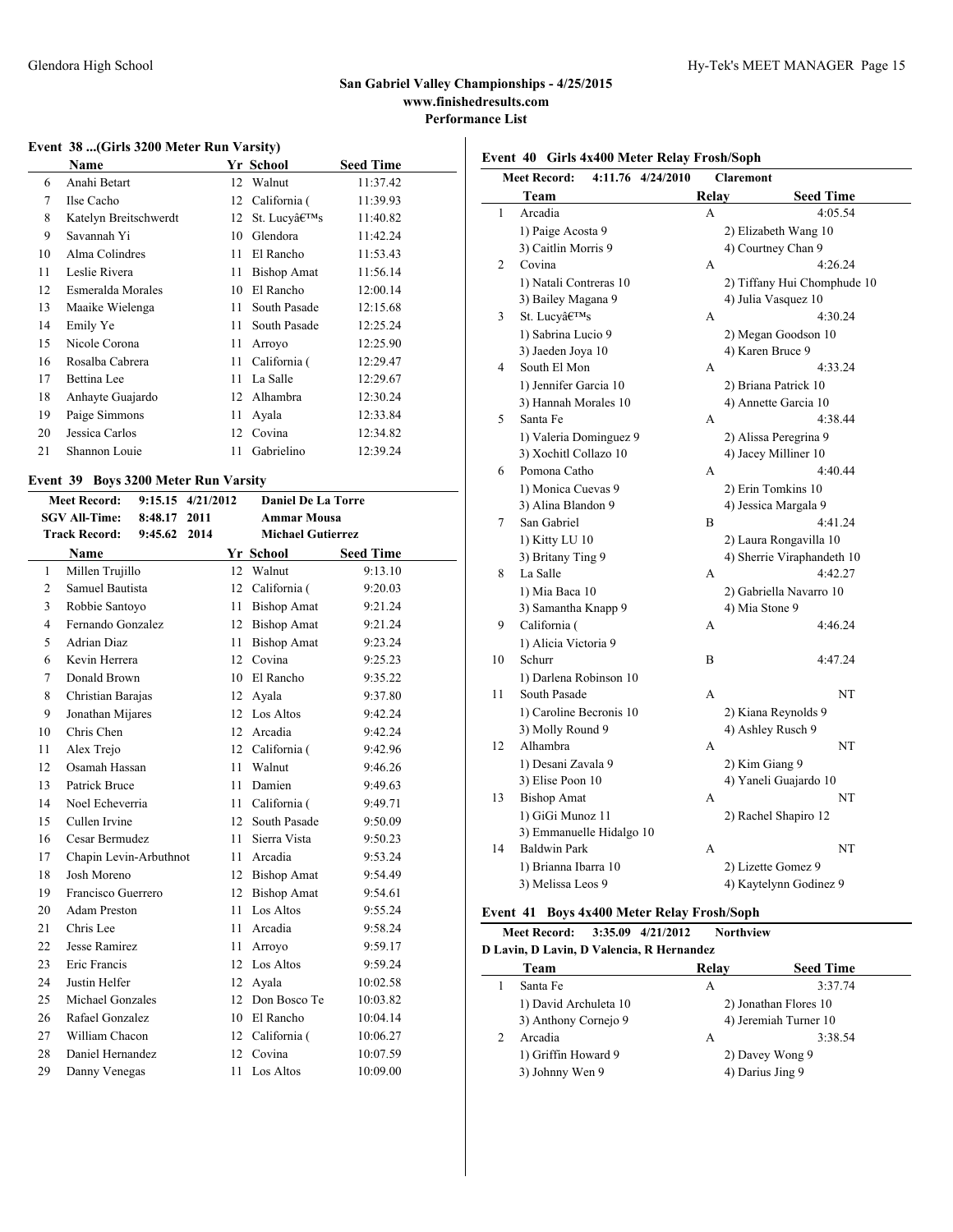# **Event 41 ...(Boys 4x400 Meter Relay Frosh/Soph)**

|    | Team                                   | <b>Relay</b> | <b>Seed Time</b>                           |
|----|----------------------------------------|--------------|--------------------------------------------|
| 3  | Damien                                 | А            | 3:40.24                                    |
|    | 1) Trevor Houck 10                     |              | 2) Nathaniel Flores 10                     |
|    | 3) Hunter Walker 10                    |              | 4) Andrew Martinez 10                      |
| 4  | Walnut                                 | А            | 3:41.34                                    |
|    | 1) Chris Ryan 10                       |              | 2) Kenan Van Setten 9                      |
|    | 3) Jaylan Prendergast 9                |              | 4) Keo Sweeney 10                          |
| 5  | Whittier                               | A            | 3:42.24                                    |
|    | 1) Juan Santos 10                      |              |                                            |
| 6  | St. Francis                            | A            | 3:42.24                                    |
|    | 1) Noah Guinto 10                      |              | 2) Patrick Gibbons 9                       |
|    | 3) Dylan Riley 9                       |              | 4) Taylor Bosveld 9                        |
| 7  | Covina                                 | A            | 3:44.24                                    |
|    | 1) Tristan Sprague 9                   |              | 2) Hakim Williams 10                       |
|    | 3) Wahub Mallick 10                    |              | 4) Jonathan DeLaCruz 10                    |
| 8  | Glendora                               | A            | 3:45.24                                    |
|    | 1) Paul Vachon 10                      |              | 2) Oliver Reynolds 9                       |
|    | 3) Isaih Ibarra 10                     |              | 4) Jacob Cullen 9                          |
| 9  | El Rancho                              | A            | 3:48.84                                    |
|    | 1) Armando Godoy 10                    |              | 2) Giovanni Navarro 9                      |
|    | 3) Matthew Lora 10                     |              | 4) Daniel Benitez 10                       |
| 10 | <b>Bishop Amat</b>                     | А            | 3:50.24                                    |
|    | 1) Peter Esparza 9                     |              | 2) Mike Jacovines 10                       |
|    | 3) Joseph Penny 9                      |              |                                            |
| 11 | Schurr                                 | B            | 3:51.24                                    |
|    | 1) Demian Sanchez 9                    |              |                                            |
| 12 | Los Altos                              | A            | 3:51.24                                    |
|    | 1) Daniel Api 10                       |              | 2) Jacob De la Peza 10                     |
|    | 3) Spencer Hines 10                    | A            | 4) Ismael Ojeda 9                          |
| 13 | California (                           |              | 3:58.24                                    |
|    | 1) Julian Acosta 10<br>3) Adam Arceo 9 |              | 2) Eugene Leduc 10<br>4) Arnold Sanchez 10 |
| 14 | Muir                                   | A            | 4:48.34                                    |
|    | 1) Cano Chandler 10                    |              | 2) Derrick Busby 9                         |
|    | 3) Jamal Tims 10                       |              | 4) Jonathan Stephens 9                     |
| 15 | <b>Baldwin Park</b>                    | A            | NT                                         |
|    | 1) Aheizer Lopez 10                    |              | 2) Jonathan Moran 9                        |
|    | 3) Antonio Valadez 10                  |              | 4) Miguel Castaneda 9                      |
| 16 | Alhambra                               | A            | NT                                         |
|    | 1) Jeffrey Kwan 10                     |              | 2) Donovan Zavala 10                       |
|    | 3) Alejandro Salazar 9                 |              | 4) Dylan Chen 9                            |
| 17 | Rowland                                | A            | NT                                         |
|    | 1) Sean Beasley 9                      |              | 2) Davis Sim 10                            |
|    | 3) Reese Chong 10                      |              | 4) Hayden Murphy 9                         |
| 18 | San Gabriel                            | В            | NT                                         |
|    | 1) Brandon Lau 10                      |              | 2) Nathan Ta 10                            |
|    | 3) David Au Yeung 10                   |              |                                            |
| 19 | South Pasade                           | A            | NT                                         |
|    | 1) Manuel Madrigal 10                  |              | 2) Niko Tripodis 9                         |
|    | 3) Jalen Ross 10                       |              | 4) Matthew Kye 9                           |

|    | <b>Meet Record:</b>                     |              | 3:58.37 4/13/2013 |       | Arcadia             |                                |
|----|-----------------------------------------|--------------|-------------------|-------|---------------------|--------------------------------|
|    | I Annino, G Mancia, J Paulus, R Wiggins |              |                   |       |                     |                                |
|    | <b>SGV All-Time:</b>                    | 3:37.69 1985 |                   |       | Muir                |                                |
|    | <b>Track Record:</b>                    | 4:09.08      | 2013              |       | <b>Baldwin Park</b> |                                |
|    | Team                                    |              |                   | Relay |                     | <b>Seed Time</b>               |
| 1  | Arcadia                                 |              |                   | A     |                     | 3:49.14                        |
|    | 1) Rebecca Troescher 9                  |              |                   |       |                     | 2) Rachel Wiggins 12           |
|    | 3) Lauren Buehner 9                     |              |                   |       |                     | 4) Sarah Troescher 11          |
| 2  | <b>Bishop Amat</b>                      |              |                   | А     |                     | 4:01.44                        |
|    | 1) Evie Alberico 10                     |              |                   |       |                     |                                |
| 3  | El Rancho                               |              |                   | A     |                     | 4:13.95                        |
|    | 1) Giselle Burgos 12                    |              |                   |       |                     | 2) Madison Ortiz 10            |
|    | 3) Kassandra Herrera 12                 |              |                   |       |                     | 4) Arianna Silva 10            |
| 4  | St. Lucy's                              |              |                   | A     |                     | 4:14.24                        |
|    | 1) Samantha Crosmer 10                  |              |                   |       |                     | 2) Brianna Corvese 9           |
|    | 3) Myranda Aguirre 11                   |              |                   |       |                     | 4) Diamond Quinn 10            |
| 5  | La Salle                                |              |                   | A     |                     | 4:14.65                        |
|    |                                         |              |                   |       |                     |                                |
|    | 1) Ashley Mayo 9                        |              |                   |       | 2) India Hines 12   |                                |
|    | 3) Ingeborg Bakke 12                    |              |                   |       |                     | 4) Eleni Daughters 10          |
| 6  | Northview                               |              |                   | A     |                     | 4:16.74                        |
|    | 1) Kayla Van Der Eb 9                   |              |                   |       |                     | 2) Haylee Vanatta 11           |
|    | 3) Alissa Magana 12                     |              |                   |       |                     | 4) Lauren Gibson 11            |
| 7  | Arroyo                                  |              |                   | A     |                     | 4:17.24                        |
|    | 1) Yatzin Ramirez 9                     |              |                   |       |                     | 2) Kimberly Castellon 9        |
|    | 3) Dianne Bang 10                       |              |                   |       | 4) Carina Avila 9   |                                |
| 8  | San Gabriel                             |              |                   | A     |                     | 4:19.24                        |
|    | 1) Yadira Macias 10                     |              |                   |       |                     | 2) Jessica Ramiez 11           |
|    | 3) Jaleen Lujan 12                      |              |                   |       |                     | 4) Carolina Loaisiga 11        |
| 9  | Glendora                                |              |                   | A     |                     | 4:20.24                        |
|    | 1) Sarah Hughes 12                      |              |                   |       |                     | 2) Megan Trono 12              |
|    | 3) Taylor Owen 10                       |              |                   |       | 4) Sam Brown 11     |                                |
| 10 | California (                            |              |                   | A     |                     | 4:24.24                        |
|    | 1) Devon Perez-Morales 12               |              |                   |       |                     |                                |
| 11 | Gabrielino                              |              |                   | A     |                     | 4:24.94                        |
|    | 1) Camilla Correra 11                   |              |                   |       | 2) Helen Tade 12    |                                |
|    | 3) Eleanor Xa 12                        |              |                   |       | 4) Toni Dwyer 12    |                                |
| 12 | Marshall                                |              |                   | A     |                     | 4:25.24                        |
|    | 1) Sarra Starbird 10                    |              |                   |       |                     | 2) Keana Banks 12              |
|    | 3) Breanna Da Sylveira 12               |              |                   |       |                     | 4) Zakiyyah Rasheed Anderson 9 |
| 13 | <b>Bell Gardens</b>                     |              |                   | A     |                     | 4:25.44                        |
|    | 1) Sirian Duarte 11                     |              |                   |       |                     | 2) Esmeralda Zaragoza 11       |
|    | 3) Vianney Figueroa 11                  |              |                   |       |                     | 4) Suzette Gonzalez 10         |
| 14 | Los Altos                               |              |                   | A     |                     | 4:26.24                        |
|    | 1) Vanessa Conde 12                     |              |                   |       | 2) Erin Myers 11    |                                |
|    | 3) Rebecca Porter 11                    |              |                   |       |                     | 4) Stacey Gomez 12             |
| 15 | Pomona Catho                            |              |                   | A     |                     | 4:33.04                        |
|    |                                         |              |                   |       |                     |                                |
|    | 1) Elena Garcia 11                      |              |                   |       | 2) Andrea Diaz 11   |                                |
|    | 3) Esmeralda Martinez 12                |              |                   |       |                     | 4) Araya Williams 12           |
| 16 | Mountain Vie                            |              |                   | A     |                     | 4:33.74                        |
|    | 1) Melissa Soza 10                      |              |                   |       |                     | 2) Jasmine Soza 10             |
|    | 3) Brianna Moran 11                     |              |                   |       |                     | 4) Alexandra Soza 9            |
| 17 | Schurr                                  |              |                   | А     |                     | 4:36.24                        |

1) Genesis Medina 12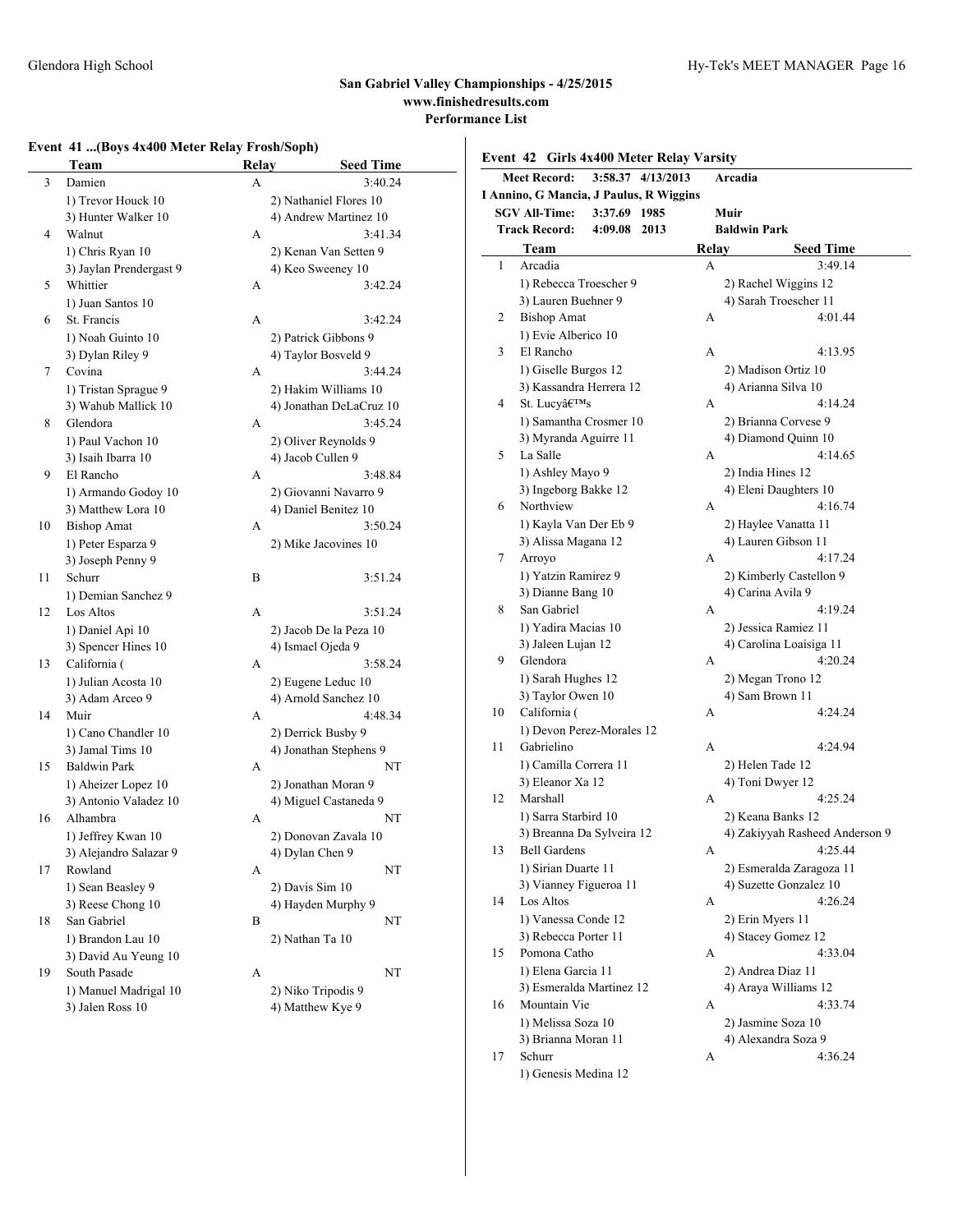### **Event 42 ...(Girls 4x400 Meter Relay Varsity)**

|    | Team                  | Relav           | <b>Seed Time</b>         |
|----|-----------------------|-----------------|--------------------------|
| 18 | Ganesha               | А               | 4:42.24                  |
|    | 1) Emily Bernal 11    |                 | 2) Alondra Castro 11     |
|    | 3) Emily Gonzalez 11  |                 | 4) Grizcely Hernandez 11 |
| 19 | South Pasade          | A               | NT                       |
|    | 1) Rebecca Liston 11  |                 | 2) Kate Kutzer 10        |
|    | 3) Alexis Mora 11     |                 | 4) Jazmin Jackmon 12     |
| 20 | Baldwin Park          | A               | NT                       |
|    | 1) Jasmine Meza 12    |                 | 2) Katherine Lombard 10  |
|    | 3) Monique Nieblas 11 |                 | 4) Keren Gonzalez 11     |
| 21 | Rowland               | A               | NT                       |
|    | 1) Janet Jin 10       |                 | 2) Paula Choi 11         |
|    | 3) Sammi Tsui 11      | 4) Vivien Li 10 |                          |

### **Event 43 Boys 4x400 Meter Relay Varsity**

| <b>Meet Record:</b><br>3:23.07 4/13/2012<br>Arcadia |    |                                 |         |      |                  |                       |                          |  |
|-----------------------------------------------------|----|---------------------------------|---------|------|------------------|-----------------------|--------------------------|--|
|                                                     |    | N Ajao, P Wu, A McElwee, M Ruiz |         |      |                  |                       |                          |  |
|                                                     |    | <b>SGV All-Time:</b>            | 3:08.66 | 1996 |                  | Muir                  |                          |  |
|                                                     |    | <b>Track Record:</b>            | 3:26.33 | 2013 | <b>Northview</b> |                       |                          |  |
|                                                     |    | Team                            |         |      | Relay            |                       | <b>Seed Time</b>         |  |
|                                                     | 1  | Covina                          |         |      | A                |                       | 3:23.24                  |  |
|                                                     |    | 1) Eric Williams 11             |         |      |                  |                       | 2) D'Juan Shamburger 11  |  |
|                                                     |    | 3) Daniel Salazar 11            |         |      |                  | 4) Leo Brown 12       |                          |  |
|                                                     | 2  | Damien                          |         |      | A                |                       | 3:25.24                  |  |
|                                                     |    | 1) Michael Fischer 12           |         |      |                  |                       | 2) Thaddeus Smith 12     |  |
|                                                     |    | 3) Kaodilichi Nwuda 12          |         |      |                  |                       | 4) Zachary Shinnick 10   |  |
|                                                     | 3  | St. Francis                     |         |      | A                |                       | 3:25.34                  |  |
|                                                     |    | 1) Jasher Foster 11             |         |      |                  |                       | 2) Ross Niederhaus 12    |  |
|                                                     |    | 3) Leonardo Harrison 11         |         |      |                  | 4) Davin Polchow 12   |                          |  |
|                                                     | 4  | Arcadia                         |         |      | A                |                       | 3:25.74                  |  |
|                                                     |    | 1) Bradley Mills 11             |         |      |                  | 2) Sunny Hong 11      |                          |  |
|                                                     |    | 3) Noah Wu 11                   |         |      |                  | 4) Yeab Guracha 11    |                          |  |
|                                                     | 5  | Walnut                          |         |      | A                |                       | 3:28.44                  |  |
|                                                     |    | 1) Anthony Culpepper 12         |         |      |                  |                       | 2) Ethan Van Setten 12   |  |
|                                                     |    | 3) Mario Chalew 12              |         |      |                  |                       | 4) Matthew Magallanez 12 |  |
|                                                     | 6  | South Pasade                    |         |      | A                |                       | 3:30.96                  |  |
|                                                     |    | 1) William Brady 12             |         |      |                  |                       | 2) Sam Anuakpado 12      |  |
|                                                     |    | 3) Andrew Shults 12             |         |      |                  |                       | 4) Justin Fernandez 12   |  |
|                                                     | 7  | Arroyo                          |         |      | A                |                       | 3:31.44                  |  |
|                                                     |    | 1) Alvaro Hernandez 12          |         |      |                  | 2) Brian Aponte 12    |                          |  |
|                                                     |    | 3) Victor Ngo 12                |         |      |                  | 4) Kevin Hoang 12     |                          |  |
|                                                     | 8  | <b>Bishop Amat</b>              |         |      | A                |                       | 3:32.24                  |  |
|                                                     |    | 1) Josh Cruz 10                 |         |      |                  | 2) Brandon Torres 10  |                          |  |
|                                                     |    | 3) Tate Castillo 10             |         |      |                  | 4) Josue Arvizo 11    |                          |  |
|                                                     | 9  | Northview                       |         |      | A                |                       | 3:33.54                  |  |
|                                                     |    | 1) Fabian Garcia 11             |         |      |                  |                       | 2) Ulysses Aparicio 12   |  |
|                                                     |    | 3) Marco Viera 11               |         |      |                  | 4) Justin Williams 12 |                          |  |
|                                                     | 10 | Gabrielino                      |         |      | A                |                       | 3:33.64                  |  |
|                                                     |    | 1) Nathan Wong 11               |         |      |                  | 2) Jorge Bayardo 11   |                          |  |
|                                                     |    | 3) Gabriel Carranza 12          |         |      |                  |                       | 4) Trent Hoffmann 11     |  |
|                                                     | 11 | San Gabriel                     |         |      | A                |                       | 3:34.24                  |  |
|                                                     |    | 1) Gene Xiang 11                |         |      |                  |                       | 2) Allen Au Yeung 11     |  |
|                                                     |    | 3) Phillip Lin 12               |         |      |                  |                       | 4) Anthony Valverde 12   |  |

| 12 | La Puente              | А | 3:34.94                |
|----|------------------------|---|------------------------|
|    | 1) Raul Trisitian 12   |   | 2) Alejandro Ramos 11  |
|    | 3) Aidan Agredano 12   |   | 4) Jovanni Gonzales 12 |
| 13 | Marshall               | А | 3:35.24                |
|    | 1) Eduardo Barajas 11  |   | 2) Cory Woodard 11     |
|    | 3) Trevor Langham 10   |   | 4) Tyler Slack 10      |
| 14 | Schurr                 | А | 3:36.24                |
|    | 1) Nick Capranica 12   |   |                        |
| 15 | Whittier               | A | 3:37.34                |
|    | 1) Joshua Mazon 12     |   |                        |
| 16 | West Covina            | A | 3:37.70                |
|    | 1) Jacob De Haro 12    |   | 2) Alex Quidilla 12    |
|    | 3) Matthew Vargas 11   |   | 4) Kenny Peterson 11   |
| 17 | Glendora               | A | 3:38.54                |
|    | 1) Joey Delgado 12     |   | 2) Trystan Suarez 11   |
|    | 3) Harsh Patel 12      |   | 4) Michael Lowe jr 11  |
| 18 | Azusa                  | А | 3:39.44                |
|    | 1) Angel Lopez 12      |   | 2) Anthony Benetiz 11  |
|    | 3) Jeremiah Boykins 11 |   | 4) Brandon Burnett 12  |
| 19 | Los Altos              | A | 3:40.24                |
|    | 1) Matthew Simonian 12 |   | 2) Andrew Menendez 12  |
|    | 3) Alan Jimenez 12     |   | 4) Jonathan Mijares 12 |
| 20 | El Rancho              | A | 3:42.54                |
|    | 1) Manuel Tarango 12   |   | 2) Alejandro Ortiz 11  |
|    | 3) Vincent Cuevas 11   |   | 4) Albert Madueno 10   |
| 21 | Temple City            | А | 3:45.14                |
|    | 1) Kyle Vong 12        |   | 2) Ryan Lau 11         |
|    | 3) Jimmy Morinaga 12   |   | 4) Philman Tjong 11    |
| 22 | California (           | А | 3:46.24                |
|    | 1) Richard Salinas 12  |   |                        |
| 23 | Mountain Vie           | A | 3:46.44                |
|    | 1) Jesus Castillo 12   |   | 2) Steven Gonzalez 12  |
|    | 3) Felipe Loera 12     |   | 4) Miguel Ahumada 10   |
| 24 | <b>Baldwin Park</b>    | А | NT                     |
|    | 1) Timothy Lam 11      |   | 2) Jayson Miller 12    |
|    | 3) Luis Flores 10      |   | 4) Joe Si 10           |
| 25 | Pomona                 | A | NT                     |
|    | 1) Shawnee Wilson 12   |   | 2) Dequon Earl 11      |
|    | 3) Dominic Terry -     |   | 4) Musa Johnswell 11   |
| 26 | Rowland                | А | NT                     |
|    | 1) Chris Rodriguez 10  |   | 2) Edwin Wu 12         |
|    | 3) Ryan Lim 12         |   | 4) Kevin Chik 11       |
| 27 | Don Bosco Te           | A | NT                     |
|    | 1) Antonio Gomez 12    |   | 2) Michael Gonzales 12 |
|    | 3) Ian Dominguez 12    |   | 4) Manuel Alvarez 10   |

### **Event 45 Boys Pole Vault Frosh/Soph**

|   | <b>Meet Record:</b> | 13-06 4/24/2010 | <b>Phillipe Ueng</b> |                  |
|---|---------------------|-----------------|----------------------|------------------|
|   | Name                |                 | Yr School            | <b>Seed Mark</b> |
|   | Garrett Silva       | 10              | California (         | 12-09.00         |
| 2 | Thomas Prata        | 9               | Damien               | 11-06.00         |
| 3 | Justin Chau         | 10              | Walnut               | 11-00.00         |
| 4 | Danny Oh            | 10              | Walnut               | 11-00.00         |
| 5 | Daniel Api          | 10              | Los Altos            | 10-06.00         |
| 6 | George Nava         | 10              | Los Altos            | 10-06.00         |
|   | Anson Kwan          | 9               | San Marino           | 10-06.00         |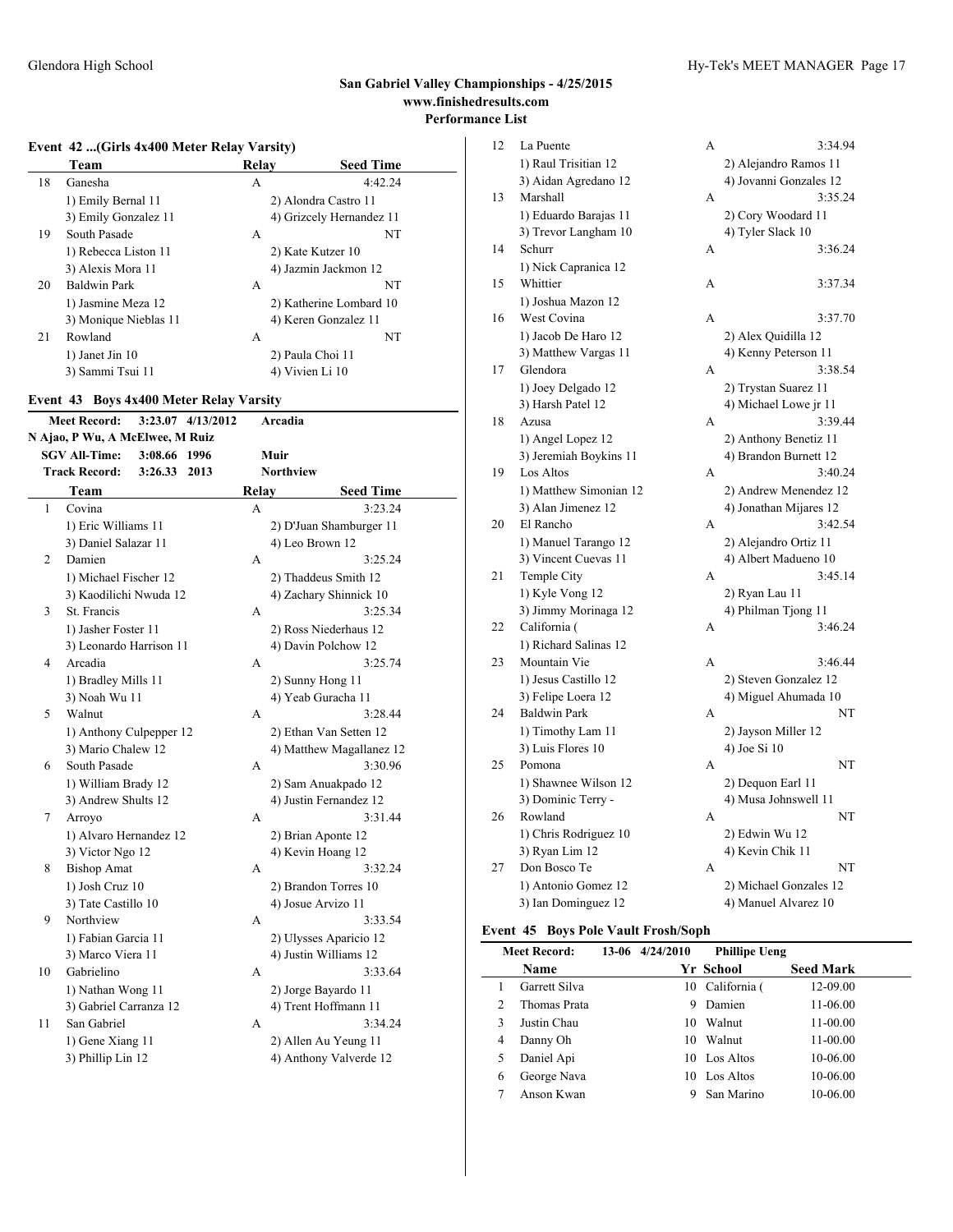### **Event 45 ...(Boys Pole Vault Frosh/Soph)**

|    | Name                |    | Yr School    | <b>Seed Mark</b> |
|----|---------------------|----|--------------|------------------|
| 8  | Jaron Torres        | 9  | California ( | 10-06.00         |
| 9  | Joshua Chuang       | 10 | Arcadia      | 10-06.00         |
| 10 | Jake Salazar        | 10 | Damien       | 10-06.00         |
| 11 | Anthony Nguyen      | 10 | West Covina  | 10-00.00         |
| 12 | <b>Blake Howard</b> | 9  | St. Francis  | 10-00.00         |
| 13 | Matthew Ochoa       | 10 | Wilson (Haci | 10-00.00         |
| 14 | Joshua Gomez        | 10 | El Rancho    | 10-00.00         |
| 15 | Alan Andreasen      | 9  | California ( | 10-00.00         |
| 16 | Armando Godoy       | 10 | El Rancho    | 10-00.00         |
| 17 | Anthony Liu         | 10 | Rosemead     | 9-11.50          |

#### **Event 46 Boys High Jump Varsity**

| <b>Meet Record:</b>   | 4/24/2010 | <b>Todd Barnes</b>               |                                                                                                                                                                                     |  |
|-----------------------|-----------|----------------------------------|-------------------------------------------------------------------------------------------------------------------------------------------------------------------------------------|--|
| <b>SGV All-Time:</b>  | 1981      |                                  | Mike Powell & Two Others                                                                                                                                                            |  |
| <b>Track Record:</b>  | 2013      | <b>Deion Franklin</b>            |                                                                                                                                                                                     |  |
| Name                  |           |                                  | <b>Seed Mark</b>                                                                                                                                                                    |  |
| Gavin Hong            |           |                                  | $6 - 05.00$                                                                                                                                                                         |  |
| Colin Cavanaugh       | 11        | Damien                           | $6 - 04.00$                                                                                                                                                                         |  |
| Pablo Lopez           |           | Schurr                           | $6 - 02.00$                                                                                                                                                                         |  |
| Chris Salcido         |           | San Dimas                        | $6 - 00.00$                                                                                                                                                                         |  |
| D'Juan Shamburger     |           | Covina                           | $6 - 00.00$                                                                                                                                                                         |  |
| Craig Rogers          | 11        | Whittier                         | $6 - 00.00$                                                                                                                                                                         |  |
| Daijuan Buchanan      |           | Arcadia                          | $6 - 00.00$                                                                                                                                                                         |  |
| Ricky Rodriguez       |           | California (                     | $6 - 00.00$                                                                                                                                                                         |  |
| David Smith           | 12        | Muir                             | $5 - 10.00$                                                                                                                                                                         |  |
| Jersey Messan         | 12        | Muir                             | $5 - 10.00$                                                                                                                                                                         |  |
| Max Schoerner         |           | South Pasade                     | $5 - 10.00$                                                                                                                                                                         |  |
| <b>Grant Kristoff</b> |           |                                  | $5 - 10.00$                                                                                                                                                                         |  |
| <b>Edward Jones</b>   | 11        | Muir                             | $5 - 10.00$                                                                                                                                                                         |  |
| Ryan Ong              | 12        | South Pasade                     | 5-09.00                                                                                                                                                                             |  |
| Jesus Herrera         | 11        | Northview                        | 5-08.00                                                                                                                                                                             |  |
| Jason Do              |           |                                  | 5-08.00                                                                                                                                                                             |  |
| Ruben Romero          |           |                                  | 5-08.00                                                                                                                                                                             |  |
| Josh Ardent           | 12        | Ayala                            | 5-08.00                                                                                                                                                                             |  |
| Kevin Chu             | 12        | Arroyo                           | 5-08.00                                                                                                                                                                             |  |
| Prince Addison        | 11        | Gabrielino                       | 5-08.00                                                                                                                                                                             |  |
| Steven Fulton         |           |                                  | 5-06.00                                                                                                                                                                             |  |
| Phillip Bahnam        |           |                                  | 5-06.00                                                                                                                                                                             |  |
| Kevin Yonami          |           |                                  | 5-06.00                                                                                                                                                                             |  |
| Andrew DeLaTorre      | 12        | Covina                           | 5-06.00                                                                                                                                                                             |  |
| Carlos Ibarra         |           |                                  | 5-06.00                                                                                                                                                                             |  |
| Elijah Peters         | 12        | Gabrielino                       | 5-06.00                                                                                                                                                                             |  |
|                       |           | $6 - 10$<br>$7 - 00$<br>$6 - 02$ | Yr School<br>12 Gabrielino<br>11<br>12<br>11<br>12<br>11 -<br>10<br>11 Damien<br>12 Mountain Vie<br>12 West Covina<br>12 Los Altos<br>12 Los Altos<br>12 South Pasade<br>12 Arcadia |  |

### **Event 47 Boys Shot Put Frosh/Soph**

|   | Meet Record: 47-05.50 4/24/2010 |     | <b>Michael Bassette</b> |                  |  |
|---|---------------------------------|-----|-------------------------|------------------|--|
|   | <b>Name</b>                     |     | Yr School               | <b>Seed Mark</b> |  |
|   | Gabriel Grbavac                 | 9   | St. Francis             | $46 - 11.00$     |  |
| 2 | <b>Blake Howard</b>             | 9   | St. Francis             | 46-01.00         |  |
| 3 | Kevin Thomas                    | 10. | West Covina             | 44-00.00         |  |
| 4 | Jeffrey Vuong                   | 10  | Gabrielino              | $43 - 10.00$     |  |
| 5 | Reginald Sumolang               | 10  | Rowland                 | $43 - 10.00$     |  |
| 6 | Ryan Sparks                     | 10  | La Salle                | $42 - 10.00$     |  |
|   | Josue Martinez                  | 10  | Mountain Vie            | $42 - 02.50$     |  |
| 8 | Ivan Herrera                    | 10  | <b>Bell Gardens</b>     | $41 - 11.00$     |  |

| 9  | Cade MoCkary          | 11 | St. Francis        | 40-07.00 |
|----|-----------------------|----|--------------------|----------|
| 10 | Anthony Khoshrozeh    | 10 | St. Francis        | 40-05.00 |
| 11 | Justin Cortez         | 10 | West Covina        | 40-05.00 |
| 12 | John Mesta            | 10 | Walnut             | 40-01.50 |
| 13 | Darien Jones          | 10 | Covina             | 40-00.00 |
| 14 | Jesse Arenas          | 10 | El Rancho          | 39-11.50 |
| 15 | Adolfo Cruz           | 10 | El Rancho          | 39-08.00 |
| 16 | Vincent Moran         | 10 | <b>Bishop Amat</b> | 39-06.00 |
| 17 | Anthony Muraoka       | 10 | Schurr             | 39-05.00 |
| 18 | <b>Vincent Narvez</b> | 10 | Walnut             | 39-02.50 |
| 19 | Josiah Topping        | 9  | South Pasade       | 39-00.00 |
| 20 | Emilio Pombal         | 10 | Rowland            | 38-09.00 |
| 21 | Erwin Sanchez         | 10 | Gabrielino         | 38-08.00 |
| 22 | Daniel Chavez         | 10 | Whittier           | 38-08.00 |
| 23 | <b>Ronnie Mireles</b> | 10 | La Puente          | 38-05.00 |
| 24 | Michael Chase         | 9  | Glendora           | 38-01.50 |
| 25 | Stefan Sanchez        | 10 | San Dimas          | 38-00.00 |
| 26 | Shawn Wang            | 10 | Arcadia            | 37-06.00 |
| 27 | Alwin Lee             | 10 | San Gabriel        | 37-05.00 |
| 28 | David Hutchenson      | 10 | <b>Bishop Amat</b> | 37-05.00 |
| 29 | Patrick Padua         | 10 | Walnut             | 37-04.75 |
| 30 | Cyrus Vuong           | 10 | Gabrielino         | 37-03.00 |
| 31 | Amon Milliner         | 10 | La Salle           | 37-00.00 |
| 32 | <b>Ben Martinez</b>   | 9  | South Pasade       | 37-00.00 |
| 33 | Jeff Yee              | 10 | Wilson (Haci       | 36-10.00 |
| 34 | <b>Tyler Rodgers</b>  | L, | St. Francis        | 36-07.00 |
| 35 | Carlos Galarza        | 10 | El Rancho          | 36-04.50 |
| 36 | Justin Camargo        | 10 | Damien             | 36-03.00 |
| 37 | <b>Brian Dunbar</b>   | 9  | Arcadia            | 36-02.00 |
| 38 | Cole Johnston         | 10 | Glendora           | 35-06.00 |
| 39 | Kenneth Lay           | 10 | Arcadia            | 35-04.25 |
| 40 | Darren Chang          | 10 | Glendora           | 35-03.00 |
| 41 | Adam Lova             | 9  | California (       | 35-02.00 |

### **Event 48 Girls Triple Jump Frosh/Soph**

| <b>Meet Record:</b> |                   | 33-08 4/13/2012 | Catalina Lee |                  |
|---------------------|-------------------|-----------------|--------------|------------------|
|                     | Name              |                 | Yr School    | <b>Seed Mark</b> |
| 1                   | Stephanie Yen     | 9               | Arcadia      | 34-02.00         |
| $\overline{2}$      | Christina Read    | 10              | Arcadia      | 33-04.00         |
| 3                   | Jessica Diep      | 10              | Arcadia      | 32-02.50         |
| 4                   | Sophia Calabretta | 10              | Arcadia      | 32-00.50         |
| 5                   | Caia Rice         | 10              | Gabrielino   | 32-00.00         |
| 6                   | Jazly Rojas       | 10              | El Rancho    | 32-00.00         |
| 7                   | Bianca Moy        | 10              | Gabrielino   | 31-05.00         |
| 8                   | Kaelee Barrett    | 10              | Avala        | 31-02.50         |
| 9                   | Ivanna Rabii      | 10              | Santa Fe     | 30-10.00         |
| 10                  | Sara Santos       | 9               | Walnut       | 30-06.00         |
| 11                  | Min Pan           | 9               | Temple City  | 30-05.00         |
| 12                  | Amanda Pepe       | 10              | Covina       | 29-11.00         |
| 13                  | Leslie Rivera     | 10              | Gabrielino   | 29-09.00         |
| 14                  | Adrianna McGill   | 9               | San Dimas    | 29-08.00         |
| 15                  | Audren Kirchhoff  |                 | Gabrielino   | 29-05.00         |
| 16                  | Celine Lo         | 10              | Temple City  | 29-05.00         |
| 17                  | Sabrina Agarie    | 9               | Arroyo       | 29-05.00         |
| 18                  | Kiana Robinson    | 9               | Covina       | 29-05.00         |
| 19                  | Colbee Henderson  | 10              | La Salle     | 29-03.00         |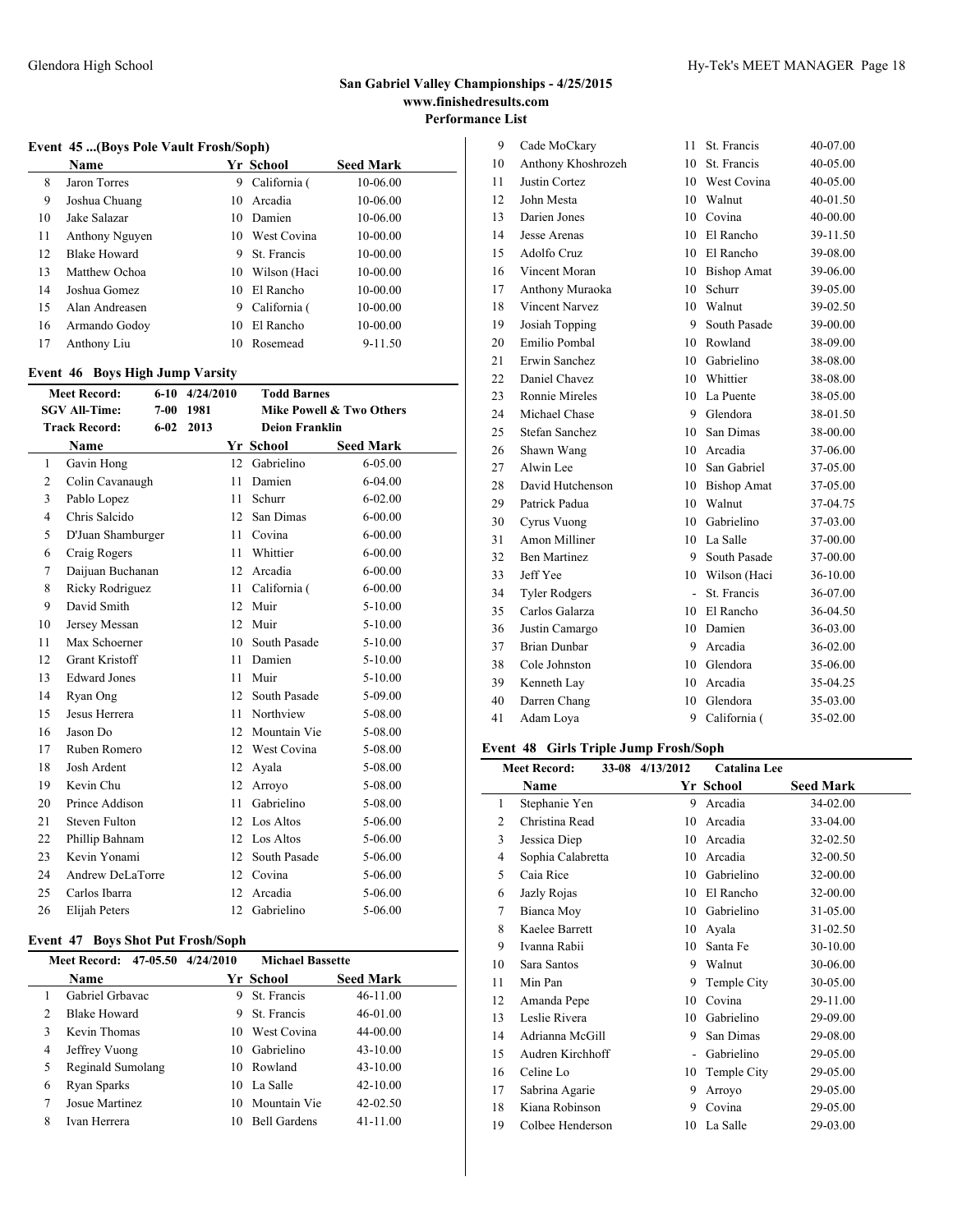### **Event 48 ...(Girls Triple Jump Frosh/Soph)**

|    | <b>Name</b>           |    | Yr School                               | <b>Seed Mark</b> |
|----|-----------------------|----|-----------------------------------------|------------------|
| 20 | Yanna Ke              | 10 | Arrovo                                  | 29-02.00         |
| 21 | Abigail Gooch         | 10 | Whittier                                | 29-00.00         |
| 22 | Ellie Kutzer          | 10 | South Pasade                            | 29-00.00         |
| 23 | Brennan Miller        |    | 10 St. Lucyâ $\epsilon$ <sup>TM</sup> s | 28-11.00         |
| 24 | Alyssa Lomeli         | 10 | Whittier                                | 28-10.00         |
| 25 | Rosa Estrada          | 10 | <b>Bell Gardens</b>                     | 28-09.00         |
| 26 | Hi Joo Lee            | 10 | Los Altos                               | 28-05.00         |
| 27 | Ruth Sun              | 9  | Walnut                                  | 28-02.25         |
| 28 | <b>Brandy Ramirez</b> | 10 | South El Mon                            | 28-02.00         |
|    |                       |    |                                         |                  |

### **Event 49 Girls Discus Throw Frosh/Soph**

|                | <b>Meet Record:</b><br>105-11 4/24/2010<br><b>Ivy Nunez</b> |        |                 |                  |  |
|----------------|-------------------------------------------------------------|--------|-----------------|------------------|--|
|                | Name                                                        |        | Yr School       | <b>Seed Mark</b> |  |
| 1              | Loreny Valdez                                               |        | 10 Arcadia      | 102-03           |  |
| 2              | <b>Krystal Diaz</b>                                         |        | 10 Mountain Vie | 100-02.50        |  |
| 3              | Solae Gutierrez                                             | 9      | San Dimas       | 98-07            |  |
| $\overline{4}$ | Karlee Fink                                                 |        | 10 Glendora     | 85-07            |  |
| 5              | Giselle Avila                                               |        | 9 Bell Gardens  | 85-06            |  |
| 6              | Ashley Vuong                                                |        | 10 Arcadia      | 85-03            |  |
| $\overline{7}$ | Alexis Quintanilla                                          |        | 9 El Rancho     | 80-01.50         |  |
| 8              | Aerin Wang                                                  |        | 10 Arcadia      | 80-01            |  |
| 9              | Vanessa Gonzalez                                            |        | 10 El Rancho    | $79-10$          |  |
| 10             | Mikaiella Vargas                                            | 10     | El Rancho       | 79-09            |  |
| 11             | Sarah Garcia                                                | 10     | Los Altos       | 79-04            |  |
| 12             | Nicole Vicente                                              | 9      | Covina          | 79-03            |  |
| 13             | Amy Kubo                                                    | 10     | Temple City     | 79-02            |  |
| 14             | Sarah Lynn Lopez                                            |        | 12 Whittier     | 78-07.50         |  |
| 15             | ana Prado                                                   |        | 10 La Puente    | 77-09            |  |
| 16             | Lisa Moreno                                                 |        | 10 St. Lucv's   | 75-04            |  |
| 17             | Daisy Tapia                                                 | 9      | Mountain Vie    | 75-03            |  |
| 18             | Dejonai Collins                                             | 10     | Covina          | 75-02            |  |
| 19             | Allison Huynh                                               |        | 10 Gabrielino   | 75-01            |  |
| 20             | Kylie Tran                                                  |        | 10 San Gabriel  | 71-09            |  |
| 21             | Ariana Morales                                              |        | 9 Arroyo        | $70 - 10$        |  |
| 22             | Sandra Calvillo                                             |        | 10 La Puente    | 70-06            |  |
| 23             | Berkeley Braun                                              |        | 9 Arcadia       | $70 - 01$        |  |
| 24             | Lia De Anda                                                 | 9      | St. Lucv's      | 69-00.50         |  |
| 25             | Tiffany Le                                                  | $\sim$ | Gabrielino      | 67-06            |  |
| 26             | Antonella Arredando                                         | 10     | Schurr          | 66-07            |  |
| 27             | Jocelyn Figueroa                                            |        | 9 La Puente     | 66-02            |  |
| 28             | Nelsy Guzman                                                |        | 10 Pomona       | 64-01.50         |  |
| 29             | Lily Wood                                                   |        | 9 Arcadia       | $63 - 11$        |  |
| 30             | Megan Andreasen                                             |        | 10 St. Lucy's   | $62 - 00$        |  |
| 31             | Madison LaRoche                                             | 10     | Glendora        | 61-02            |  |
| 32             | Rachael Corrales                                            | 10     | Arcadia         | 61-02            |  |
| 33             | Lissette Attah                                              |        | 10 Covina       | 58-10            |  |
| 34             | <b>Estelle Smith</b>                                        |        | 10 Glendora     | 58-04            |  |
| 35             | Miranda Amaya                                               |        | 10 Santa Fe     | 58-02            |  |
| 36             | Samantha Robles                                             |        | 10 Los Altos    | 57-05            |  |
| 37             | Peri Nyeholt                                                | 10     | Glendora        | 57-02            |  |
| 38             | Sarah Gutierrez                                             | 10     | Covina          | 56-07            |  |

| <b>Girls Long Jump Varsity</b><br>Event 50 |                       |          |                  |                          |                  |  |
|--------------------------------------------|-----------------------|----------|------------------|--------------------------|------------------|--|
|                                            | <b>Meet Record:</b>   |          | 19-02 4/23/2011  | <b>Kylie Price</b>       |                  |  |
|                                            | <b>SGV All-Time:</b>  | 21-02.25 | 1990             | Julian Yendork           |                  |  |
|                                            | <b>Track Record:</b>  | 16-00.75 | 2013             | <b>Isabella Quintero</b> |                  |  |
|                                            | Name                  |          |                  | Yr School                | <b>Seed Mark</b> |  |
| 1                                          | Kylie Eagon           |          |                  | 12 Ayala                 | 17-11.50         |  |
| $\overline{2}$                             | Kate Kutzer           |          | $10-10$          | South Pasade             | 17-07.50         |  |
| 3                                          | Jazmin Jackmon        |          | 12               | South Pasade             | 17-04.00         |  |
| 4                                          | Campbell Dopke        |          |                  | 10 Arcadia               | 17-02.50         |  |
| 5                                          | Nina Acebo            |          | 12               | South Pasade             | 17-02.00         |  |
| 6                                          | Jasmine Paulus        |          |                  | 12 Arcadia               | 16-11.00         |  |
| 7                                          | Shian Long            |          |                  | 12 West Covina           | 16-06.50         |  |
| 8                                          | India Hines           |          |                  | 12 La Salle              | 16-06.50         |  |
| 9                                          | <b>Taylor Stivers</b> |          |                  | 10 St. Lucv's            | 16-05.50         |  |
| 10                                         | <b>Sydney Pink</b>    |          |                  | 12 Glendora              | 16-05.00         |  |
| 11                                         | Jasmyne Crawford      |          | 11               | California (             | 16-05.00         |  |
| 12                                         | Keeya Cotlage         |          | 12               | Muir                     | 16-04.50         |  |
| 13                                         | Dionna Williams       |          |                  | 12 La Salle              | 16-03.00         |  |
| 14                                         | Giselle Burgos        |          |                  | 12 El Rancho             | 16-00.50         |  |
| 15                                         | Julianne Ong          |          | 11               | South Pasade             | 16-00.00         |  |
| 16                                         | Serena Hausman        |          | 12               | Covina                   | 16-00.00         |  |
| 17                                         | Janette Nguyen        |          | 12               | San Gabriel              | 15-09.00         |  |
| 18                                         | Myranda Aguirre       |          | 11.              | St. Lucv's               | 15-08.00         |  |
| 19                                         | Amanda Salgado        |          |                  | 12 El Rancho             | 15-06.50         |  |
| 20                                         | Julia Rodriguez       |          | 11               | St. Lucv's               | 15-04.50         |  |
| 21                                         | Angelica Osbourne     |          | 12               | Glendora                 | 15-04.50         |  |
| 22                                         | Maria Saldana         |          | $10-10$          | El Rancho                | 15-04.00         |  |
| 23                                         | Jamila Bell           |          | 11.              | Ganesha                  | 15-02.00         |  |
| 24                                         | Jasmine Marquez       |          |                  | 12 Mountain Vie          | 15-01.75         |  |
| 25                                         | Suyan Carcedo         |          |                  | 12 California (          | 15-01.00         |  |
| 26                                         | Alyssa Gee            |          | 11               | Glendora                 | 14-11.50         |  |
| 27                                         | Sakina Williams       |          | 12               | Covina                   | 14-10.50         |  |
| 28                                         | Adriana Ramirez       |          |                  | 12 West Covina           | 14-10.25         |  |
| 29                                         | Katya Echavez         |          | 12               | Walnut                   | 14-08.00         |  |
| 30                                         | Annie Chang           |          | 11               | Walnut                   | 14-06.00         |  |
| 31                                         | Breanna Da Sylveira   |          | 12               | Marshall                 | 14-05.00         |  |
| 32                                         | Emily Yamashita       |          | 11               | Schurr                   | 14-02.00         |  |
| 33                                         | Rebecca Guerrero      |          | 11.              | Whittier                 | 14-01.50         |  |
| 34                                         | Brianna Moran         |          | 11               | Mountain Vie             | 14-01.00         |  |
| 35                                         | Ruth Chen             |          |                  | 12 Walnut                | 14-01.00         |  |
| 36                                         | Melany Moreno         |          | 12 <sup>12</sup> | Los Altos                | 14-01.00         |  |

### **Event 51 Boys Shot Put Varsity**

|   | Meet Record: 58-08.25 4/13/2012 |      | <b>Elis McCarthy</b> |                  |  |
|---|---------------------------------|------|----------------------|------------------|--|
|   | SGV All-Time: 65-09.75 1967     |      | John Buehler         |                  |  |
|   | <b>Track Record:</b><br>$47-03$ | 2013 | <b>Daniel Leon</b>   |                  |  |
|   | Name                            |      | Yr School            | <b>Seed Mark</b> |  |
| 1 | Julian Ortega                   |      | 12 Walnut            | 50-03.00         |  |
| 2 | Ruben Retana                    |      | 12 Covina            | 48-06.00         |  |
| 3 | Mark Diego                      |      | 11 California (      | 48-00.50         |  |
| 4 | Sebastian Schiff                |      | 11 La Salle          | 47-02.00         |  |
| 5 | Matthew Hayashi                 |      | 12 Los Altos         | 47-00.75         |  |
| 6 | Nick Matthews                   |      | 12 Whittier          | 46-10.00         |  |
| 7 | Robert Sanchez                  |      | 12 Arroyo            | 46-03.50         |  |
| 8 | Hunter Smith                    | 12.  | Damien               | 46-00.00         |  |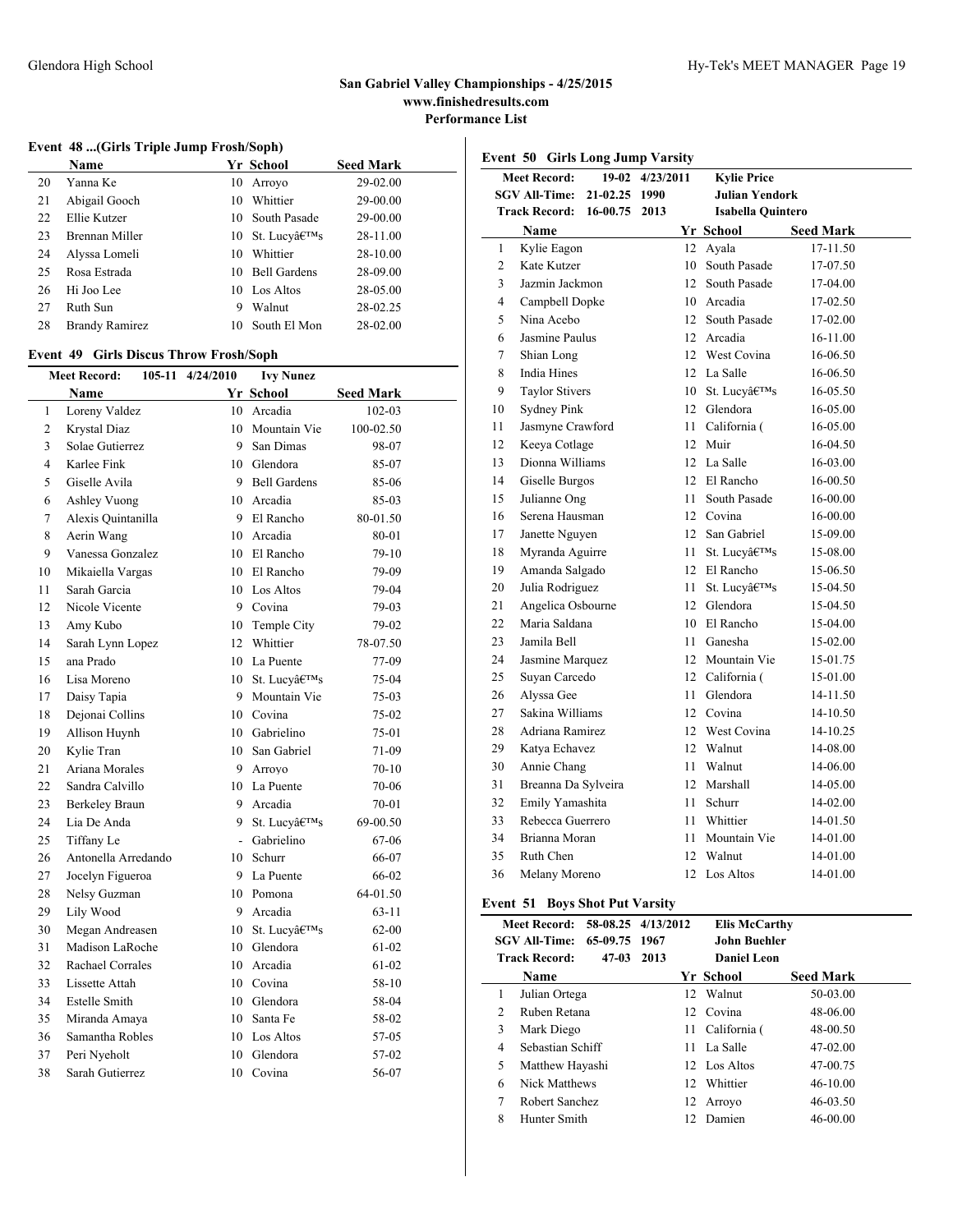$\overline{a}$ 

# **San Gabriel Valley Championships - 4/25/2015 www.finishedresults.com Performance List**

### Glendora High School Hy-Tek's MEET MANAGER Page 20

### **Event 51 ...(Boys Shot Put Varsity)**

|    | Name                  |     | Yr School           | <b>Seed Mark</b> |
|----|-----------------------|-----|---------------------|------------------|
| 9  | Michael Sahagun       | 12  | Rosemead            | 45-00.00         |
| 10 | Jared Buckhorn        | 11  | Schurr              | 44-11.00         |
| 11 | Jason Beckman         | 12  | Santa Fe            | 44-05.00         |
| 12 | Joseph Aguilar        | 11  | Walnut              | 44-04.00         |
| 13 | Alec Camargo          | 12. | Damien              | 44-02.00         |
| 14 | Greg Benjamin         | 12  | Rowland             | 43-06.75         |
| 15 | Elias Hernandez       | 12  | Arroyo              | 43-06.50         |
| 16 | Chad Helou            | 12  | Damien              | 43-00.00         |
| 17 | Jacob Vieyra          | 12  | Walnut              | 42-10.50         |
| 18 | Tony Marquez          | 12  | Walnut              | 42-09.00         |
| 19 | Raul Montiel          | 12  | La Puente           | 42-09.00         |
| 20 | Antonio Saucedo       | 12  | Schurr              | 42-08.00         |
| 21 | Joseph Gomez          | 12  | Alhambra            | 42-07.75         |
| 22 | <b>Gabriel Ramos</b>  | 12  | Temple City         | 42-03.00         |
| 23 | Carlos Pichardo       | 12  | Covina              | 42-00.00         |
| 24 | Luis Herrera          | 12  | El Rancho           | 41-05.50         |
| 25 | Andrew Lopez          | 12  | <b>Bishop Amat</b>  | 41-01.00         |
| 26 | Rickey Williams       | 12  | Covina              | 41-00.00         |
| 27 | Isidro Castro         | 12  | <b>Baldwin Park</b> | 40-11.00         |
| 28 | Anthony Bravo         | 12  | Arroyo              | 40-10.00         |
| 29 | Jonathan Peredes      | 12  | Alhambra            | 40-07.50         |
| 30 | Stephen Lopez         | 11  | <b>Bishop Amat</b>  | 40-05.50         |
| 31 | Matt Vidrio           | 11  | Covina              | 40-04.00         |
| 32 | Francisco Perez       | 11  | <b>Baldwin Park</b> | 40-04.00         |
| 33 | Eric Maciel           | 12  | Santa Fe            | $40 - 02.00$     |
| 34 | Josiah Erickson       | 11  | San Dimas           | 40-01.00         |
| 35 | <b>Hector Sanchez</b> | 12  | San Dimas           | 40-00.00         |
| 36 | Kent Gallegos         | 11  | Gabrielino          | 39-09.00         |
| 37 | Kevin Moreno          | 11  | La Puente           | 39-08.00         |
| 38 | Hassan Nasir          | 11  | Walnut              | 39-07.00         |
| 39 | Guillermo Guzman      | 12  | South El Mon        | 39-03.00         |

### **Event 52 Girls High Jump Varsity**

|    | <b>Meet Record:</b>    | $5-11$ | 4/25/2010 |    | <b>Alexis Walker</b>         |                  |
|----|------------------------|--------|-----------|----|------------------------------|------------------|
|    | <b>SGV All-Time:</b>   | $6-00$ | 2014      |    | <b>Claire Kieffer-Wright</b> |                  |
|    | <b>Track Record:</b>   | $5-06$ | 2014      |    | <b>Erinn Beattie</b>         |                  |
|    | Name                   |        |           |    | Yr School                    | <b>Seed Mark</b> |
| 1  | Hannah Nance           |        |           | 11 | San Dimas                    | 5-07.00          |
| 2  | Kylie Eagon            |        |           | 12 | Ayala                        | 5-04.00          |
| 3  | Sydney Pink            |        |           | 12 | Glendora                     | 5-04.00          |
| 4  | Serena Hausman         |        |           | 12 | Covina                       | $5 - 02.00$      |
| 5  | Kate Kutzer            |        |           | 10 | South Pasade                 | 5-01.00          |
| 6  | Adriana Ramirez        |        |           | 12 | West Covina                  | 5-01.00          |
| 7  | Kelly Dopke            |        |           | 12 | Arcadia                      | $5 - 00.00$      |
| 8  | Dionna Williams        |        |           | 12 | La Salle                     | $4 - 10.00$      |
| 9  | Carolina MacIel        |        |           | 12 | Mountain Vie                 | $4 - 10.00$      |
| 10 | <b>Wendy Contreras</b> |        |           | 12 | El Rancho                    | $4 - 10.00$      |
| 11 | Natalie Guillen        |        |           | 11 | St. Lucy's                   | $4 - 10.00$      |
| 12 | Camille Casilang       |        |           | 12 | Walnut                       | $4 - 10.00$      |
| 13 | <b>Haley Peters</b>    |        |           | 10 | South Pasade                 | $4 - 10.00$      |
| 14 | Hannah Rock            |        |           | 12 | Arcadia                      | $4 - 10.00$      |
| 15 | Campbell Dopke         |        |           | 10 | Arcadia                      | $4 - 10.00$      |
| 16 | Suyan Carcedo          |        |           | 12 | California (                 | $4 - 10.00$      |
| 17 | Jasmine Meza           |        |           | 12 | <b>Baldwin Park</b>          | $4 - 10.00$      |

| 18  | Shelby Hirsch     |    | 11 Santa Fe     | 4-08.00 |
|-----|-------------------|----|-----------------|---------|
| 19  | Savannah Spillman |    | 12 San Dimas    | 4-08.00 |
| 20  | Adelynne Chang    | 11 | Walnut          | 4-08.00 |
| 21  | Grace Meier       |    | 11 South Pasade | 4-08.00 |
| 22. | Veronica Smeltzer |    | 12 Glendora     | 4-08.00 |
| 23  | Chloe Nakamoto    | 11 | Rowland         | 4-08.00 |
| 24  | Mary Konopliy     |    | 12 Marshall     | 4-08.00 |
|     |                   |    |                 |         |

# **Event 53 Girls Discus Throw Varsity**

|                | Meet Record: 133-05.50 4/21/2007    |        | <b>Shelby McCray</b>           |                  |
|----------------|-------------------------------------|--------|--------------------------------|------------------|
|                | <b>SGV All-Time:</b><br>163-03 2001 |        | <b>Genessa Guzman</b>          |                  |
|                | <b>Track Record:</b><br>104-04 2014 |        | <b>Esther Nofodii</b>          |                  |
|                | <b>Name</b>                         |        | Yr School                      | <b>Seed Mark</b> |
| 1              | Lauren Anderson                     |        | 10 California (                | 120-09           |
| $\overline{c}$ | Faith Togai                         | 12     | Walnut                         | 120-04           |
| 3              | Mariah Donato                       |        | 12 Bell Gardens                | 112-00           |
| 4              | Daniela Ivory                       |        | 12 Glendora                    | 109-08           |
| 5              | Samantha Tobin                      |        | 10 Glendora                    | 108-00           |
| 6              | Ariana Ho                           |        | 12 Rowland                     | 106-00           |
| 7              | Jasmyn Harris                       | 11     | Muir                           | 104-11           |
| 8              | Mariah Ortega                       |        | 12 Northview                   | 102-04           |
| 9              | Andrea Validus                      |        | 12 Schurr                      | 95-00            |
| 10             | Ana Lezama                          |        | 12 El Rancho                   | 94-10            |
| 11             | Sarah Padilla                       |        | 12 St. Lucv's                  | 93-02            |
| 12             | Miranda Safar                       | 11     | St. Lucy's                     | 92-11            |
| 13             | Elena Trigueros                     | 12     | Walnut                         | $92 - 03$        |
| 14             | <b>Hope Duenas</b>                  | 11     | Covina                         | $92 - 03$        |
| 15             | <b>Riel Sanchez</b>                 | 12     | Walnut                         | 91-10            |
| 16             | Ariana Carranza                     | 11     | Arcadia                        | 90-00            |
| 17             | Sarina Solte                        |        | 12 California (                | $85 - 11$        |
| 18             | Amalia Sanchez                      | 11     | El Rancho                      | 84-07.50         |
| 19             | Marisol Chavez                      |        | 12 Baldwin Park                | 84-06            |
| 20             | Diana Torres                        |        | 12 Arcadia                     | 84-03            |
| 21             | Danielle Myers                      | $11 -$ | Glendora                       | 83-00            |
| 22             | Lesley Hidalgo                      | 11     | El Rancho                      | 81-06            |
| 23             | Tania Ayala-Hernandez               | 11     | Nogales                        | 81-05            |
| 24             | Gianna Jacoub                       | 11     | Glendora                       | 81-02            |
| 25             | Melissa Rosales                     |        | 12 Pioneer                     | 79-05            |
| 26             | Talyna De Anda                      |        | 12 Pomona Catho                | 79-02.25         |
| 27             | Kylee Sharp                         | 11     | Muir                           | 77-06            |
| 28             | <b>April Angeles</b>                |        | 12 Covina                      | 75-10            |
| 29             | Angela Christopher                  |        | 12 Pioneer                     | 75-05            |
| 30             | Deborah Hernandez                   | 11     | St. Lucy's                     | 75-03            |
| 31             | Lizette Avina                       | 11     | La Puente                      | 74-06            |
| 32             | Amanda Beeal                        | 11     | Alhambra                       | 74-06            |
| 33             | Julia Rosales                       | 11     | Santa Fe                       | 74-03            |
| 34             | Alexis Pajarillaga                  |        | 11 St. Lucyâ $\epsilon^{TM}$ s | 73-04            |
| 35             | Julianna Gomez                      |        | 12 Pomona Catho                | 73-04            |
| 36             | Izabelle Rodriguez                  |        | 12 Los Altos                   | 73-01            |
| 37             | Rachel Lee                          | 11     | Alhambra                       | 72-08            |
| 38             | Lizbeth Aguilar                     |        | 10 La Puente                   | 72-07            |

# **Event 54 Boys Triple Jump Frosh/Soph**

| Meet Record: 43-02.50 4/23/2011 |  |           | <b>Deven Thompson</b> |
|---------------------------------|--|-----------|-----------------------|
| <b>Name</b>                     |  | Yr School | <b>Seed Mark</b>      |
| Tevin Gordon                    |  | 10 Avala  | $41 - 06.00$          |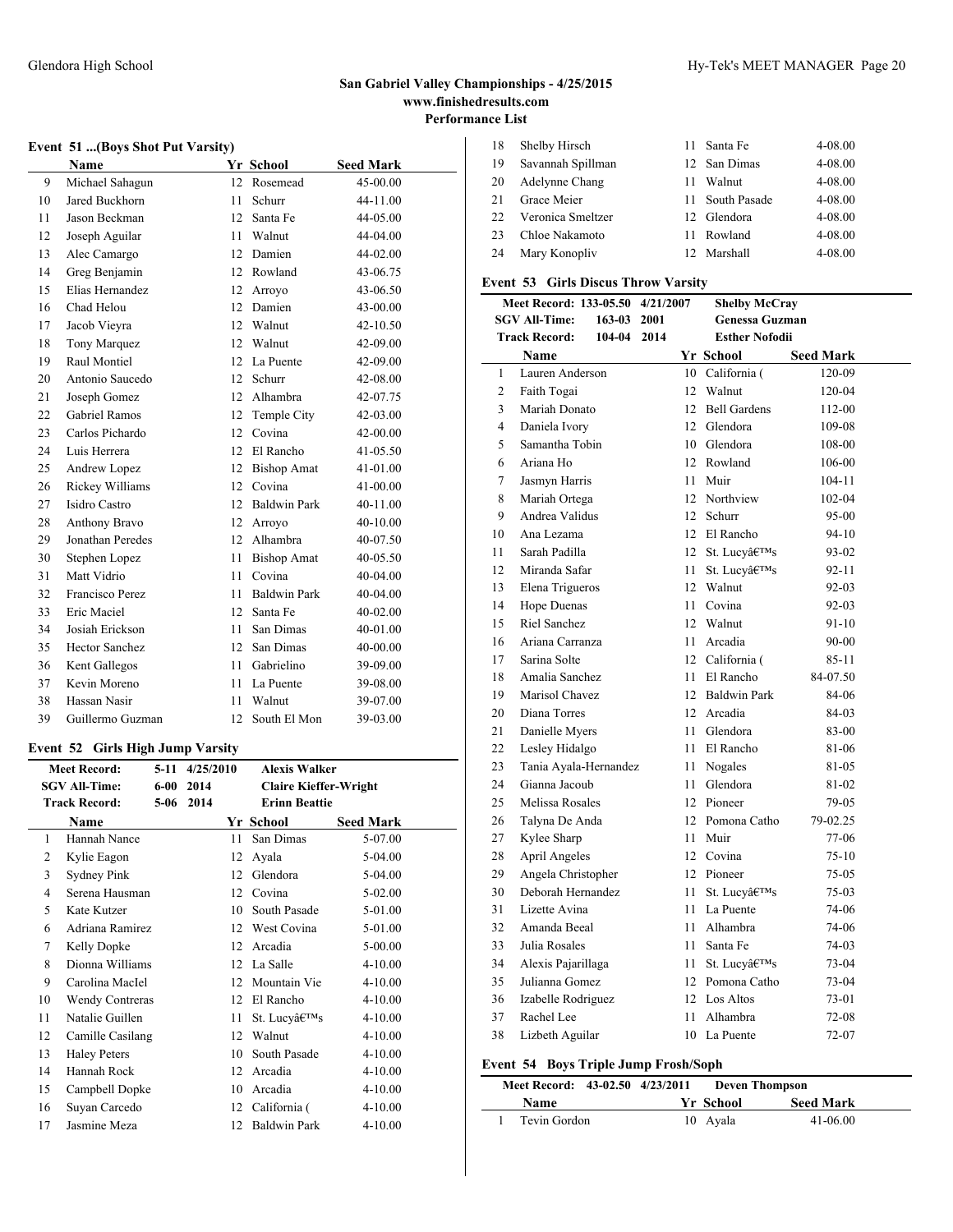**Event 56 Boys Long Jump Varsity**

### **Event 54 ...(Boys Triple Jump Frosh/Soph)**

|                | <b>Name</b>           |    | Yr School           | <b>Seed Mark</b> |
|----------------|-----------------------|----|---------------------|------------------|
| $\overline{2}$ | Darius Jing           | 9  | Arcadia             | 40-02.50         |
| 3              | Jabari Reynolds       | 10 | Avala               | 39-11.00         |
| 4              | Quentis Alton         | 10 | West Covina         | 39-10.50         |
| 5              | Leon Lam              | 10 | Walnut              | 39-10.00         |
| 6              | Jaime Jasso           | 9  | Damien              | 39-07.00         |
| 7              | Ben Le                | 10 | Arroyo              | 38-11.00         |
| 8              | Michael Wang          | 10 | Walnut              | 38-08.75         |
| 9              | Juan Santos           | 10 | Whittier            | 38-03.00         |
| 10             | Jason Corpin          | 10 | Walnut              | 37-09.00         |
| 11             | Daniel Tran           | 10 | San Gabriel         | 37-07.00         |
| 12             | Harry Del Pilar       | 10 | Temple City         | 37-05.00         |
| 13             | <b>Richard Torres</b> | 9  | <b>Bell Gardens</b> | 37-02.00         |
| 14             | Jaime Minaya          | 9  | Walnut              | 37-01.00         |
| 15             | Isaiah Da Sylveria    | 10 | Marshall            | 36-11.00         |
| 16             | David Kim             | 9  | South Pasade        | 36-08.50         |
| 17             | Josh Ng               | 9  | South Pasade        | 36-08.00         |
| 18             | Victor Martinez       | 10 | Walnut              | 36-07.50         |
| 19             | Jeremiah Mathews      | 10 | Covina              | 36-06.00         |
| 20             | Sungyool Park         | 10 | South Pasade        | 36-05.50         |
| 21             | Jaren Wilson          | 10 | Damien              | 36-03.50         |
| 22             | Joseph Avila          | 9  | Wilson (Haci        | 36-02.00         |
| 23             | Elijah Huger          | 10 | Wilson (Haci        | 36-01.00         |
| 24             | Albert Louis          | 10 | Ganesha             | 36-01.00         |
| 25             | Jaylin Park           | 9  | South Pasade        | 35-09.00         |
| 26             | Dominick Castro       | 10 | Schurr              | 35-07.00         |
| 27             | Alfredo Ortiz         | 9  | <b>Bell Gardens</b> | 35-06.00         |

# **Event 55 Girls Pole Vault Frosh/Soph**

|    | <b>Meet Record:</b>  | $10-00$ $4/25/2010$ | Koko Huang   |                  |
|----|----------------------|---------------------|--------------|------------------|
|    | Name                 |                     | Yr School    | <b>Seed Mark</b> |
| 1  | Amy Campos           | 10                  | West Covina  | 8-06.00          |
| 2  | Cassidy Gonzalez     | 10                  | West Covina  | 8-06.00          |
| 3  | Melanie McFadden     | 10                  | St. Lucy's   | 8-06.00          |
| 4  | Ellie Kutzer         | 10                  | South Pasade | 8-00.00          |
| 5  | Alexandria Constanzo | 10                  | Arcadia      | 8-00.00          |
| 6  | Cate Latting         | 9                   | South Pasade | 7-06.00          |
| 7  | Allison Ussery       | 10                  | Santa Fe     | 7-06.00          |
| 8  | Nicole Fukuyama      | 9                   | Wilson (Haci | 7-06.00          |
| 9  | Cayley Whitman       | 9                   | South Pasade | 7-06.00          |
| 10 | Mandy Huang          | 10                  | Glendora     | 7-06.00          |
| 11 | Jazly Rojas          | 10                  | El Rancho    | 7-06.00          |
| 12 | Zharria Ramirez      | 9                   | Los Altos    | 7-06.00          |
| 13 | Crystiana Holt       | 10                  | Los Altos    | 7-00.00          |
| 14 | Mireya Robles        | 9                   | Los Altos    | 7-00.00          |
| 15 | Nok ting Chan        | 10                  | Temple City  | 7-00.00          |
| 16 | Giselle Lacayo       | 10                  | St. Lucv's   | 7-00.00          |
| 17 | Nicole Cosico        | 10                  | California ( | 7-00.00          |
| 18 | Kaelee Barrett       | 10                  | Ayala        | 7-00.00          |
| 19 | Sophia Holbrook      | 10                  | Glendora     | 7-00.00          |

|                | <b>Meet Record:</b>       | 22-11.75 | 4/25/2009 |                 | <b>Ted Hooper</b>         |                  |  |  |
|----------------|---------------------------|----------|-----------|-----------------|---------------------------|------------------|--|--|
|                | <b>SGV All-Time:</b>      | 26-00.75 | 1967      |                 | Proctor & Richardson (84) |                  |  |  |
|                | <b>Track Record:</b>      | 20-09.50 | 2014      |                 | Dakarai Barnett           |                  |  |  |
|                | Name                      |          |           |                 | Yr School                 | <b>Seed Mark</b> |  |  |
| $\mathbf{1}$   | <b>Brandon Carlin</b>     |          |           | 11              | Damien                    | 22-10.00         |  |  |
| $\overline{c}$ | Ting Chiu                 |          |           | 12 <sup>2</sup> | Arroyo                    | 21-11.50         |  |  |
| 3              | Kedrick Conner            |          |           |                 | 12 El Rancho              | 21-06.50         |  |  |
| 4              | <b>Ulysses Aparicio</b>   |          |           |                 | 12 Northview              | 21-03.00         |  |  |
| 5              | Apollo La Mig             |          |           |                 | 12 Baldwin Park           | 21-02.00         |  |  |
| 6              | Izaiah Adams              |          |           | 10              | St. Francis               | 21-00.25         |  |  |
| 7              | Richard Lee               |          |           | 11              | Santa Fe                  | 21-00.00         |  |  |
| 8              | Matthew Magallanez        |          |           |                 | 12 Walnut                 | 20-11.00         |  |  |
| 9              | Mason Orr                 |          |           |                 | 12 Avala                  | 20-10.00         |  |  |
| 10             | Daijuan Buchanan          |          |           | 12 <sup>2</sup> | Arcadia                   | 20-09.00         |  |  |
| 11             | Anthony Valverde          |          |           | 12              | San Gabriel               | 20-06.00         |  |  |
| 12             | Dakota Kent               |          |           |                 | 12 Avala                  | 20-05.50         |  |  |
| 13             | Darren Tom                |          |           | 12              | South Pasade              | 19-10.00         |  |  |
| 14             | Max Schoerner             |          |           | 10              | South Pasade              | 19-09.50         |  |  |
| 15             | Jovanni Gonzales          |          |           |                 | 12 La Puente              | 19-09.00         |  |  |
| 16             | Gavin Hong                |          |           | 12              | Gabrielino                | 19-09.00         |  |  |
| 17             | Nikolas Caravantes        |          |           |                 | 12 Baldwin Park           | 19-08.00         |  |  |
| 18             | Andrew Garcia             |          |           | 11              | Damien                    | 19-07.50         |  |  |
| 19             | Andrew Agyemang           |          |           |                 | 12 Damien                 | 19-06.75         |  |  |
| 20             | Ian Huang                 |          |           |                 | 12 Wilson (Haci           | 19-06.00         |  |  |
| 21             | Kevin Yonami              |          |           | 12 <sup>2</sup> | South Pasade              | 19-06.00         |  |  |
| 22             | Ikechi Ajiere             |          |           | 12              | Ayala                     | 19-06.00         |  |  |
| 23             | Jayden Norman             |          |           | 11.             | Temple City               | 19-06.00         |  |  |
| 24             | Matt Cornford             |          |           | 11.             | South Pasade              | 19-05.00         |  |  |
| 25             | Michael Ciranna           |          |           | $12^{\circ}$    | St. Francis               | 19-05.00         |  |  |
| 26             | Carlos Ibarra             |          |           | 12 <sup>2</sup> | Arcadia                   | 19-05.00         |  |  |
| 27             | Christopher Tisuthiwongse |          |           | 11              | Schurr                    | 19-05.00         |  |  |
| 28             | Craig Rogers              |          |           | 11              | Whittier                  | 19-04.75         |  |  |
| 29             | Diamon Davis              |          |           | $12^{\circ}$    | West Covina               | 19-04.00         |  |  |
| 30             | Alan Tam                  |          |           | 12 <sup>2</sup> | Walnut                    | 19-03.00         |  |  |
| 31             | Tan Lu                    |          |           | 12 <sup>°</sup> | Schurr                    | 19-03.00         |  |  |
| 32             | Nathan Lowden             |          |           | 12              | California (              | 19-02.50         |  |  |
| 33             | Manual Cardenas           |          |           | 11              | Northview                 | 19-01.50         |  |  |
| 34             | Robert Quijada            |          |           | 11              | El Rancho                 | 19-01.50         |  |  |
| 35             | <b>Anthony Rios</b>       |          |           | 11              | Whittier                  | 19-01.00         |  |  |
| 36             | Marco Viera               |          |           | 11              | Northview                 | 19-00.00         |  |  |

### **Event 57 Girls Shot Put Frosh/Soph**

|    | Meet Record: 35-08.50 4/13/2013 |    | <b>Mariah Donato</b> |                  |
|----|---------------------------------|----|----------------------|------------------|
|    | Name                            |    | Yr School            | <b>Seed Mark</b> |
| 1  | Loreny Valdez                   | 10 | Arcadia              | 29-10.00         |
| 2  | Krystal Diaz                    |    | 10 Mountain Vie      | 29-07.75         |
| 3  | Jocelyn Figueroa                | 9  | La Puente            | 28-07.00         |
| 4  | Solae Gutierrez                 | 9  | San Dimas            | 28-04.00         |
| 5  | Nelsy Guzman                    |    | 10 Pomona            | 28-03.00         |
| 6  | Marjorie Dang                   |    | 10 Rowland           | 28-02.00         |
| 7  | Aerin Wang                      | 10 | Arcadia              | 28-01.50         |
| 8  | Victoria Ross                   | 9  | Gabrielino           | 27-08.00         |
| 9  | Amy Kubo                        |    | 10 Temple City       | 27-05.00         |
| 10 | Ariana Morales                  | 9  | Arrovo               | 27-05.00         |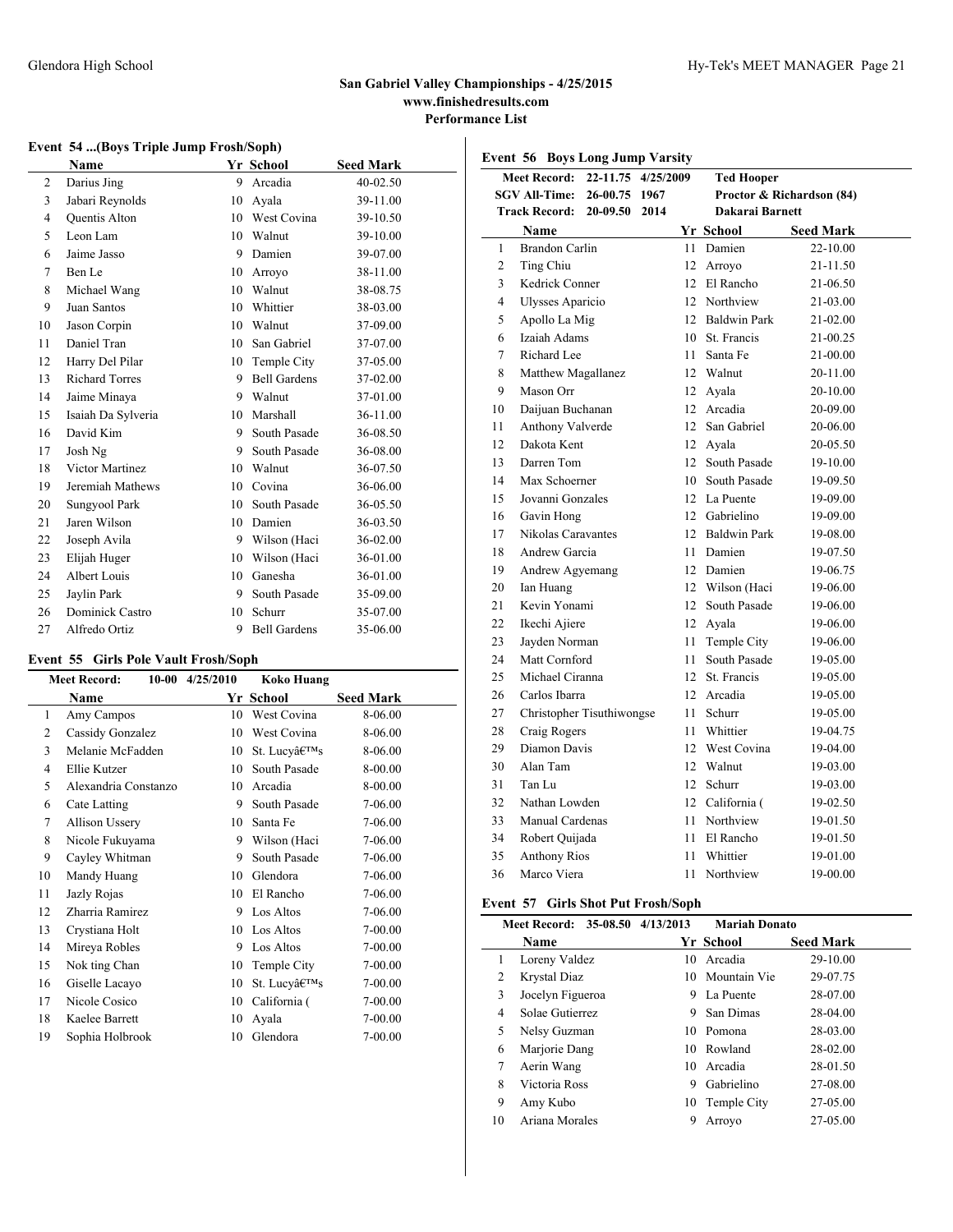### **Event 57 ...(Girls Shot Put Frosh/Soph)**

|    | Name                |                | Yr School           | <b>Seed Mark</b> |
|----|---------------------|----------------|---------------------|------------------|
| 11 | Allison Huynh       | 10             | Gabrielino          | 27-03.00         |
| 12 | Lia De Anda         | 9              | St. Lucv's          | 27-02.00         |
| 13 | Brianna Colin       | 10             | El Rancho           | 27-00.00         |
| 14 | Sarah Garcia        | 10             | Los Altos           | 26-10.00         |
| 15 | Annie Pho           |                | 10 Gabrielino       | 26-10.00         |
| 16 | Giselle Avila       |                | 9 Bell Gardens      | 26-08.00         |
| 17 | Alexis Quintanilla  | 9              | El Rancho           | 26-02.50         |
| 18 | Adianna Paul        | 10             | El Rancho           | 26-00.50         |
| 19 | Maria Robelledo     | 10             | Santa Fe            | 26-00.00         |
| 20 | Sandra Calvillo     |                | 10 La Puente        | 25-08.00         |
| 21 | Antonella Arredando | 10             | Schurr              | 25-07.00         |
| 22 | Samantha Evans      | 10             | South Pasade        | 25-06.00         |
| 23 | Karlee Fink         |                | 10 Glendora         | 25-03.50         |
| 24 | Rachael Corrales    | 10             | Arcadia             | 25-02.50         |
| 25 | Gizelle Martinez    | 9              | Arroyo              | 25-01.00         |
| 26 | Ashley Vuong        | 10             | Arcadia             | 24-07.75         |
| 27 | Samantha Robles     | 10             | Los Altos           | 24-05.00         |
| 28 | Tiffany Le          | $\overline{a}$ | Gabrielino          | 24-02.00         |
| 29 | Galiee Wartoukian   | 10             | Marshall            | 24-01.00         |
| 30 | ana Prado           | 10             | La Puente           | 24-01.00         |
| 31 | Vivian Sanchez      |                | 9 West Covina       | 23-09.00         |
| 32 | Nicole Vicente      | 9              | Covina              | 23-05.00         |
| 33 | Michelle Sanchez    | 9              | <b>Bell Gardens</b> | 23-05.00         |
| 34 | Kylie Tran          | 10             | San Gabriel         | 22-08.00         |
| 35 | Mina Lam            | 10             | San Gabriel         | 22-05.00         |
| 36 | Andrea Duque        | 9              | Covina              | 22-04.75         |
| 37 | Domenica Fonseca    | 10             | Covina              | 22-04.00         |
|    |                     |                |                     |                  |

# **Event 58 Boys Long Jump Frosh/Soph**

|    | <b>Meet Record:</b>  | 20-06 4/23/2011          | <b>Deven Thompson</b> |                  |  |
|----|----------------------|--------------------------|-----------------------|------------------|--|
|    | Name                 |                          | Yr School             | <b>Seed Mark</b> |  |
| 1  | Darius Jing          | 9                        | Arcadia               | 21-00.00         |  |
| 2  | Amon Milliner        | 10                       | La Salle              | 20-06.00         |  |
| 3  | Leon Lam             | 10                       | Walnut                | 20-04.00         |  |
| 4  | Jordan Fisher        | 10                       | La Puente             | 20-00.00         |  |
| 5  | Adrian Curiel        | 10                       | West Covina           | 19-11.00         |  |
| 6  | Tevin Gordon         | 10                       | Avala                 | 19-09.50         |  |
| 7  | Hunter Walker        | 10                       | Damien                | 19-09.25         |  |
| 8  | Derek Li             | $\overline{\phantom{a}}$ | Arcadia               | 19-06.00         |  |
| 9  | Robert Kauhola       | 9                        | Whittier              | 19-00.00         |  |
| 10 | Max Chen             | $\overline{a}$           | Arcadia               | 19-00.00         |  |
| 11 | Albert Louis         | 10                       | Ganesha               | 18-10.00         |  |
| 12 | <b>Ouentis Alton</b> | 10                       | West Covina           | 18-06.50         |  |
| 13 | Justin Kim           | 9                        | Avala                 | 18-05.50         |  |
| 14 | David Au Yeung       | 10                       | San Gabriel           | 18-05.00         |  |
| 15 | <b>Blake Howard</b>  | 9                        | St. Francis           | 18-04.75         |  |
| 16 | Jabari Reynolds      | 10                       | Ayala                 | 18-04.50         |  |
| 17 | Mateo Fernandez      | 9                        | St. Francis           | 18-04.25         |  |
| 18 | Kevin Lee            | 10                       | Gabrielino            | 18-04.25         |  |
| 19 | Dylan Salcido        | 10                       | Whittier              | 18-04.00         |  |
| 20 | David Kim            | 9                        | South Pasade          | 18-02.00         |  |
| 21 | Joseph Avila         | 9                        | Wilson (Haci          | 18-01.00         |  |
| 22 | Han Aung             | 9                        | Gabrielino            | 18-01.00         |  |
| 23 | Michael Wang         | 10                       | Walnut                | 18-00.00         |  |

| 24  | Robert Godoy  | 9 Glendora   | 18-00.00   |
|-----|---------------|--------------|------------|
| 25. | James Garcia  | 10 El Rancho | $17-10.50$ |
| 26  | Jason Corpin  | 10 Walnut    | $17-09.50$ |
| 27  | Jalen Robledo | 9 Santa Fe   | 17-08.00   |

# **Event 59 Boys Discus Throw Frosh/Soph**

|                | <b>Meet Record:</b>   | 125-08 4/13/2013 | <b>Ruben Retana</b> |                  |
|----------------|-----------------------|------------------|---------------------|------------------|
|                | Name                  |                  | Yr School           | <b>Seed Mark</b> |
| 1              | Reginald Sumolang     |                  | 10 Rowland          | 129-02           |
| $\overline{c}$ | Alwin Lee             | $10-10$          | San Gabriel         | 119-06           |
| 3              | Ivan Herrera          |                  | 10 Bell Gardens     | 116-07           |
| $\overline{4}$ | <b>Ronnie Mireles</b> |                  | 10 La Puente        | 110-11           |
| 5              | Cole Johnston         |                  | 10 Glendora         | 106-08           |
| 6              | Justin Camargo        |                  | 10 Damien           | 105-06           |
| 7              | John Mesta            |                  | 10 Walnut           | 104-04           |
| 8              | Erwin Sanchez         |                  | 10 Gabrielino       | 102-07.50        |
| 9              | Darren Chang          |                  | 10 Glendora         | 102-04           |
| 10             | Humberto Sanchez      |                  | 9 El Rancho         | 102-00.50        |
| 11             | Adolfo Cruz           |                  | 10 El Rancho        | 101-02           |
| 12             | Ryan Sparks           |                  | 10 La Salle         | 101-01           |
| 13             | Shawn Wang            |                  | 10 Arcadia          | 100-01           |
| 14             | <b>Stefan Sanchez</b> |                  | 10 San Dimas        | 100-00           |
| 15             | Darien Jones          |                  | 10 Covina           | 99-11            |
| 16             | Andrew Hayashi        |                  | 10 Los Altos        | 97-02            |
| 17             | Patrick Padua         |                  | 10 Walnut           | 96-06            |
| 18             | Jeff Yee              |                  | 10 Wilson (Haci     | 96-00            |
| 19             | Taylor Edwards        |                  | 10 Wilson (Haci     | 95-00            |
| 20             | Richard Vargas        |                  | 10 El Rancho        | 94-04            |
| 21             | Aaron Salgado         |                  | 10 South El Mon     | 93-08            |
| 22             | Jake Cox              |                  | 10 Glendora         | 92-04.50         |
| 23             | Adam Loya             |                  | 9 California (      | 91-04            |
| 24             | Jeffrey Vuong         |                  | 10 Gabrielino       | 91-03            |
| 25             | Anthony Muraoka       |                  | 10 Schurr           | 91-01            |
| 26             | <b>Brian Dunbar</b>   |                  | 9 Arcadia           | 90-06            |
| 27             | Aaron Morfin          |                  | 10 Mountain Vie     | 90-02.50         |
| 28             | Dominic Perry         |                  | 10 Damien           | 90-01            |
| 29             | Justin Cortez         |                  | 10 West Covina      | 89-07            |
| 30             | Pablo Donoso          |                  | 9 San Dimas         | 89-00            |
| 31             | Xavier Perea          |                  | 10 Covina           | 88-05            |
| 32             | Kenneth Lay           |                  | 10 Arcadia          | 88-04            |
| 33             | Andrew Vazquez        |                  | 10 California (     | 88-00            |
| 34             | Johnathan Salas       |                  | 9 Walnut            | 87-10            |
| 35             | Cole Armstrong        |                  | 10 Damien           | 87-02            |
| 36             | Sebastian Hermen      |                  | 9 Damien            | 87-00            |
| 37             | John Irwin            | 10               | Glendora            | $85-10$          |
| 38             | Hamlet Hakopyan       | 10               | Glendora            | 84-03            |
|                |                       |                  |                     |                  |

# **Event 60 Girls Pole Vault Varsity**

|   | <b>Meet Record:</b><br><b>SGV All-Time:</b><br><b>Track Record:</b> | 11-00<br>12-04 2000 | 4/21/2007<br>$9-06$ 2014 | <b>Mishelle Mcnamara</b><br>Laura Chen<br>Alicia Arnett |                  |
|---|---------------------------------------------------------------------|---------------------|--------------------------|---------------------------------------------------------|------------------|
|   | <b>Name</b>                                                         |                     |                          | Yr School                                               | <b>Seed Mark</b> |
|   | Karlly Feng                                                         |                     |                          | 11 Temple City                                          | 10-06.00         |
|   | Angeline Wong                                                       |                     |                          | 12 San Marino                                           | $10-00.00$       |
| ٩ | Adriana Ramirez                                                     |                     |                          | 12 West Covina                                          | 10-00.00         |
| 4 | Samantha Faiello                                                    |                     |                          | Avala                                                   | 10-00.00         |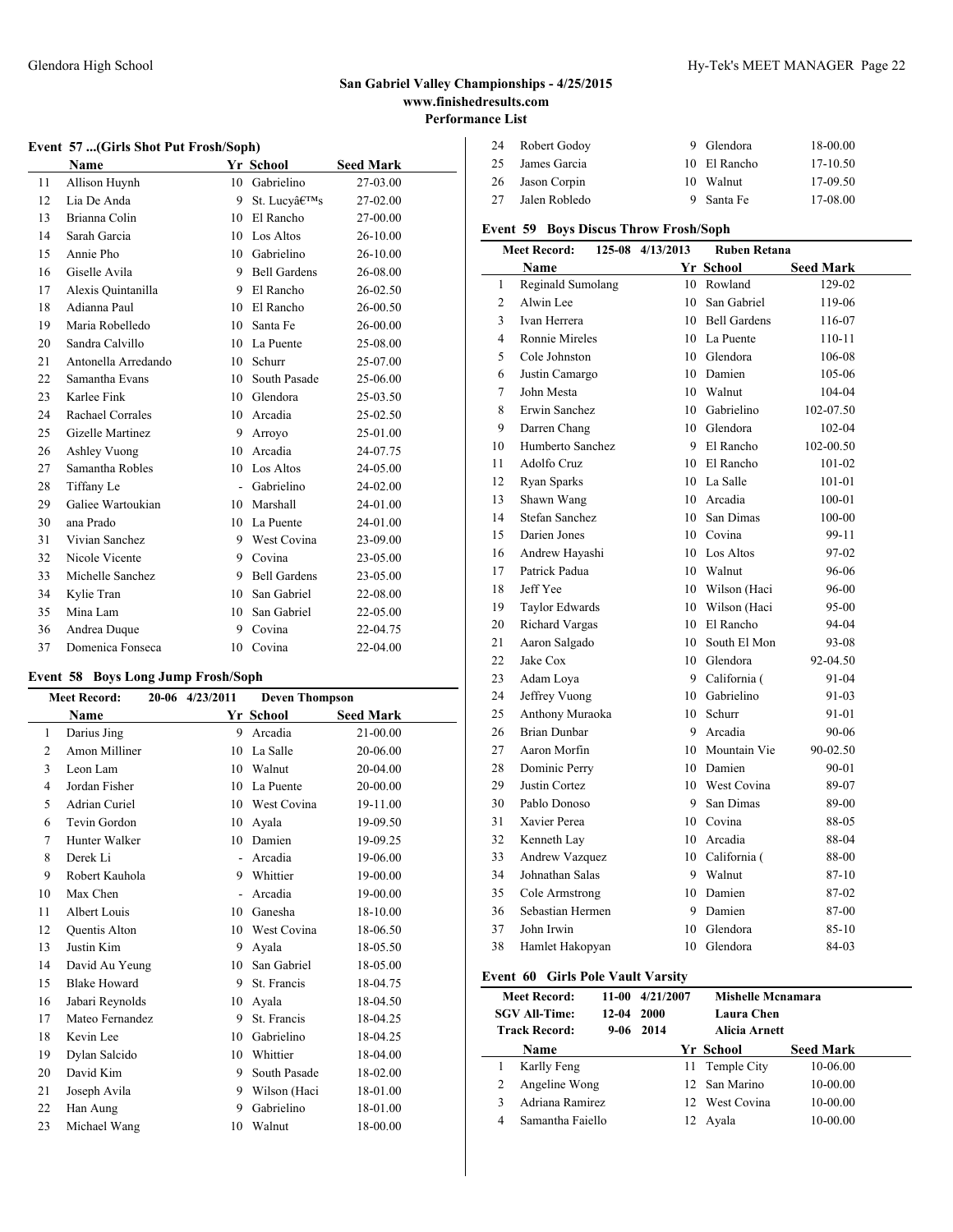$\overline{a}$ 

# Glendora High School Hy-Tek's MEET MANAGER Page 23

### **San Gabriel Valley Championships - 4/25/2015 www.finishedresults.com Performance List**

### **Event 60 ...(Girls Pole Vault Varsity)**

|    | Name                |    | Yr School    | <b>Seed Mark</b> |
|----|---------------------|----|--------------|------------------|
| 5  | Alexandra Akobian   | 9  | La Salle     | $9 - 06.00$      |
| 6  | Brianna Aguirre     | 11 | Avala        | $9 - 06.00$      |
| 7  | Janelle Dam         | 11 | Gabrielino   | 9-01.00          |
| 8  | Carly McLaurin      | 12 | West Covina  | $9 - 00.00$      |
| 9  | Anamaria Cuevas     | 10 | Avala        | $9 - 00.00$      |
| 10 | Ana Liang           | 10 | Walnut       | 8-09.00          |
| 11 | Tracy Lee           |    | 12 Rosemead  | 8-06.00          |
| 12 | Sydney Carlson      | 11 | Glendora     | 8-06.00          |
| 13 | Kristen Tarsala     | 12 | Arcadia      | 8-03.00          |
| 14 | Shelby Hirsch       | 11 | Santa Fe     | 8-00.00          |
| 15 | Audrey Valbuena     | 11 | Glendora     | 8-00.00          |
| 16 | <b>Haley Peters</b> | 10 | South Pasade | 8-00.00          |
| 17 | Cassiopeia Webb     | 11 | California ( | 8-00.00          |
| 18 | Kelly Greer         | 12 | Glendora     | 8-00.00          |

### **Event 61 Boys Triple Jump Varsity**

|                                                                    | <b>Meet Record:</b>       | 47-11.75                                  | 4/23/2011 |     | <b>Klyvens Delaunay</b> |                  |  |  |
|--------------------------------------------------------------------|---------------------------|-------------------------------------------|-----------|-----|-------------------------|------------------|--|--|
|                                                                    | <b>SGV All-Time:</b>      | 53-06.50<br>1984<br><b>Joe Richardson</b> |           |     |                         |                  |  |  |
| <b>Track Record:</b><br>43-01.25<br>2013<br><b>James Cunningan</b> |                           |                                           |           |     |                         |                  |  |  |
|                                                                    | Name                      |                                           |           |     | <b>Yr School</b>        | <b>Seed Mark</b> |  |  |
| $\mathbf{1}$                                                       | Mason Orr                 |                                           |           | 12  | Ayala                   | 44-09.50         |  |  |
| 2                                                                  | Andrew Agyemang           |                                           |           | 12  | Damien                  | 44-07.75         |  |  |
| 3                                                                  | Ricky Rodriguez           |                                           |           | 11  | California (            | 44-00.50         |  |  |
| $\overline{\mathbf{4}}$                                            | Dakota Kent               |                                           |           |     | 12 Ayala                | 43-03.50         |  |  |
| 5                                                                  | Jerry Zheng               |                                           |           | 11. | Rowland                 | $42 - 10.00$     |  |  |
| 6                                                                  | Zach Moreo                |                                           |           | 12  | Covina                  | 42-01.00         |  |  |
| 7                                                                  | Ikechi Ajiere             |                                           |           |     | 12 Ayala                | 41-09.50         |  |  |
| 8                                                                  | Peyton Terry              |                                           |           | 12  | Glendora                | 41-06.75         |  |  |
| 9                                                                  | Elijah Peters             |                                           |           | 12  | Gabrielino              | 41-02.00         |  |  |
| 10                                                                 | <b>Anthony Rios</b>       |                                           |           | 11  | Whittier                | 40-11.00         |  |  |
| 11                                                                 | <b>Ulysses Aparicio</b>   |                                           |           |     | 12 Northview            | 40-11.00         |  |  |
| 12                                                                 | Richard Lee               |                                           |           | 11  | Santa Fe                | 40-08.00         |  |  |
| 13                                                                 | Jimmy Morinaga            |                                           |           |     | 12 Temple City          | 40-06.00         |  |  |
| 14                                                                 | Derek Tam                 |                                           |           | 12  | South Pasade            | 40-05.00         |  |  |
| 15                                                                 | John Sanchez              |                                           |           | 12. | South El Mon            | 40-04.00         |  |  |
| 16                                                                 | Prince Addison            |                                           |           | 11  | Gabrielino              | 40-04.00         |  |  |
| 17                                                                 | Apollo La Mig             |                                           |           |     | 12 Baldwin Park         | 40-03.00         |  |  |
| 18                                                                 | Matt Cornford             |                                           |           | 11  | South Pasade            | $40 - 02.00$     |  |  |
| 19                                                                 | Christopher Tisuthiwongse |                                           |           | 11  | Schurr                  | 39-09.00         |  |  |
| 20                                                                 | Heriberto Perez           |                                           |           |     | 12 Mountain Vie         | 39-07.00         |  |  |
| 21                                                                 | Darren Tom                |                                           |           |     | 12 South Pasade         | 39-06.00         |  |  |
| 22                                                                 | Carlos Ibarra             |                                           |           |     | 12 Arcadia              | 39-03.00         |  |  |
| 23                                                                 | Phillip Bahnam            |                                           |           |     | 12 Los Altos            | 39-02.00         |  |  |
| 24                                                                 | Ian Huang                 |                                           |           |     | 12 Wilson (Haci         | 39-02.00         |  |  |
| 25                                                                 | Kevin Chu                 |                                           |           |     | 12 Arroyo               | 39-02.00         |  |  |
| 26                                                                 | Michael Ciranna           |                                           |           | 12  | St. Francis             | 38-09.00         |  |  |
| 27                                                                 | James Paniagua            |                                           |           | 11  | Damien                  | 38-08.75         |  |  |
| 28                                                                 | Patrick Nelson            |                                           |           |     | 12 South Pasade         | 38-08.00         |  |  |
| 29                                                                 | Andrew Garcia             |                                           |           | 11  | Damien                  | 38-07.50         |  |  |
| 30                                                                 | Martin Ruelas             |                                           |           |     | 12 El Rancho            | 38-07.25         |  |  |
| 31                                                                 | Jason Do                  |                                           |           |     | 12 Mountain Vie         | 38-07.00         |  |  |
| 32                                                                 | Christian Robinson        |                                           |           |     | 12 Walnut               | 38-06.50         |  |  |
| 33                                                                 | Tan Lu                    |                                           |           | 12  | Schurr                  | 38-06.25         |  |  |
| 34                                                                 | Jason Cao                 |                                           |           | 11  | Gabrielino              | 37-11.50         |  |  |

Jonathan Huang 11 Wilson (Haci 37-08.50

**Event 62 Girls High Jump Frosh/Soph**

|                | <b>Meet Record:</b>  | 5-01 4/13/2013 | <b>Sydney Pink</b>  |                  |
|----------------|----------------------|----------------|---------------------|------------------|
|                | Name                 |                | Yr School           | <b>Seed Mark</b> |
| 1              | Stephanie Yen        | 9              | Arcadia             | $4 - 10.00$      |
| 2              | Cate Latting         | 9              | South Pasade        | 4-08.00          |
| 3              | Dominique Magallanes | 10             | Rowland             | 4-08.00          |
| $\overline{4}$ | Molly Round          | 9              | South Pasade        | 4-08.00          |
| 5              | Jasmine Covarrubias  | 10             | Arroyo              | 4-08.00          |
| 6              | Sarah Ramirez        | 10             | Covina              | 4-08.00          |
| 7              | Bianca Moy           | 10             | Gabrielino          | 4-06.00          |
| 8              | Jazly Rojas          | 10             | El Rancho           | $4 - 06.00$      |
| 9              | Sydney Hofstad       | 9              | Temple City         | $4 - 06.00$      |
| 10             | Samantha Knapp       | 9              | La Salle            | $4 - 06.00$      |
| 11             | Jasmine Contreras    | 10             | Arcadia             | $4 - 06.00$      |
| 12             | Christina Read       | 10             | Arcadia             | 4-06.00          |
| 13             | Rebecca Riddle       | 10             | Avala               | $4 - 06.00$      |
| 14             | Ashley Chan          | 10             | Temple City         | 4-04.00          |
| 15             | Ellie Kutzer         | 10             | South Pasade        | 4-04.00          |
| 16             | Alyssa Lomeli        | 10             | Whittier            | $4 - 04.00$      |
| 17             | Angel Mills          | 10             | Whittier            | 4-04.00          |
| 18             | Rosa Estrada         | 10             | <b>Bell Gardens</b> | 4-04.00          |
| 19             | Isella Hernandez     | 10             | Arroyo              | 4-04.00          |
| 20             | Patricia Fotto       | 9              | La Salle            | 4-04.00          |
| 21             | Caia Rice            | 10             | Gabrielino          | $4 - 04.00$      |

# **Event 63 Girls Shot Put Varsity**

|    | <b>Meet Record:</b>                   |               | 38-10 4/13/2012   | <b>Cassie Ramirez</b> |                  |  |
|----|---------------------------------------|---------------|-------------------|-----------------------|------------------|--|
|    | <b>SGV All-Time:</b><br>47-05.25 1979 |               |                   | <b>Ramona Ebert</b>   |                  |  |
|    | <b>Track Record:</b>                  | 40-02.50 2011 |                   | <b>Tierra Adams</b>   |                  |  |
|    | <b>Name</b>                           |               |                   | Yr School             | <b>Seed Mark</b> |  |
| 1  | Mariah Ortega                         |               | $12 \overline{ }$ | Northview             | 39-05.00         |  |
| 2  | Jasmyn Harris                         |               | 11                | Muir                  | 37-01.75         |  |
| 3  | Crystal Rodriguez                     |               | 12                | El Rancho             | 37-00.00         |  |
| 4  | Lauren Anderson                       |               | 10                | California (          | 35-00.00         |  |
| 5  | Mariah Donato                         |               | 12                | <b>Bell Gardens</b>   | 34-11.00         |  |
| 6  | Samantha Tobin                        |               | 10                | Glendora              | 34-08.50         |  |
| 7  | Sophia Hathaway                       |               | 12                | South Pasade          | 33-10.50         |  |
| 8  | Faith Togai                           |               | 12                | Walnut                | 33-07.25         |  |
| 9  | Ariana Ho                             |               | 12                | Rowland               | 33-03.00         |  |
| 10 | Marisol Chavez                        |               | 12                | <b>Baldwin Park</b>   | 32-06.00         |  |
| 11 | Diana Torres                          |               | 12                | Arcadia               | 31-02.00         |  |
| 12 | Elena Trigueros                       |               | 12                | Walnut                | 30-11.00         |  |
| 13 | Miranda Safar                         |               | 11                | St. Lucv's            | 30-07.50         |  |
| 14 | Meagan Arceo                          |               | 12                | California (          | 30-06.00         |  |
| 15 | Sydney Montgomery                     |               | 10                | Walnut                | 30-04.00         |  |
| 16 | Laura Reyes                           |               | 10                | El Rancho             | 29-11.00         |  |
| 17 | <b>Christine Gotts</b>                |               | 12                | Whittier              | 29-06.00         |  |
| 18 | Daniela Ivory                         |               | 12                | Glendora              | 29-03.00         |  |
| 19 | Lesley Hidalgo                        |               | 11                | El Rancho             | 29-02.00         |  |
| 20 | Clare Arredondo                       |               | 10                | <b>Bishop Amat</b>    | 28-11.00         |  |
| 21 | Melissa Rosales                       |               | 12                | Pioneer               | 28-09.00         |  |
| 22 | Gianna Jacoub                         |               | 11                | Glendora              | 28-08.00         |  |
| 23 | <b>Hope Duenas</b>                    |               | 11                | Covina                | 28-07.00         |  |
| 24 | Yolanda Leano                         |               | 11                | Arroyo                | 28-06.00         |  |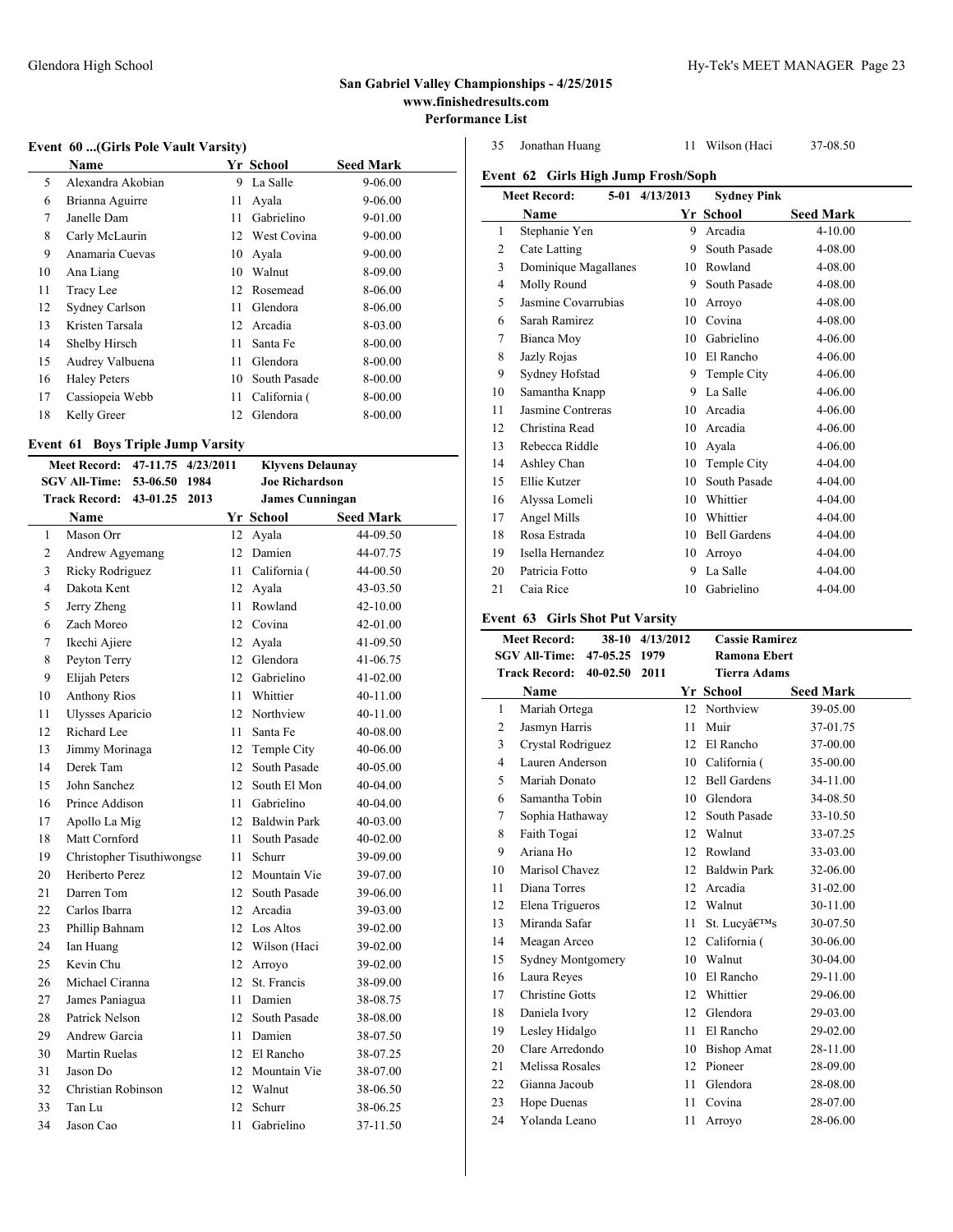### **Event 63 ...(Girls Shot Put Varsity)**

|    | Name                 |    | Yr School           | <b>Seed Mark</b> |
|----|----------------------|----|---------------------|------------------|
| 25 | Victoria Davy        |    | 12 Wilson (Haci     | 28-03.50         |
| 26 | Alexis Pajarillaga   | 11 | St. Lucv's          | 28-00.00         |
| 27 | Angela Christopher   | 12 | Pioneer             | 28-00.00         |
| 28 | Sarah Padilla        |    | 12 St. Lucy's       | 27-11.50         |
| 29 | Natalie Flores       | 12 | Baldwin Park        | 27-08.00         |
| 30 | Sarah Lynn Lopez     | 12 | Whittier            | 27-05.00         |
| 31 | <b>Taylor Holmes</b> | 10 | South Pasade        | 27-00.00         |
| 32 | Andrea Validus       | 12 | Schurr              | 27-00.00         |
| 33 | Rocio Gonzalez       |    | 12 Los Altos        | 26-11.00         |
| 34 | Stephani Shugart     | 12 | Gabrielino          | 26-06.00         |
| 35 | Kaira Paddaway       | 11 | Walnut              | 26-01.00         |
| 36 | Alyssa Quiroz        | 12 | <b>Baldwin Park</b> | 26-01.00         |
| 37 | Lizbeth Aguilar      | 10 | La Puente           | 25-10.00         |
| 38 | Danielle Myers       | 11 | Glendora            | 25-06.00         |

### **Event 64 Boys Discus Throw Varsity**

| 158-02<br><b>Meet Record:</b> |    | 4/13/2012             |        | <b>Blake Mitchell</b> |     |                     |                  |  |
|-------------------------------|----|-----------------------|--------|-----------------------|-----|---------------------|------------------|--|
|                               |    | <b>SGV All-Time:</b>  | 193-08 | 1982                  |     | <b>Ric Luiten</b>   |                  |  |
|                               |    | <b>Track Record:</b>  | 137-05 | 2013                  |     | Daniel Leon         |                  |  |
|                               |    | <b>Name</b>           |        |                       |     | Yr School           | <b>Seed Mark</b> |  |
|                               | 1  | Anibal Lopez          |        |                       | 12  | Northview           | 151-03           |  |
|                               | 2  | Chad Helou            |        |                       | 12  | Damien              | 150-00           |  |
|                               | 3  | Michael Sahagun       |        |                       |     | 12 Rosemead         | 144-09           |  |
|                               | 4  | Erik Rodarte          |        |                       |     | 12 El Rancho        | 142-00           |  |
|                               | 5  | Sebastian Schiff      |        |                       | 11  | La Salle            | 141-08           |  |
|                               | 6  | Mark Diego            |        |                       | 11  | California (        | 141-00           |  |
|                               | 7  | Ruben Retana          |        |                       |     | 12 Covina           | 140-04           |  |
|                               | 8  | Julian Ortega         |        |                       | 12  | Walnut              | 136-03           |  |
|                               | 9  | Hunter Smith          |        |                       |     | 12 Damien           | 134-03           |  |
|                               | 10 | <b>Hector Sanchez</b> |        |                       |     | 12 San Dimas        | 134-00           |  |
|                               | 11 | Josiah Erickson       |        |                       | 11  | San Dimas           | 134-00           |  |
|                               | 12 | Jacob Murray          |        |                       | 11  | Gabrielino          | 132-03.25        |  |
|                               | 13 | Rickey Williams       |        |                       |     | 12 Covina           | 130-00           |  |
|                               | 14 | Zach Steele           |        |                       |     | 12 Damien           | 129-08           |  |
|                               | 15 | Robert Sanchez        |        |                       |     | 12 Arroyo           | 128-08.25        |  |
|                               | 16 | Kevin Moreno          |        |                       |     | 11 La Puente        | 125-06           |  |
|                               | 17 | Garrick Defoort       |        |                       | 11. | Damien              | 125-05           |  |
|                               | 18 | Luis Herrera          |        |                       |     | 12 El Rancho        | $123 - 11$       |  |
|                               | 19 | Raul Montiel          |        |                       |     | 12 La Puente        | 123-06           |  |
|                               | 20 | Matthew Hayashi       |        |                       |     | 12 Los Altos        | 123-03           |  |
|                               | 21 | Carlos Pichardo       |        |                       |     | 12 Covina           | 122-08           |  |
|                               | 22 | Giovanni Rubio        |        |                       | 12  | El Rancho           | 121-01           |  |
|                               | 23 | Joseph Aguilar        |        |                       | 11  | Walnut              | 119-06           |  |
|                               | 24 | Jacob Vieyra          |        |                       |     | 12 Walnut           | 119-05           |  |
|                               | 25 | Patrick Hernandez     |        |                       | 12  | <b>Baldwin Park</b> | 118-06           |  |
|                               | 26 | Adrain Madrano        |        |                       | 11  | Schurr              | 118-00           |  |
|                               | 27 | Bryan Onunwah         |        |                       | 11  | Walnut              | 115-03           |  |
|                               | 28 | Jared Buckhorn        |        |                       | 11  | Schurr              | 115-00           |  |
|                               | 29 | Antonio Saucedo       |        |                       | 12  | Schurr              | 114-04           |  |
|                               | 30 | Dominique Valdez      |        |                       | 12  | Whittier            | 113-08           |  |
|                               | 31 | Kent Gallegos         |        |                       | 11- | Gabrielino          | 113-03.25        |  |
|                               | 32 | Carlos Aldana         |        |                       | 11  | Nogales             | 113-00           |  |
|                               | 33 | Jorge Mercado         |        |                       | 12  | Santa Fe            | 112-06           |  |
|                               | 34 | <b>Nick Matthews</b>  |        |                       | 12  | Whittier            | 110-03           |  |
|                               |    |                       |        |                       |     |                     |                  |  |

| 35 Logan Tavares    | 12 Alhambra  | 110-01   |
|---------------------|--------------|----------|
| 36 Jarek Guzman     | 11 San Dimas | $110-00$ |
| 37 Antonio Carrasco | 12 Arrovo    | 109-02   |
| 38 Nick Valencia    | 11 Covina    | 108-07   |

# **Event 65 Girls Long Jump Frosh/Soph**

| 16-09.50 4/13/2012<br><b>Meet Record:</b> |                           |    | <b>Madison Herrera</b> |                  |
|-------------------------------------------|---------------------------|----|------------------------|------------------|
|                                           | <b>Name</b>               |    | Yr School              | <b>Seed Mark</b> |
| 1                                         | Caitlin Morris            | 9  | Arcadia                | 17-02.50         |
| $\overline{c}$                            | Christina Read            | 10 | Arcadia                | 16-04.50         |
| 3                                         | Alexis Chaveria           | 10 | Santa Fe               | 16-03.00         |
| 4                                         | Stephanie Yen             | 9  | Arcadia                | 16-03.00         |
| 5                                         | Sydney Torregano          | 9  | Ayala                  | 16-02.00         |
| 6                                         | Sophia Calabretta         | 10 | Arcadia                | 16-01.00         |
| 7                                         | Lauryn Miller             | 10 | Muir                   | 15-11.50         |
| 8                                         | Veronica Diaz             | 9  | Walnut                 | 15-04.00         |
| 9                                         | Valerie Martinez          |    | 9 California (         | 15-03.00         |
| 10                                        | Harper Fox                | 9  | South Pasade           | 15-02.00         |
| 11                                        | Rosa Estrada              |    | 10 Bell Gardens        | 15-02.00         |
| 12                                        | Shaylynn Wynn             | 9  | San Dimas              | 15-01.00         |
| 13                                        | Simone Torregano          | 9  | Ayala                  | 15-00.50         |
| 14                                        | Jaquelin Loi              | 10 | Alhambra               | 14-11.00         |
| 15                                        | Ivanna Rabii              | 10 | Santa Fe               | 14-09.00         |
| 16                                        | Marceyln Tiangco          |    | 10 Covina              | 14-09.00         |
| 17                                        | <b>Tiffany Holmes</b>     | 9  | South Pasade           | 14-07.00         |
| 18                                        | Karina Jimenez            | 10 | Whittier               | 14-07.00         |
| 19                                        | Jessica Diep              | 10 | Arcadia                | 14-07.00         |
| 20                                        | <b>Taylor Gallo</b>       | 9  | Santa Fe               | 14-07.00         |
| 21                                        | Isabella Aljurdi          | 12 | Rowland                | 14-06.00         |
| 22                                        | Abigail Gooch             |    | 10 Whittier            | 14-06.00         |
| 23                                        | Caia Rice                 | 10 | Gabrielino             | 14-06.00         |
| 24                                        | Renee Chavez              | 9  | Whittier               | 14-05.00         |
| 25                                        | Zakiyyah Rasheed Anderson | 9  | Marshall               | 14-05.00         |
| 26                                        | Alyssa Lomeli             | 10 | Whittier               | 14-02.00         |
| 27                                        | Genesis Franco            | 10 | Whittier               | 14-01.00         |

### **Event 66 Boys Pole Vault Varsity**

|    | <b>Meet Record:</b>                   | $14-10$ $4/24/2010$ | <b>Jared Manke</b>  |                  |
|----|---------------------------------------|---------------------|---------------------|------------------|
|    | <b>SGV All-Time:</b><br>16-02.25 1966 |                     | <b>Paul Hegler</b>  |                  |
|    | <b>Track Record:</b><br>$13 - 00$     | 2014                | <b>Jonathan Mau</b> |                  |
|    | Name                                  |                     | Yr School           | <b>Seed Mark</b> |
| 1  | Jorge Zapien                          |                     | 12 California (     | 15-03.00         |
| 2  | <b>Esteban Suarez</b>                 | 11                  | South Pasade        | 14-05.00         |
| 3  | Jonathan Mau                          | 12                  | Walnut              | 14-00.00         |
| 4  | John Chaides                          | 12                  | Schurr              | 13-06.00         |
| 5  | Cory Atwater                          | 11                  | South Pasade        | 13-01.00         |
| 6  | <b>Brandon Carlin</b>                 | 11                  | Damien              | 13-00.00         |
| 7  | Rezulli Nguyen                        | 12                  | Rosemead            | 12-06.00         |
| 8  | Kevin Yonami                          | 12                  | South Pasade        | 12-06.00         |
| 9  | <b>Trevar Davis</b>                   | 12                  | Damien              | 12-06.00         |
| 10 | Lucas Hidalgo                         | 12                  | Damien              | 12-06.00         |
| 11 | Aaron Duran                           | 12                  | Ayala               | 12-04.00         |
| 12 | Kevin Chu                             | 12                  | Arroyo              | 12-03.00         |
| 13 | Vincent Holbrook                      | 11                  | Glendora            | 12-02.00         |
| 14 | Daniel Tao                            | 11                  | Rosemead            | 12-00.00         |
| 15 | <b>Keaton Gregus</b>                  | 12                  | Glendora            | 12-00.00         |